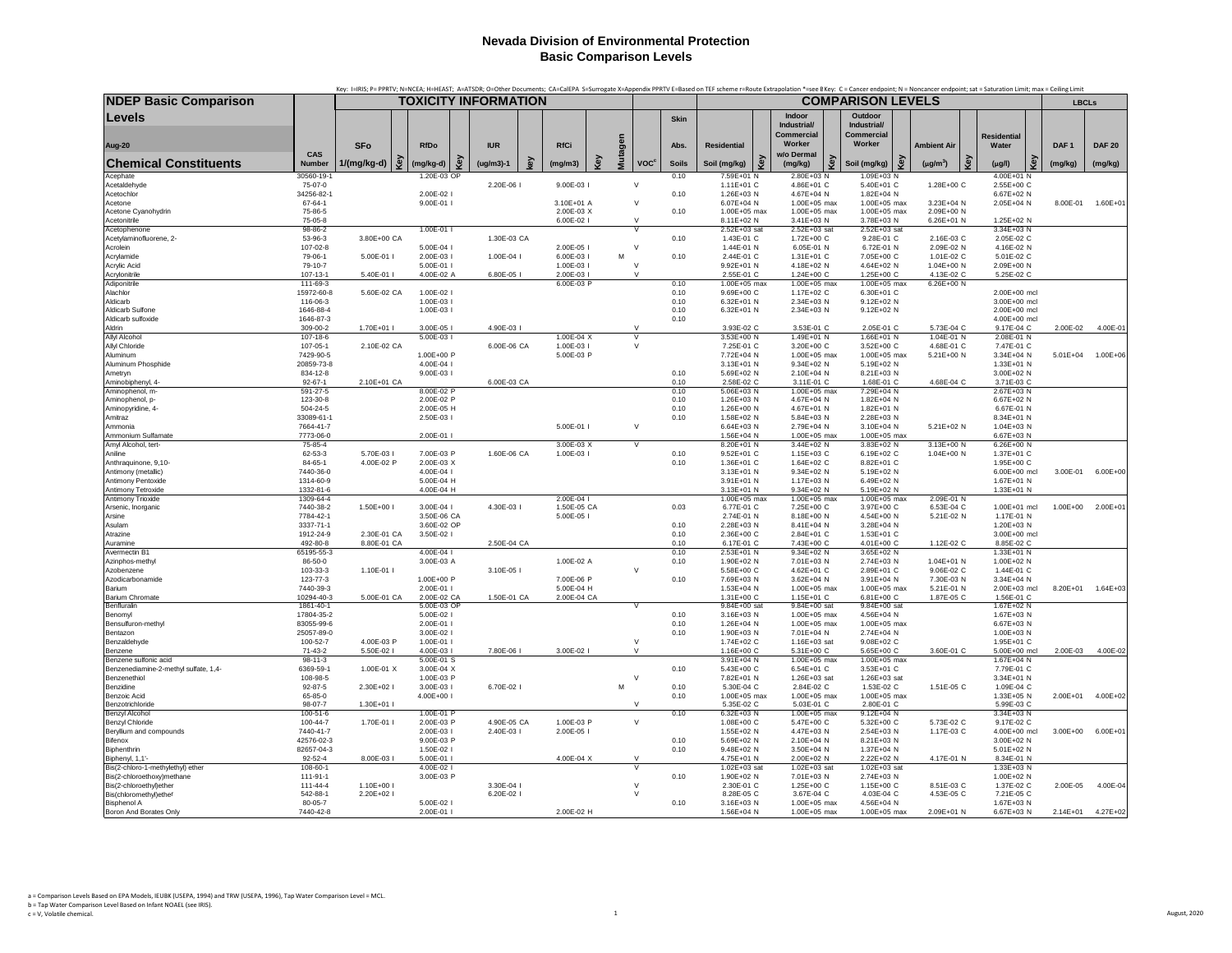|                                                           |                                 | Key: I=IRIS; P= PPRTV; N=NCEA; H=HEAST; A=ATSDR; O=Other Documents; CA=CalEPA S=Surrogate X=Appendix PPRTV E=Based on TEF scheme r=Route Extrapolation *=see BKey: C= Cancer endpoint; N = Noncancer endpoint; sat = Saturatio |                            |                      |     |                            |   |                |                        |              |                              |     |                              |                          |                              |                          |                              |                  |                     |
|-----------------------------------------------------------|---------------------------------|--------------------------------------------------------------------------------------------------------------------------------------------------------------------------------------------------------------------------------|----------------------------|----------------------|-----|----------------------------|---|----------------|------------------------|--------------|------------------------------|-----|------------------------------|--------------------------|------------------------------|--------------------------|------------------------------|------------------|---------------------|
| <b>NDEP Basic Comparison</b>                              |                                 |                                                                                                                                                                                                                                |                            | TOXICITY INFORMATION |     |                            |   |                |                        |              |                              |     |                              | <b>COMPARISON LEVELS</b> |                              |                          |                              | <b>LBCLs</b>     |                     |
| Levels                                                    |                                 |                                                                                                                                                                                                                                |                            |                      |     |                            |   |                |                        | <b>Skin</b>  |                              |     | Indoor<br>Industrial/        |                          | Outdoor<br>Industrial/       |                          |                              |                  |                     |
|                                                           |                                 |                                                                                                                                                                                                                                |                            |                      |     |                            |   |                |                        |              |                              |     | Commercial                   |                          | <b>Commercial</b>            |                          | <b>Residential</b>           |                  |                     |
| <b>Aug-20</b>                                             |                                 | <b>SFo</b>                                                                                                                                                                                                                     | <b>RfDo</b>                | <b>IUR</b>           |     | <b>RfCi</b>                |   |                |                        | Abs.         | <b>Residential</b>           |     | Worker                       |                          | Worker                       | <b>Ambient Air</b>       | Water                        | DAF <sub>1</sub> | <b>DAF 20</b>       |
| <b>Chemical Constituents</b>                              | CAS<br><b>Number</b>            | ٧ê<br>1/(mg/kg-d)                                                                                                                                                                                                              | (mg/kg-d)                  | $(ug/m3)-1$          | key | (mg/m3)                    | õ | <b>Mutagen</b> | <b>VOC<sup>c</sup></b> | <b>Soils</b> | Soil (mg/kg)                 | Key | w/o Dermal<br>(mg/kg)        | Key                      | Soil (mg/kg)                 | Key<br>$(\mu g/m^3)$     | (µg/l)                       | (mg/kg)          | (mg/kg)             |
| <b>Boron Trichloride</b>                                  | 10294-34-5                      |                                                                                                                                                                                                                                | 2.00E+00 P                 |                      |     | 2.00E-02 P                 |   |                |                        |              | 1.00E+05 max                 |     | $1.00E+05$ max               |                          | 1.00E+05 max                 | 2.09E+01 N               | $6.67E + 04$ N               |                  |                     |
| Boron Trifluoride                                         | 7637-07-2                       |                                                                                                                                                                                                                                | 4.00E-02 CA                |                      |     | 1.30E-02 CA                |   |                |                        |              | 3.13E+03 N                   |     | 9.33E+04 N                   |                          | 5.19E+04 N                   | 1.36E+01 N               | 1.33E+03 N                   |                  |                     |
| <b>Bromate</b><br>Bromide                                 | 15541-45-4<br>7726-95-6         | 7.00E-01 l                                                                                                                                                                                                                     | 4.00E-03 l<br>4.00E-01 O   |                      |     |                            |   |                |                        |              | 9.93E-01 C<br>3.13E+04 N     |     | 9.34E+00 C<br>1.00E+05 max   |                          | 5.19E+00 C<br>1.00E+05 max   |                          | 1.00E+01 mcl<br>1.33E+04 N   | $1.03E + 02$     | 2.06E+03            |
| Bromo-2-chloroethane, 1-                                  | 107-04-0                        | 2.00E+00 X                                                                                                                                                                                                                     |                            | 6.00E-04 X           |     |                            |   |                | $\vee$                 |              | 2.57E-02 C                   |     | 1.17E-01 C                   |                          | 1.25E-01 C                   | 4.68E-03 C               | 7.55E-03 C                   |                  |                     |
| Bromobenzene                                              | 108-86-1                        |                                                                                                                                                                                                                                | 8.00E-03 l                 |                      |     | 6.00E-02 I                 |   |                | $\mathsf{V}$           |              | 2.85E+02 N                   |     | 6.79E+02 sat                 |                          | 6.79E+02 sat                 | 6.26E+01 N               | 8.52E+01 N                   |                  |                     |
| Bromochloromethane<br>Bromodichloromethane                | 74-97-5<br>75-27-4              | 6.20E-02 I                                                                                                                                                                                                                     | 2.00E-02 l                 | 3.70E-05 CA          |     | 4.00F-02 X                 |   |                | v<br>$\mathsf{V}$      |              | 1.50E+02 N<br>2.93E-01 C     |     | 6.28E+02 N<br>1.30E+00 C     |                          | 6.98E+02 N<br>1.43E+00 C     | 4.17E+01 N<br>7.59E-02 C | 8.34E+01 N<br>8.00E+01 mcl   | 3.00E-02         | $6.00E - 0'$        |
| Bromoform                                                 | 75-25-2                         | 7.90E-03 I                                                                                                                                                                                                                     | 2.00E-02 l                 | 1.10E-06 I           |     |                            |   |                | V                      |              | 1.93E+01 C                   |     | 9.57E+01 C                   |                          | 9.53E+01 C                   | 2.55E+00 C               | 8.00E+01 mcl                 | 4.00E-02         | 8.00E-01            |
| Bromomethane                                              | 74-83-9                         |                                                                                                                                                                                                                                | 1.40E-03 l                 |                      |     | 5.00E-03                   |   |                | $\vee$                 |              | 6.84E+00 N                   |     | 3.03E+01 N                   |                          | 3.34E+01 N                   | 5.21E+00 N               | 8.53F+00 N                   | 1.00E-02         | 2.00E-01            |
| <b>Bromophos</b>                                          | 2104-96-3                       |                                                                                                                                                                                                                                | 5.00E-03 H                 |                      |     |                            |   |                | $\vee$                 |              | 3.66E+00 sat                 |     | 3.66E+00 sat                 |                          | 3.66E+00 sat                 |                          | 1.67E+02 N                   |                  |                     |
| Bromoxynil<br><b>Bromoxynil Octanoate</b>                 | 1689-84-5<br>1689-99-2          | 1.00E-01 OP<br>1.00E-01 OP                                                                                                                                                                                                     | 1.50E-02 OP<br>1.50E-02 OP |                      |     |                            |   |                |                        | 0.10         | 5.43E+00 C<br>2.05E+00 sat   |     | 6.54E+01 C<br>2.05E+00 sat   |                          | 3.53E+01 C<br>2.05E+00 sat   |                          | 7.79E-01 C<br>7.79E-01 C     |                  |                     |
| Butadiene, 1,3-                                           | 106-99-0                        | 6.00E-01 CA                                                                                                                                                                                                                    |                            | 3.00E-05 l           |     | 2.00E-03 I                 |   |                | $\vee$                 |              | 7.58E-02 C                   |     | 3.43E-01 C                   |                          | 3.69E-01 C                   | 9.36E-02 C               | 7.67E-02 C                   |                  |                     |
| Butanol, N-                                               | 71-36-3                         |                                                                                                                                                                                                                                | 1.00E-01 l                 |                      |     |                            |   |                | $\vee$                 |              | 7.64E+03 sat                 |     | 7.64E+03 sat                 |                          | 7.64E+03 sat                 |                          | 3.34E+03 N                   | 9.00E-01         | 1.80E+01            |
| Butyl alcohol, sec-                                       | 78-92-2                         |                                                                                                                                                                                                                                | 2.00E+00 P                 |                      |     | 3.00E+01 P                 |   |                | $\vee$                 |              | 2.13E+04 sat                 |     | 2.13E+04 sat                 |                          | 2.13E+04 sat                 | 3.13E+04 N               | 3.23E+04 N                   |                  |                     |
| Butyl Alcohol, tert-                                      | 75-65-0<br>2008-41-5            |                                                                                                                                                                                                                                | 5.00E-02 l                 |                      |     | 3.00E+01 S                 |   |                | $\vee$<br>$\vee$       |              | 2.13E+04 sat<br>1.09E+02 sat |     | 2.13E+04 sat<br>1.09E+02 sat |                          | 2.13E+04 sat<br>1.09E+02 sat | 3.13E+04 N               | 6.26E+04 N<br>1.67E+03 N     |                  |                     |
| <b>Butylate</b><br>Butylated hydroxyanisole               | 25013-16-5                      | 2.00E-04 CA                                                                                                                                                                                                                    |                            | 5.70E-08 CA          |     |                            |   |                |                        | 0.10         | 2.71E+03 C                   |     | 3.27E+04 C                   |                          | 1.76E+04 C                   | 4.93E+01 C               | 3.90E+02 C                   |                  |                     |
| Butylated hydroxytoluene                                  | 128-37-0                        | 3.60E-03 P                                                                                                                                                                                                                     | 3.00E-01 P                 |                      |     |                            |   |                |                        | 0.10         | 1.51E+02 C                   |     | 1.82E+03 C                   |                          | 9.80E+02 C                   |                          | 2.16E+01 C                   |                  |                     |
| Butylbenzene, n-                                          | 104-51-8                        |                                                                                                                                                                                                                                | 5.00E-02 P                 |                      |     |                            |   |                | $\vee$                 |              | 1.08E+02 sat                 |     | 1.08E+02 sat                 |                          | 1.08E+02 sat                 |                          | 1.67E+03 N                   |                  |                     |
| Butylbenzene, sec-<br>Butylbenzene, tert-                 | 135-98-8<br>98-06-6             |                                                                                                                                                                                                                                | 1.00E-01 X<br>1.00E-01 X   |                      |     |                            |   |                | $\vee$<br>$\vee$       |              | 1.45E+02 sat<br>1.83E+02 sat |     | 1.45E+02 sat<br>1.83E+02 sat |                          | 1.45E+02 sat<br>1.83E+02 sat |                          | 3.34E+03 N<br>3.34E+03 N     |                  |                     |
| Cacodylic Acid                                            | 75-60-5                         |                                                                                                                                                                                                                                | 2.00E-02 A                 |                      |     |                            |   |                |                        | 0.10         | 1.26E+03 N                   |     | 4.67E+04 N                   |                          | 1.82E+04 N                   |                          | 6.67E+02 N                   |                  |                     |
| Cadmium (Diet)                                            | 7440-43-9                       |                                                                                                                                                                                                                                | 1.00E-03                   | $1.80E - 031$        |     | 1.00E-05 A                 |   |                |                        | 0.04         | 7.10E+01 N                   |     | 2.24E+03 N                   |                          | $1.09E + 03N$                | 1.56E-03 C               |                              |                  |                     |
| Cadmium (Water)                                           | 7440-43-9                       |                                                                                                                                                                                                                                | 5.00E-04 l                 | 1.80E-03             |     | 1.00E-05 A                 |   |                |                        |              |                              |     | 1.14E+03 N                   |                          | $6.42E + 02$ N               | 1.56E-03 C               | 1.67E+01 N                   | 4.00E-01         | 8.00E+00            |
| Calcium Chromate<br>Caprolactam                           | 13765-19-0<br>105-60-2          | 5.00E-01 CA                                                                                                                                                                                                                    | 2.00E-02 CA<br>5.00E-01    | 1.50E-01 CA          |     | 2.00E-04 CA<br>2.20E-03 CA |   |                |                        | 0.10<br>0.10 | 1.04E+00 C<br>3.12E+04 N     |     | 1.15E+01 C<br>1.00E+05 max   |                          | 6.63E+00 C<br>1.00E+05 max   | 1.87E-05 C<br>2.29E+00 N | 1.56E-01 C<br>$1.67E + 04 N$ |                  |                     |
| Captafol                                                  | 2425-06-1                       | 1.50E-01 CA                                                                                                                                                                                                                    | 2.00E-03                   | 4.30E-05 CA          |     |                            |   |                |                        | 0.10         | 3.62E+00 C                   |     | 4.36E+01 C                   |                          | 2.35E+01 C                   | 6.53E-02 C               | 5.19E-01 C                   |                  |                     |
| Captan                                                    | 133-06-2                        | 2.30E-03 CA                                                                                                                                                                                                                    | 1.30E-01                   | 6.60E-07 CA          |     |                            |   |                |                        | 0.10         | 2.36E+02 C                   |     | 2.84E+03 C                   |                          | 1.53E+03 C                   | 4.25E+00 C               | 3.39E+01 C                   |                  |                     |
| Carbarvl                                                  | 63-25-2                         |                                                                                                                                                                                                                                | 1.00E-01                   |                      |     |                            |   |                |                        | 0.10         | $6.32E + 03$ N               |     | 1.00E+05 max                 |                          | $9.12E + 04 N$               |                          | 3.34E+03 N                   |                  |                     |
| Carbazole<br>Carbofuran                                   | 86-74-8<br>1563-66-2            | 2.00E-02 H                                                                                                                                                                                                                     | 5.00E-03                   |                      |     |                            |   |                |                        | 0.10<br>0.10 | 2.71E+01 C<br>3.16E+02 N     |     | 3.27E+02 C<br>1.17E+04 N     |                          | 1.76E+02 C<br>4.56E+03 N     |                          | 3.90E+00 C<br>4.00E+01 mcl   | 3.00E-02         | 6.00E-01            |
| Carbon Disulfide                                          | 75-15-0                         |                                                                                                                                                                                                                                | 1.00E-01                   |                      |     | 7.00E-01 I                 |   |                | $\vee$                 |              | 7.38E+02 sat                 |     | 7.38E+02 sat                 |                          | 7.38E+02 sat                 | 7.30E+02 N               | $1.02E + 03 N$               | 2.00E+00         | $4.00E + 0^{\circ}$ |
| Carbon Tetrachloride                                      | $56 - 23 - 5$                   | 7.00E-02 l                                                                                                                                                                                                                     | 4.00E-03 l                 | 6.00E-06 I           |     | 1.00E-01                   |   |                | $\vee$                 |              | 6.53E-01 C                   |     | 2.96E+00 C                   |                          | 3.19E+00 C                   | 4.68E-01 C               | 5.00E+00 mcl                 | 3.00E-03         | 6.00E-02            |
| Carbonyl Sulfide                                          | 463-58-1                        |                                                                                                                                                                                                                                |                            |                      |     | 1.00E-01 P                 |   |                | $\vee$                 | 0.10         | $6.74E + 01 N$               |     | 2.83E+02 N                   |                          | 3.14E+02 N                   | 1.04E+02 N               | 2.09E+02 N                   |                  |                     |
| Carbosulfan<br>Carboxin                                   | 55285-14-8<br>5234-68-4         |                                                                                                                                                                                                                                | 1.00E-02<br>1.00E-01 l     |                      |     |                            |   |                |                        | 0.10<br>0.10 | $6.32E + 02N$<br>6.32E+03 N  |     | 2.34E+04 N<br>1.00E+05 max   |                          | $9.12E + 03$ N<br>9.12E+04 N |                          | 3.34E+02 N<br>3.34E+03 N     |                  |                     |
| Ceric oxide                                               | 1306-38-3                       |                                                                                                                                                                                                                                |                            |                      |     | 9.00E-04 I                 |   |                |                        |              | 1.00E+05 max                 |     | 1.00E+05 max                 |                          | 1.00E+05 max                 | 9.39E-01 N               |                              |                  |                     |
| Chloral Hydrate                                           | 302-17-0                        |                                                                                                                                                                                                                                | 1.00E-01 l                 |                      |     |                            |   |                | $\vee$                 |              | 7.82E+03 N                   |     | 1.00E+05 max                 |                          | 1.00E+05 max                 |                          | 3.34E+03 N                   |                  |                     |
| Chloramber                                                | 133-90-4                        |                                                                                                                                                                                                                                | 1.50E-02 l                 |                      |     |                            |   |                |                        | 0.10         | 9.48E+02 N                   |     | 3.50E+04 N                   |                          | 1.37E+04 N                   |                          | 5.01E+02 N                   |                  |                     |
| Chloranil<br>Chlorate                                     | 118-75-2<br>14866-68-3          | 4.00E-01 H                                                                                                                                                                                                                     | 3.00E-02 O                 |                      |     |                            |   |                |                        | 0.10         | 1.36E+00 C<br>2.35E+03 N     |     | 1.64E+01 C<br>7.01E+04 N     |                          | 8.82E+00 C<br>3.89E+04 N     |                          | 1.95E-01 C<br>1.00E+03 N     | 1.03E+00         | $2.06E + 0$         |
| Chlordane                                                 | 12789-03-6                      | 3.50E-01                                                                                                                                                                                                                       | 5.00E-04 l                 | 1.00E-04 I           |     | 7.00E-04 I                 |   |                | $\vee$                 | 0.04         | 1.71E+00 C                   |     | 1.70E+01 C                   |                          | 9.78E+00 C                   | 2.81E-02 C               | 2.00E+00 mcl                 | 5.00E-01         | 1.00E+01            |
| Chlordecone (Kepone)                                      | 143-50-0                        | 1.00E+01 l                                                                                                                                                                                                                     | 3.00E-04 l                 | 4.60E-03 CA          |     |                            |   |                |                        | 0.10         | 5.43E-02 C                   |     | 6.54E-01 C                   |                          | 3.53E-01 C                   | 6.10E-04 C               | 7.79E-03 C                   |                  |                     |
| Chlorfenvinphos                                           | 470-90-6<br>90982-32-4          |                                                                                                                                                                                                                                | 7.00E-04 A<br>9.00E-02 OP  |                      |     |                            |   |                |                        | 0.10<br>0.10 | 4.42E+01 N<br>5.69E+03 N     |     | 1.64E+03 N<br>1.00E+05 max   |                          | 6.38E+02 N<br>8.21E+04 N     |                          | 2.34E+01 N<br>3.00E+03 N     |                  |                     |
| Chlorimuron, Ethyl-<br>Chlorine                           | 7782-50-5                       |                                                                                                                                                                                                                                | 1.00E-01                   |                      |     | 1.50E-04 A                 |   |                | $\mathsf{V}$           |              | 1.91E-01 N                   |     | 8.02E-01 N                   |                          | 8.92E-01 N                   | 1.56E-01 N               | 4.00E+03 mcl                 |                  |                     |
| <b>Chlorine Dioxide</b>                                   | 10049-04-4                      |                                                                                                                                                                                                                                | 3.00E-02                   |                      |     | 2.00E-04                   |   |                |                        |              | 2.32E+03 N                   |     | 6.57E+04 N                   |                          | 3.77E+04 N                   | 2.09E-01 N               | 8.00E+02 mcl                 |                  |                     |
| Chlorite (Sodium Salt)                                    | 7758-19-2                       |                                                                                                                                                                                                                                | 3.00E-02 l                 |                      |     |                            |   |                |                        |              | 2.35E+03 N                   |     | 7.01E+04 N                   |                          | 3.89E+04 N                   |                          | 1.00E+03 mcl                 |                  |                     |
| Chloro-1,1-difluoroethane, 1-<br>Chloro-1,3-butadiene, 2- | 75-68-3<br>126-99-8             |                                                                                                                                                                                                                                | 2.00E-02 H                 | 3.00E-04 I           |     | 5.00E+01  <br>2.00E-02 l   |   |                | $\vee$<br>$\vee$       | 0.10         | 1.15E+03 sat<br>1.01E-02 C   |     | 1.15E+03 sat<br>4.41E-02 C   |                          | 1.15E+03 sat<br>4.90E-02 C   | 5.21E+04 N<br>9.36E-03 C | 1.04E+05 N<br>1.87E-02 C     |                  |                     |
| Chloro-2-methylaniline HCl, 4-                            | 3165-93-3                       | 4.60E-01 H                                                                                                                                                                                                                     |                            |                      |     |                            |   |                |                        | 0.10         | 1.18E+00 C                   |     | 1.42E+01 C                   |                          | 7.67E+00 C                   |                          | 1.69E-01 C                   |                  |                     |
| Chloro-2-methylaniline, 4-                                | 95-69-2                         | 1.00E-01 P                                                                                                                                                                                                                     | 3.00E-03 X                 | 7.70E-05 CA          |     |                            |   |                |                        | 0.10         | 5.43E+00 C                   |     | 6.54E+01 C                   |                          | 3.53E+01 C                   | 3.65E-02 C               | 7.79E-01 C                   |                  |                     |
| Chloroacetaldehyde, 2-                                    | 107-20-0                        | 2.70E-01 X                                                                                                                                                                                                                     |                            |                      |     |                            |   |                | $\overline{V}$         |              | 2.57E+00 C                   |     | 2.42E+01 C                   |                          | 1.35E+01 C                   |                          | 2.89E-01 C                   |                  |                     |
| Chloroacetic Acid<br>Chloroacetophenone, 2-               | 79-11-8<br>532-27-4             |                                                                                                                                                                                                                                |                            |                      |     | 3.00E-05                   |   |                |                        | 0.10<br>0.10 | 3.75E+04 N                   |     | 1.00E+05 max                 |                          | 1.00E+05 max                 | 3.13E-02 N               | 6.00E+01 mcl                 |                  |                     |
| Chloroaniline, p-                                         | 106-47-8                        | 2.00E-01 P                                                                                                                                                                                                                     | 4.00E-03                   |                      |     |                            |   |                |                        | 0.10         | 2.71E+00 C                   |     | 3.27E+01 C                   |                          | 1.76E+01 C                   |                          | 3.90E-01 C                   | 3.00E-02         | 6.00E-01            |
| Chlorobenzene                                             | 108-90-7                        |                                                                                                                                                                                                                                | 2.00E-02 I                 |                      |     | 5.00E-02 P                 |   |                | $\vee$                 |              | 2.77E+02 N                   |     | 1.37E+03 N                   |                          | 1.48E+03 N                   | 5.21E+01 N               | 1.00E+02 mcl                 | 7.00E-02         | $1.40E + 00$        |
| Chlorobenzene, p- sulfonic acid                           | 98-66-8                         |                                                                                                                                                                                                                                | 1.00E-01 S                 |                      |     |                            |   |                |                        | 0.10         | 6.32E+03 N                   |     | 1.00E+05 max                 |                          | $9.12E + 04$ N               |                          | 3.34E+03 N                   | 7.00E-02         | $1.40E + 00$        |
| Chlorobenzilate<br>Chlorobenzoic Acid, p-                 | $510 - 15 - 6$<br>$74 - 11 - 3$ | 1.10E-01 CA                                                                                                                                                                                                                    | 2.00E-02 l<br>3.00E-02 X   | 3.10E-05 CA          |     |                            |   |                |                        | 0.10<br>0.10 | 4.93E+00 C<br>1.90E+03 N     |     | 5.95E+01 C<br>7.01E+04 N     |                          | 3.21E+01 C<br>2.74E+04 N     | 9.06E-02 C               | 7.08E-01 C<br>1.00E+03 N     |                  |                     |
| Chlorobenzotrifluoride, 4-                                | 98-56-6                         |                                                                                                                                                                                                                                | 3.00E-03 P                 |                      |     | 3.00E-01 P                 |   |                | $\vee$                 |              | 2.11E+02 N                   |     | 2.90E+02 sat                 |                          | 2.90E+02 sat                 | 3.13E+02 N               | 8.63E+01 N                   |                  |                     |
| Chlorobutane, 1-                                          | 109-69-3                        |                                                                                                                                                                                                                                | 4.00E-02 P                 |                      |     |                            |   |                | $\vee$                 |              | 7.28E+02 sat                 |     | 7.28E+02 sat                 |                          | 7.28E+02 sat                 |                          | 1.33E+03 N                   |                  |                     |
| Chlorodifluoromethane<br>Chloroethanol, 2-                | 75-45-6<br>107-07-3             |                                                                                                                                                                                                                                | 2.00E-02 P                 |                      |     | 5.00E+01                   |   |                | $\vee$<br>$\vee$       |              | 1.68E+03 sat<br>1.56E+03 N   |     | 1.68E+03 sat<br>4.67E+04 N   |                          | 1.68E+03 sat<br>2.60E+04 N   | 5.21E+04 N               | 1.04E+05 N<br>6.67E+02 N     |                  |                     |
| Chloroform                                                | 67-66-3                         | 3.10E-02 CA                                                                                                                                                                                                                    | 1.00E-02 l                 | 2.30E-05             |     | 9.80E-02 A                 |   |                | $\vee$                 |              | 3.16E-01 C                   |     | 1.39E+00 C                   |                          | 1.54E+00 C                   | 1.22E-01 C               | 7.00E+01 mcl                 | 3.00E-02         | 6.00E-01            |
| Chloromethane                                             | 74-87-3                         |                                                                                                                                                                                                                                |                            |                      |     | 9.00E-02 I                 |   |                | $\mathsf{V}$           |              | 1.10E+02 N                   |     | 4.64E+02 N                   |                          | 5.15E+02 N                   | 9.39E+01 N               | 1.88E+02 N                   |                  |                     |
| Chloromethyl Methyl Ether                                 | 107-30-2                        | 2.40E+00 CA                                                                                                                                                                                                                    |                            | 6.90E-04 CA          |     |                            |   |                | $\vee$                 | 0.10         | 1.98E-02 C                   |     | 9.15E-02 C                   |                          | 9.82E-02 C                   | 4.07E-03 C               | 6.51E-03 C                   |                  |                     |
| Chloronitrobenzene, o-<br>Chloronitrobenzene, p-          | 88-73-3<br>100-00-5             | 3.00E-01 P<br>6.00E-02 P                                                                                                                                                                                                       | 3.00E-03 P<br>7.00E-04 P   |                      |     | 1.00E-05 X<br>2.00E-03 P   |   |                |                        | 0.10<br>0.10 | 1.81E+00 C<br>$9.04E+00C$    |     | 2.18E+01 C<br>1.09E+02 C     |                          | 1.18E+01 C<br>5.88E+01 C     | 1.04E-02 N<br>2.09E+00 N | 2.60E-01 C<br>1.30E+00 C     |                  |                     |
| Chlorophenol, 2-                                          | 95-57-8                         |                                                                                                                                                                                                                                | 5.00E-03 l                 |                      |     |                            |   |                | $\vee$                 |              | 3.91E+02 N                   |     | 1.17E+04 N                   |                          | 6.49E+03 N                   |                          | 1.67E+02 N                   | 2.00E-01         | 4.00E+00            |
|                                                           |                                 |                                                                                                                                                                                                                                |                            |                      |     |                            |   |                |                        |              |                              |     |                              |                          |                              |                          |                              |                  |                     |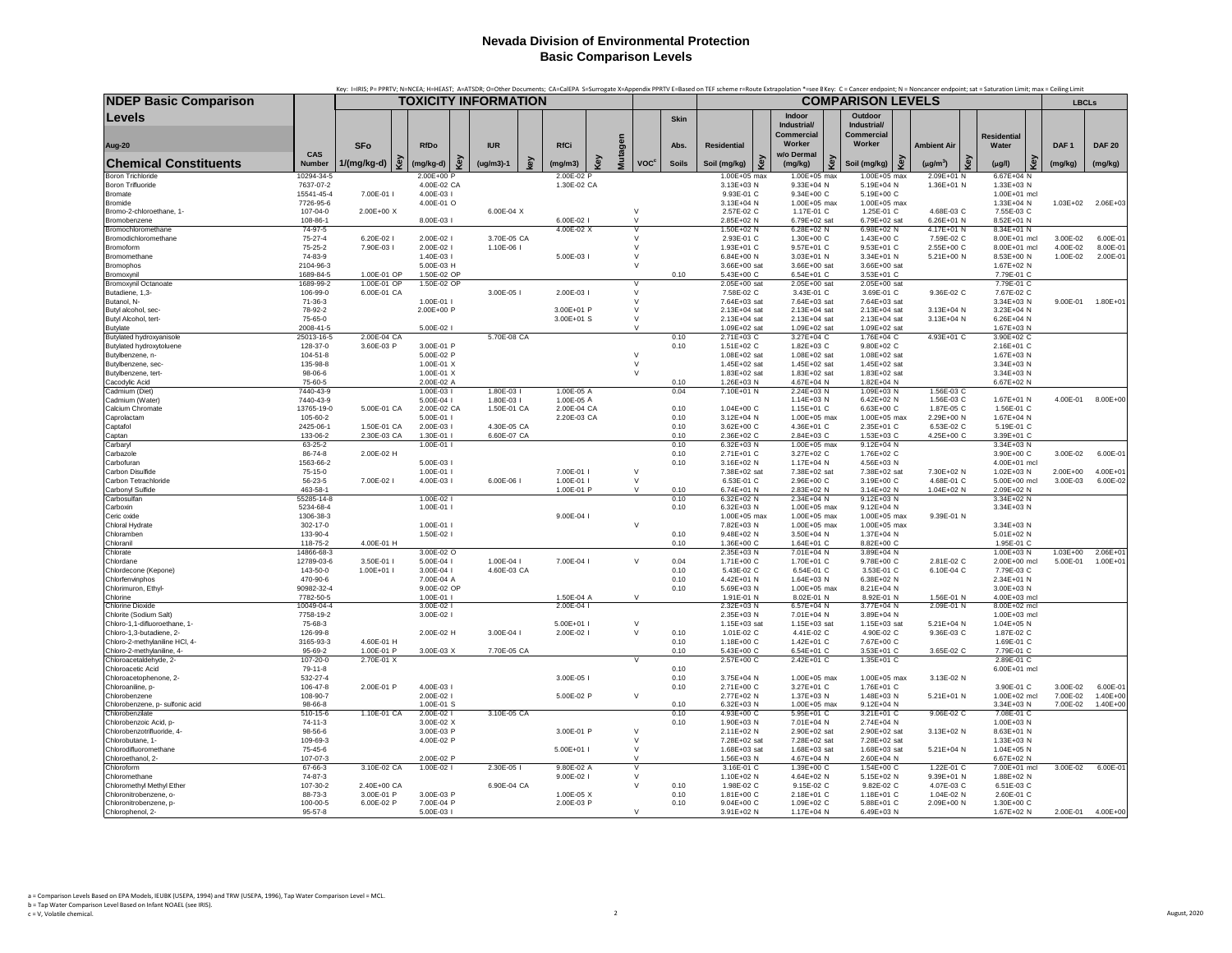|                                                                         |                             |             |                             |                              |     |               |     |                            |     |         |                        |                      |                              |     | Key: I=IRIS; P= PPRTV; N=NCEA; H=HEAST; A=ATSDR; O=Other Documents; CA=CalEPA S=Surrogate X=Appendix PPRTV E=Based on TEF scheme r=Route Extrapolation *=see BKey: C= Cancer endpoint; N = Noncancer endpoint; sat = Saturatio |                                                       |                                    |                             |   |                  |               |
|-------------------------------------------------------------------------|-----------------------------|-------------|-----------------------------|------------------------------|-----|---------------|-----|----------------------------|-----|---------|------------------------|----------------------|------------------------------|-----|--------------------------------------------------------------------------------------------------------------------------------------------------------------------------------------------------------------------------------|-------------------------------------------------------|------------------------------------|-----------------------------|---|------------------|---------------|
| <b>NDEP Basic Comparison</b>                                            |                             |             | <b>TOXICITY INFORMATION</b> |                              |     |               |     |                            |     |         |                        |                      |                              |     |                                                                                                                                                                                                                                | <b>COMPARISON LEVELS</b>                              |                                    |                             |   | <b>LBCLs</b>     |               |
| <b>Levels</b><br>Aug-20                                                 |                             | <b>SFo</b>  |                             | <b>RfDo</b>                  |     | <b>IUR</b>    |     | <b>RfCi</b>                |     |         |                        | <b>Skin</b><br>Abs.  | <b>Residential</b>           |     | Indoor<br>Industrial/<br><b>Commercial</b><br>Worker                                                                                                                                                                           | Outdoor<br>Industrial/<br><b>Commercial</b><br>Worker | <b>Ambient Air</b>                 | <b>Residential</b><br>Water |   | DAF <sub>1</sub> | <b>DAF 20</b> |
|                                                                         | CAS                         |             |                             |                              |     |               |     |                            |     | Mutagen |                        |                      |                              |     | w/o Dermal                                                                                                                                                                                                                     |                                                       |                                    |                             |   |                  |               |
| <b>Chemical Constituents</b><br>Chloropicrin                            | Number<br>76-06-2           | 1/(mg/kg-d) | key                         | (mg/kg-d)                    | త్ర | $(ug/m3)-1$   | key | (mg/m3)<br>4.00E-04 CA     | Key |         | <b>VOC<sup>c</sup></b> | <b>Soils</b><br>0.10 | Soil (mg/kg)<br>1.95E+00 N   | Key | Key<br>(mg/kg)<br>8.20E+00 N                                                                                                                                                                                                   | Soil (mg/kg)<br>$9.12E + 00$ N                        | Key<br>$(\mu g/m^3)$<br>4.17E-01 N | $(\mu g/l)$<br>8.34E-01 N   | £ | (mg/kg)          | (mg/kg)       |
| Chloropropane, 2-                                                       | 75-29-6                     |             |                             |                              |     |               |     |                            |     |         | $\mathsf{v}$           |                      | 1.14E+03 sat                 |     | 1.14E+03 sat                                                                                                                                                                                                                   | 1.14E+03 sat                                          |                                    |                             |   |                  |               |
| Chlorothalonil                                                          | 1897-45-6                   | 1.70E-02 CA |                             | 1.50E-02 l                   |     | 8.90E-07 CA   |     |                            |     |         | $\vee$                 | 0.10                 | 3.19E+01 C                   |     | 3.85E+02 C                                                                                                                                                                                                                     | 2.07E+02 C                                            | 3.15E+00 C                         | 4.58E+00 C                  |   |                  |               |
| Chlorotoluene, o-<br>Chlorotoluene, p-                                  | 95-49-8<br>106-43-4         |             |                             | 2.00E-02  <br>2.00E-02 X     |     |               |     |                            |     |         | $\vee$                 |                      | 9.07E+02 sat<br>1.56E+03 N   |     | 9.07E+02 sat<br>4.67E+04 N                                                                                                                                                                                                     | 9.07E+02 sat<br>2.60E+04 N                            |                                    | 6.67E+02 N<br>6.67E+02 N    |   |                  |               |
| Chlorozotocin                                                           | 54749-90-5                  | 2.40E+02 CA |                             |                              |     | 6.90E-02 CA   |     |                            |     |         |                        | 0.10                 | 2.26E-03 C                   |     | 2.72E-02 C                                                                                                                                                                                                                     | 1.47E-02 C                                            | 4.07E-05 C                         | 3.25E-04 C                  |   |                  |               |
| Chlorpropham<br>Chlorpyrifos                                            | $101 - 21 - 3$<br>2921-88-2 |             |                             | 5.00E-02 OP<br>1.00E-03 A    |     |               |     |                            |     |         |                        | 0.10<br>0.10         | 3.16E+03 N<br>6.32E+01 N     |     | 1.00E+05 max<br>2.34E+03 N                                                                                                                                                                                                     | 4.56E+04 N<br>9.12E+02 N                              |                                    | 1.67E+03 N<br>3.34E+01 N    |   |                  |               |
| Chlorpyrifos Methyl                                                     | 5598-13-0                   |             |                             | 1.00E-02 H                   |     |               |     |                            |     |         |                        | 0.10                 | 6.32E+02 N                   |     | 2.34E+04 N                                                                                                                                                                                                                     | $9.12E + 03 N$                                        |                                    | 3.34E+02 N                  |   |                  |               |
| Chlorsulfuron<br>Chlorthal-dimethyl                                     | 64902-72-3<br>1861-32-1     |             |                             | 5.00E-02 l<br>1.00E-02 l     |     |               |     |                            |     |         |                        | 0.10<br>0.10         | 3.16E+03 N<br>6.32E+02 N     |     | 1.00E+05 max<br>2.34E+04 N                                                                                                                                                                                                     | 4.56E+04 N<br>9.12E+03 N                              |                                    | 1.67E+03 N<br>3.34E+02 N    |   |                  |               |
| Chlorthiophos                                                           | 60238-56-4                  |             |                             | 8.00E-04 H                   |     |               |     |                            |     |         |                        | 0.10                 | 5.06E+01 N                   |     | 1.87E+03 N                                                                                                                                                                                                                     | 7.29E+02 N                                            |                                    | 2.67E+01 N                  |   |                  |               |
| Chromium(III), Insoluble Salts                                          | 16065-83-1                  |             |                             | 1.50E+00 l                   |     |               |     |                            |     |         |                        |                      | 1.00E+05 max                 |     | 1.00E+05 max                                                                                                                                                                                                                   | 1.00E+05 max                                          |                                    | 5.01E+04 N                  |   |                  |               |
| Chromium(VI)<br>Chromium, Total                                         | 18540-29-9<br>7440-47-3     | 5.00E-01 O  |                             | 3.00E-03 l                   |     | 8.40E-02 S    |     | 1.00E-04 l                 |     | M       |                        | 0.10                 | 3.00E-01 C                   |     | 1.22E+01 C                                                                                                                                                                                                                     | 7.01E+00 C                                            | 1.21E-05 C                         | 5.01E-02 C<br>1.00E+02 mcl  |   | $2.00E + 00$     | 4.00E+01      |
| Clofentezine                                                            | 74115-24-5                  |             |                             | 1.30E-02                     |     |               |     |                            |     |         |                        | 0.10                 | 8.22E+02 N                   |     | 3.04E+04 N                                                                                                                                                                                                                     | 1.19E+04 N                                            |                                    | 4.34E+02 N                  |   |                  |               |
| Cobalt                                                                  | 7440-48-4                   |             |                             | 3.00E-04 P                   |     | 9.00E-03 P    |     | 6.00E-06 P                 |     |         |                        |                      | 2.34E+01 N                   |     | 6.86E+02 N                                                                                                                                                                                                                     | 3.85E+02 N                                            | 3.12E-04 C                         | 1.00E+01 N                  |   | 4.53E-01         | $9.05E + 00$  |
| Coke Oven Emissions<br>Copper                                           | E649830<br>7440-50-8        |             |                             | 4.00E-02 H                   |     | $6.20E - 041$ |     |                            |     | $M$ V   |                        |                      | 3.71E-02 C<br>3.13E+03 N     |     | 4.48E-01 C<br>9.34E+04 N                                                                                                                                                                                                       | 4.98E-01 C<br>5.19E+04 N                              | 1.64E-03 C                         | 3.27E-03 C<br>1.30E+03 mcl  |   | $4.58E + 01$     | $9.15E + 02$  |
| Cresol, m-                                                              | 108-39-4                    |             |                             | 5.00E-02                     |     |               |     | 6.00E-01 CA                |     |         |                        | 0.10                 | 3.16E+03 N                   |     | 1.00E+05 max                                                                                                                                                                                                                   | 4.56E+04 N                                            | 6.26E+02 N                         | 1.67E+03 N                  |   |                  |               |
| Cresol, o-                                                              | 95-48-7<br>106-44-5         |             |                             | 5.00E-02 l<br>1.00E-01 A     |     |               |     | 6.00E-01 CA<br>6.00E-01 CA |     |         |                        | 0.10<br>0.10         | 3.16E+03 N<br>6.32E+03 N     |     | 1.00E+05 max<br>1.00E+05 max                                                                                                                                                                                                   | 4.56E+04 N<br>$9.12E + 04$ N                          | 6.26E+02 N<br>6.26E+02 N           | 1.67E+03 N<br>3.34E+03 N    |   | 8.00E-01         | $1.60E + 01$  |
| Cresol, p-<br>Cresol, p-chloro-m-                                       | 59-50-7                     |             |                             | 1.00E-01 A                   |     |               |     |                            |     |         |                        | 0.10                 | $6.32E + 03$ N               |     | 1.00E+05 max                                                                                                                                                                                                                   | $9.12E + 04 N$                                        |                                    | 3.34E+03 N                  |   |                  |               |
| Cresols                                                                 | 1319-77-3                   |             |                             | 1.00E-01 A                   |     |               |     | 6.00E-01 CA                |     |         |                        | 0.10                 | 6.32E+03 N                   |     | 1.00E+05 max                                                                                                                                                                                                                   | $9.12E + 04 N$                                        | 6.26E+02 N                         | 3.34E+03 N                  |   |                  |               |
| Crotonaldehyde, trans-<br>Cumene                                        | 123-73-9<br>98-82-8         | 1.90E+00 H  |                             | 1.00E-03 P<br>1.00E-01       |     |               |     | 4.00E-01 l                 |     |         | $\vee$<br>$\vee$       | 0.10                 | 3.66E-01 C<br>1.84E+03 N     |     | 3.44E+00 C<br>1.04E+04 N                                                                                                                                                                                                       | 1.91E+00 C<br>1.07E+04 N                              | 4.17E+02 N                         | 4.10E-02 C<br>6.67E+02 N    |   |                  |               |
| Cupferron                                                               | 135-20-6                    | 2.20E-01 CA |                             |                              |     | 6.30E-05 CA   |     |                            |     |         |                        | 0.10                 | 2.47E+00 C                   |     | 2.97E+01 C                                                                                                                                                                                                                     | 1.60E+01 C                                            | 4.46E-02 C                         | 3.54E-01 C                  |   |                  |               |
| Cyanazine                                                               | 21725-46-2                  | 8.40E-01 H  |                             | 2.00E-03 H                   |     |               |     |                            |     |         |                        | 0.10                 | 6.46E-01 C                   |     | 7.79E+00 C                                                                                                                                                                                                                     | 4.20E+00 C                                            |                                    | 9.27E-02 C                  |   |                  |               |
| Cyanides<br>Barium cyanide                                              | 542-62-1                    |             |                             | 1.00E-01 H                   |     |               |     |                            |     |         |                        | 0.10                 | 6.32E+03 N                   |     | 1.00E+05 max                                                                                                                                                                                                                   | $9.12E + 04 N$                                        |                                    | 3.34E+03 N                  |   |                  |               |
| Calcium Cyanide                                                         | 592-01-8                    |             |                             | 1.00E-03 l                   |     |               |     |                            |     |         |                        |                      | 7.82E+01 N                   |     | 2.34E+03 N                                                                                                                                                                                                                     | 1.30E+03 N                                            |                                    | 3.34E+01 N                  |   |                  |               |
| Copper Cyanide                                                          | 544-92-3                    |             |                             | 5.00E-03                     |     |               |     |                            |     |         |                        |                      | 3.91E+02 N                   |     | 1.17E+04 N                                                                                                                                                                                                                     | 6.49E+03 N                                            |                                    | 1.67E+02 N                  |   |                  |               |
| Cyanide (CN-)<br>Cyanogen                                               | $57 - 12 - 5$<br>460-19-5   |             |                             | 6.00E-04 l<br>1.00E-03 l     |     |               |     | 8.00E-04 S                 |     |         | $\vee$<br>$\vee$       |                      | 4.08E+00 N<br>7.82E+01 N     |     | 1.85E+01 N<br>1.13E+03 sat                                                                                                                                                                                                     | 2.03E+01 N<br>1.13E+03 sat                            | 8.34E-01 N                         | 2.00E+02 mcl<br>3.34E+01 N  |   | 2.00E+00         | $4.00E + 01$  |
| Cyanogen Bromide                                                        | 506-68-3                    |             |                             | 9.00E-02 l                   |     |               |     |                            |     |         | $\mathsf{V}$           |                      | 7.04E+03 N                   |     | $1.00E + 05$ max                                                                                                                                                                                                               | 1.00E+05 max                                          |                                    | 3.00E+03 N                  |   |                  |               |
| Cyanogen Chloride                                                       | 506-77-4                    |             |                             | 5.00E-02 l                   |     |               |     |                            |     |         | $\vee$                 |                      | 3.91E+03 N                   |     | 6.89E+03 sat                                                                                                                                                                                                                   | 6.89E+03 sat                                          |                                    | 1.67E+03 N                  |   |                  |               |
| Hydrogen Cyanide<br>Potassium Cyanide                                   | 74-90-8<br>151-50-8         |             |                             | 6.00E-04<br>2.00E-03 l       |     |               |     | 8.00E-04 I                 |     |         | $\mathsf{V}$           |                      | 4.01E+00 N<br>1.56E+02 N     |     | 1.82E+01 N<br>4.67E+03 N                                                                                                                                                                                                       | 1.99E+01 N<br>2.60E+03 N                              | 8.34E-01 N                         | 1.54E+00 N<br>6.67E+01 N    |   |                  |               |
| Potassium Silver Cyanide                                                | $506 - 61 - 6$              |             |                             | 5.00E-03                     |     |               |     |                            |     |         |                        |                      | 3.91E+02 N                   |     | 1.17E+04 N                                                                                                                                                                                                                     | 6.49E+03 N                                            |                                    | 1.67E+02 N                  |   |                  |               |
| Silver Cyanide                                                          | 506-64-9                    |             |                             | 1.00E-01 l                   |     |               |     |                            |     |         |                        |                      | 7.82E+03 N                   |     | 1.00E+05 max<br>2.34E+03 N                                                                                                                                                                                                     | 1.00E+05 max                                          |                                    | 3.34E+03 N                  |   |                  |               |
| Sodium Cyanide<br>Thiocyanates                                          | 143-33-9<br>E1790664        |             |                             | 1.00E-03 I<br>2.00E-04 P     |     |               |     |                            |     |         |                        |                      | 7.82E+01 N<br>1.56E+01 N     |     | 4.67E+02 N                                                                                                                                                                                                                     | 1.30E+03 N<br>2.60E+02 N                              |                                    | 2.00E+02 mcl<br>6.67E+00 N  |   |                  |               |
| Thiocyanic Acid                                                         | 463-56-9                    |             |                             | 2.00E-04 X                   |     |               |     |                            |     |         |                        |                      | 1.56E+01 N                   |     | 4.67E+02 N                                                                                                                                                                                                                     | 2.60E+02 N                                            |                                    | 6.67E+00 N                  |   |                  |               |
| Zinc Cyanide                                                            | $557 - 21 - 1$              |             |                             | 5.00E-02 l                   |     |               |     |                            |     |         | $\vee$                 |                      | 3.91E+03 N                   |     | 1.00E+05 max<br>2.74E+04 N                                                                                                                                                                                                     | 6.49E+04 N<br>3.05E+04 N                              | 6.26E+03 N                         | 1.67E+03 N<br>1.25E+04 N    |   |                  |               |
| Cyclohexane<br>Cyclohexane, 1,2,3,4,5-pentabromo-6-chloro-              | 110-82-7<br>87-84-3         | 2.00E-02 X  |                             |                              |     |               |     | 6.00E+00 l                 |     |         |                        | 0.10<br>0.10         | 6.53E+03 N<br>2.71E+01 C     |     | 3.27E+02 C                                                                                                                                                                                                                     | 1.76E+02 C                                            |                                    | 3.90E+00 C                  |   |                  |               |
| Cyclohexanone                                                           | 108-94-1                    |             |                             | $5.00E + 00$                 |     |               |     | 7.00E-01 P                 |     |         | $\mathcal{M}$          |                      | 5.11E+03 sat                 |     | 5.11E+03 sat                                                                                                                                                                                                                   | 5.11E+03 sat                                          | 7.30E+02 N                         | 1.45E+03 N                  |   |                  |               |
| Cyclohexene<br>Cyclohexylamine                                          | 110-83-8<br>108-91-8        |             |                             | 5.00E-03 P<br>2.00E-01       |     |               |     | 1.00E+00 X                 |     |         | $\vee$                 |                      | 2.83E+02 sat<br>1.56E+04 N   |     | 2.83E+02 sat<br>1.00E+05 max                                                                                                                                                                                                   | 2.83E+02 sat<br>1.00E+05 max                          | 1.04E+03 N                         | 1.54E+02 N<br>6.67E+03 N    |   |                  |               |
| Cyfluthrin                                                              | 68359-37-5                  |             |                             | 2.50E-02 l                   |     |               |     |                            |     |         |                        | 0.10                 | 1.58E+03 N                   |     | 5.84E+04 N                                                                                                                                                                                                                     | 2.28E+04 N                                            |                                    | 8.34E+02 N                  |   |                  |               |
| Cyhalothrin                                                             | 68085-85-8                  |             |                             | 1.00E-03 OP                  |     |               |     |                            |     |         |                        | 0.10                 | 6.32E+01 N                   |     | 2.34E+03 N                                                                                                                                                                                                                     | 9.12E+02 N                                            |                                    | 3.34E+01 N                  |   |                  |               |
| Cypermethrin<br>Cyromazine                                              | 52315-07-8<br>66215-27-8    |             |                             | $1.00F - 021$<br>5.00E-01 OP |     |               |     |                            |     |         |                        | 0.10<br>0.10         | $6.32E + 02$ N<br>3.16E+04 N |     | 2.34E+04 N<br>1.00E+05 max                                                                                                                                                                                                     | $9.12E + 03 N$<br>1.00E+05 max                        |                                    | 3.34E+02 N<br>1.67E+04 N    |   |                  |               |
| <b>DDD</b>                                                              | 72-54-8                     | 2.40E-01    |                             | 3.00E-05 X                   |     | 6.90E-05 CA   |     |                            |     |         |                        | 0.10                 | 1.90E+00 N                   |     | 2.72E+01 C                                                                                                                                                                                                                     | 1.47E+01 C                                            | 4.07E-02 C                         | 3.25E-01 C                  |   | 8.00E-01         | $1.60E + 01$  |
| <b>DDE</b>                                                              | 72-55-9                     | 3.40E-01 l  |                             |                              |     | 9.70E-05 CA   |     |                            |     |         | $\mathsf{V}$           |                      | 1.98E+00 C                   |     | 1.79E+01 C                                                                                                                                                                                                                     | 1.03E+01 C                                            | 2.89E-02 C                         | 4.62E-02 C                  |   | $3.00F + 00$     | $6.00E + 01$  |
| DDT<br>Dalapon                                                          | $50 - 29 - 3$<br>75-99-0    | 3.40E-01    |                             | 5.00E-04 I<br>3.00E-02       |     | 9.70E-05 I    |     |                            |     |         |                        | 0.03<br>0.10         | 1.89E+00 C<br>1.90E+03 N     |     | 1.92E+01 C<br>7.01E+04 N                                                                                                                                                                                                       | 1.06E+01 C<br>2.74E+04 N                              | 2.89E-02 C                         | 2.29E-01 C<br>2.00E+02 mcl  |   | $2.00E + 00$     | 4.00E+01      |
| Daminozide                                                              | 1596-84-5                   | 1.80E-02 CA |                             | 1.50E-01                     |     | 5.10E-06 CA   |     |                            |     |         |                        | 0.10                 | 3.01E+01 C                   |     | 3.63E+02 C                                                                                                                                                                                                                     | 1.96E+02 C                                            | 5.51E-01 C                         | 4.33E+00 C                  |   |                  |               |
| Decabromodiphenyl ether, 2,2',3,3',4,4',5,5',6,6'- (BDE-209)<br>Demetor | 1163-19-5<br>8065-48-3      | 7.00E-04 l  |                             | 7.00E-03<br>4.00E-05         |     |               |     |                            |     |         |                        | 0.10<br>0.10         | 4.42E+02 N<br>2.53E+00 N     |     | 9.34E+03 C<br>9.34E+01 N                                                                                                                                                                                                       | 5.04E+03 C<br>3.65E+01 N                              |                                    | 1.11E+02 C<br>1.33E+00 N    |   |                  |               |
| Di(2-ethylhexyl)adipate                                                 | 103-23-1                    | 1.20E-03 I  |                             | 6.00E-01                     |     |               |     |                            |     |         |                        | 0.10                 | 4.52E+02 C                   |     | 5.45E+03 C                                                                                                                                                                                                                     | 2.94E+03 C                                            |                                    | 4.00E+02 mcl                |   |                  |               |
| <b>Diallate</b>                                                         | 2303-16-4                   | 6.10E-02 H  |                             |                              |     |               |     |                            |     |         |                        | 0.10                 | 8.89E+00 C                   |     | 1.07E+02 C                                                                                                                                                                                                                     | 5.78E+01 C                                            |                                    | 1.28E+00 C                  |   |                  |               |
| Diazinon                                                                | 333-41-5                    |             |                             | 7.00E-04 A                   |     |               |     |                            |     |         | $\vee$                 | 0.10                 | 4.42E+01 N                   |     | 1.64E+03 N                                                                                                                                                                                                                     | 6.38E+02 N                                            |                                    | 2.34E+01 N                  |   |                  |               |
| Dibenzothiophene<br>Dibromo-3-chloropropane, 1,2-                       | 132-65-0<br>$96 - 12 - 8$   | 8.00E-01 P  |                             | 1.00E-02 X<br>2.00E-04 P     |     | 6.00E-03 P    |     | 2.00E-04 l                 |     | M       | $\vee$                 |                      | 8.09E+01 sat<br>5.26E-03 C   |     | 8.09E+01 sat<br>6.49E-02 C                                                                                                                                                                                                     | 8.09E+01 sat<br>7.15E-02 C                            | 1.69E-04 C                         | 3.34E+02 N<br>2.00E-01 mcl  |   |                  |               |
| Dibromobenzene, 1,3-                                                    | 108-36-1                    |             |                             | 4.00E-04 X                   |     |               |     |                            |     |         |                        |                      | 3.13E+01 N                   |     | 1.59E+02 sat                                                                                                                                                                                                                   | 1.59E+02 sat                                          |                                    | 1.33E+01 N                  |   |                  |               |
| Dibromobenzene, 1,4-<br>Dibromochloromethane                            | 106-37-6<br>124-48-1        | 8.40E-02 l  |                             | 1.00E-02 l<br>2.00E-02 I     |     |               |     |                            |     |         | $\vee$<br>$\mathsf{v}$ |                      | 4.72E+01 sat<br>8.28E+00 C   |     | 4.72E+01 sat<br>7.79E+01 C                                                                                                                                                                                                     | 4.72E+01 sat<br>4.33E+01 C                            |                                    | 3.34E+02 N<br>8.00E+01 mcl  |   | 2.00E-02         | 4.00E-01      |
| Dibromoethane, 1,2-                                                     | 106-93-4                    | 2.00E+00 l  |                             | 9.00E-03 I                   |     | 6.00E-04 l    |     | 9.00E-03 l                 |     |         | $\vee$                 |                      | 3.62E-02 C                   |     | 1.68E-01 C                                                                                                                                                                                                                     | 1.77E-01 C                                            | 4.68E-03 C                         | 5.00E-02 mcl                |   |                  |               |
| Dibromomethane (Methylene Bromide)                                      | 74-95-3                     |             |                             |                              |     |               |     | 4.00E-03 X                 |     |         | $\vee$                 | 0.10                 | 2.36E+01 N                   |     | 9.89E+01 N                                                                                                                                                                                                                     | 1.10E+02 N                                            | 4.17E+00 N                         | 8.34E+00 N                  |   |                  |               |
| Dibutyltin Compounds                                                    | E1790660                    |             |                             | 3.00E-04 P                   |     |               |     |                            |     |         |                        | 0.10                 | 1.90E+01 N                   |     | 7.01E+02 N                                                                                                                                                                                                                     | 2.74E+02 N                                            |                                    | 1.00E+01 N                  |   |                  |               |

 $_{3}$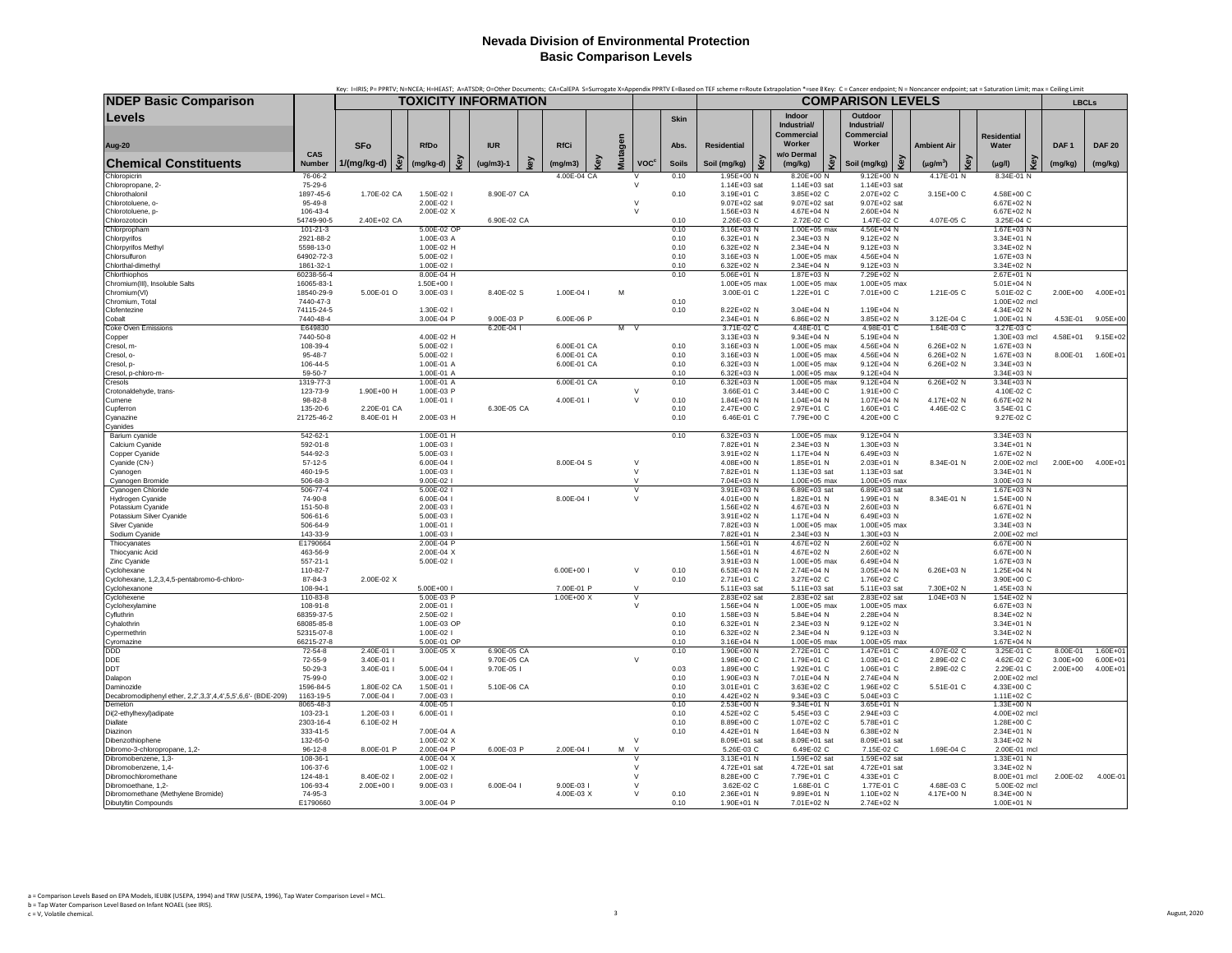|                                                             |                            |                             |     |                          |     |             |    |                          |   |         |                                |              |                              |     | Key: I=IRIS; P= PPRTV; N=NCEA; H=HEAST; A=ATSDR; O=Other Documents; CA=CalEPA S=Surrogate X=Appendix PPRTV E=Based on TEF scheme r=Route Extrapolation *=see BKey: C = Cancer endpoint; N = Noncancer endpoint; sat = Saturati |                                             |                    |                          |                              |                      |                         |
|-------------------------------------------------------------|----------------------------|-----------------------------|-----|--------------------------|-----|-------------|----|--------------------------|---|---------|--------------------------------|--------------|------------------------------|-----|--------------------------------------------------------------------------------------------------------------------------------------------------------------------------------------------------------------------------------|---------------------------------------------|--------------------|--------------------------|------------------------------|----------------------|-------------------------|
| <b>NDEP Basic Comparison</b>                                |                            | <b>TOXICITY INFORMATION</b> |     |                          |     |             |    |                          |   |         |                                |              |                              |     |                                                                                                                                                                                                                                | <b>COMPARISON LEVELS</b>                    |                    |                          |                              | <b>LBCLs</b>         |                         |
| Levels                                                      |                            |                             |     |                          |     |             |    |                          |   |         |                                | <b>Skin</b>  |                              |     | Indoor<br>Industrial/<br>Commercial                                                                                                                                                                                            | Outdoor<br>Industrial/<br><b>Commercial</b> |                    |                          | <b>Residential</b>           |                      |                         |
| Aug-20                                                      |                            | <b>SFo</b>                  |     | <b>RfDo</b>              |     | <b>IUR</b>  |    | <b>RfCi</b>              |   |         |                                | Abs.         | <b>Residential</b>           |     | Worker                                                                                                                                                                                                                         | Worker                                      | <b>Ambient Air</b> |                          | Water                        | DAF <sub>1</sub>     | <b>DAF 20</b>           |
| <b>Chemical Constituents</b>                                | CAS<br>Number              | 1/(mg/kg-d)                 | Key | (mg/kg-d)                | త్ర | $(ug/m3)-1$ | εy | (mg/m3)                  | Ğ | Mutagen | <b>VOC</b> <sup>c</sup>        | <b>Soils</b> | Soil (mg/kg)                 | ζeν | w/o Dermal<br>Key<br>(mg/kg)                                                                                                                                                                                                   | Soil (mg/kg)                                | $(\mu g/m^3)$      |                          | Кeу<br>$(\mu g/l)$           | (mg/kg)              | (mg/kg)                 |
| Dicamba<br>Dichloro-2-butene, 1,4-                          | 1918-00-9<br>764-41-0      |                             |     | 3.00E-02                 |     | 4.20E-03 P  |    |                          |   |         | $\vee$                         | 0.10         | 1.90E+03 N<br>2.15E-03 C     |     | 7.01E+04 N<br>9.37E-03 C                                                                                                                                                                                                       | 2.74E+04 N<br>1.04E-02 C                    |                    | 6.68E-04 C               | 1.00E+03 N<br>1.34E-03 C     |                      |                         |
| Dichloro-2-butene, cis-1,4-                                 | 1476-11-5                  |                             |     |                          |     | 4.20E-03 P  |    |                          |   |         | $\vee$                         |              | 7.43E-03 C                   |     | 3.25E-02 C                                                                                                                                                                                                                     | 3.61E-02 C                                  |                    | 6.68E-04 C               | 1.34E-03 C                   |                      |                         |
| Dichloro-2-butene, trans-1,4-<br>Dichloroacetic Acid        | 110-57-6<br>79-43-6        | 5.00E-02                    |     | 4.00E-03                 |     | 4.20E-03 P  |    |                          |   |         | $\vee$                         | 0.10<br>0.10 | 7.44E-03 C<br>1.09E+01 C     |     | 3.25E-02 C<br>1.31E+02 C                                                                                                                                                                                                       | 3.61E-02 C<br>7.05E+01 C                    |                    | 6.68E-04 C               | 1.34E-03 C<br>6.00E+01 mcl   |                      |                         |
| Dichlorobenzene, 1.2-                                       | $95 - 50 - 1$              |                             |     | 9.00E-02                 |     |             |    | 2.00E-01 H               |   |         | $\mathsf{V}$                   |              | 3.76E+02 sat                 |     | 3.76E+02 sat                                                                                                                                                                                                                   | 3.76E+02 sat                                |                    | 2.09E+02 N               | 6.00E+02 mcl                 | 9.00E-01             | $1.80E + 0$             |
| Dichlorobenzene, 1,3-                                       | 541-73-1                   |                             |     | 3.00E-03 N               |     |             |    | 2.00E-01 S               |   |         |                                |              | 2.12E+02 N                   |     | 3.73E+02 sat                                                                                                                                                                                                                   | 3.73E+02 sat                                |                    | 2.09E+02 N               | 8.07E+01 N                   |                      |                         |
| Dichlorobenzene, 1,4-                                       | 106-46-7                   | 5.40E-03 CA                 |     | 7.00E-02 A               |     | 1.10E-05 CA |    | 8.00E-01                 |   |         | $\mathsf{V}$                   | 0.10         | 2.60E+00 C                   |     | 1.15E+01 C                                                                                                                                                                                                                     | 1.27E+01 C                                  |                    | 2.55E-01 C               | 7.50E+01 mcl                 | 1.00E-01             | $2.00E + 00$            |
| Dichlorobenzidine, 3.3 <sup>1</sup><br>Dichlorobenzil, 4,4- | 91-94-1<br>3457-46-3       | 4.50E-01                    |     | 3.00E-04 O               |     | 3.40E-04 CA |    |                          |   |         |                                | 0.10         | 1.21E+00 C<br>2.35E+01 N     |     | 1.45E+01 C<br>7.01E+02 N                                                                                                                                                                                                       | 7.84E+00 C<br>3.89E+02 N                    |                    | 8.26E-03 C               | 1.73E-01 C<br>1.00E+01 N     | 3.00E-04<br>3.00E-04 | 6.00E-03<br>6.00E-03    |
| Dichlorobenzophenone, 4,4'-                                 | 90-98-2                    |                             |     | 9.00E-03 X               |     |             |    |                          |   |         |                                | 0.10         | 5.69E+02 N                   |     | 2.10E+04 N                                                                                                                                                                                                                     | 8.21E+03 N                                  |                    |                          | 3.00E+02 N                   |                      |                         |
| Dichlorodifluoromethane                                     | $75 - 71 - 8$              |                             |     | 2.00E-01                 |     |             |    | 1.00E-01 X               |   |         | $\mathbf{v}$                   |              | 8.72E+01 N                   |     | 3.68E+02 N                                                                                                                                                                                                                     | 4.09E+02 N                                  |                    | 1.04E+02 N               | 2.02E+02 N                   |                      |                         |
| Dichloroethane, 1,1-<br>Dichloroethane, 1,2-                | 75-34-3<br>107-06-2        | 5.70E-03 CA                 |     | 2.00E-01 P<br>6.00E-03 X |     | 1.60E-06 CA |    | 7.00E-03 P               |   |         | $\vee$                         |              | 3.55E+00 C<br>4.64E-01 C     |     | 1.58E+01 C<br>2.10E+00 C                                                                                                                                                                                                       | 1.73E+01 C<br>2.26E+00 C                    |                    | 1.75E+00 C               | 2.79E+00 C<br>5.00E+00 mcl   | 1.00E+00<br>1.00E-03 | $2.00E + 0$<br>2.00E-02 |
| Dichloroethylene, 1,1-                                      | 75-35-4                    | 9.10E-02 l                  |     | 5.00E-02                 |     | 2.60E-05 l  |    | 2.00E-01 I               |   |         | $\mathsf{V}$                   |              | 2.27E+02 N                   |     | 1.00E+03 N                                                                                                                                                                                                                     | 1.11E+03 N                                  |                    | 1.08E-01 C<br>2.09E+02 N | 7.00E+00 mcl                 | 3.00E-03             | 6.00E-02                |
| Dichloroethylene, 1,2-cis-                                  | 156-59-2                   |                             |     | 2.00E-03 l               |     |             |    |                          |   |         | $\vee$                         |              | 1.56E+02 N                   |     | 2.37E+03 sat                                                                                                                                                                                                                   | 2.37E+03 sat                                |                    |                          | 7.00E+01 mcl                 | 2.00E-02             | 4.00E-01                |
| Dichloroethylene, 1,2-trans-                                | 156-60-5                   |                             |     | 2.00E-02 l               |     |             |    |                          |   |         | $\vee$                         |              | 1.56E+03 N                   |     | 4.67E+04 N                                                                                                                                                                                                                     | 2.60E+04 N                                  |                    |                          | 1.00E+02 mcl                 | 3.00E-02             | 6.00E-01                |
| Dichlorophenol, 2.4-<br>Dichlorophenoxy Acetic Acid, 2,4-   | 120-83-2<br>94-75-7        |                             |     | 3.00E-03<br>1.00E-02     |     |             |    |                          |   |         |                                | 0.10<br>0.05 | 1.90E+02 N<br>6.99E+02 N     |     | 7.01E+03 N<br>2.34E+04 N                                                                                                                                                                                                       | 2.74E+03 N<br>1.07E+04 N                    |                    |                          | 1.00E+02 N<br>7.00E+01 mcl   | 5.00E-02             | $1.00E + 00$            |
| Dichlorophenoxy) butyric Acid, 4-(2,4-                      | 94-82-6                    |                             |     | 3.00E-02 OP              |     |             |    |                          |   |         |                                | 0.10         | 1.90E+03 N                   |     | 7.01E+04 N                                                                                                                                                                                                                     | 2.74E+04 N                                  |                    |                          | 1.00E+03 N                   |                      |                         |
| Dichloropropane, 1,2-                                       | 78-87-5                    | 3.70E-02 P                  |     | 4.00E-02 P               |     | 3.70E-06 P  |    | 4.00E-03 I               |   |         | $\vee$                         |              | 2.49E+00 C                   |     | 1.17E+01 C                                                                                                                                                                                                                     | 1.22E+01 C                                  |                    | 7.59E-01 C               | 5.00E+00 mcl                 | 1.00E-03             | 2.00E-02                |
| Dichloropropane, 1.3-                                       | 142-28-9<br>616-23-9       |                             |     | 2.00E-02 P               |     |             |    |                          |   |         | $\vee$                         | 0.10         | 1.56E+03 N<br>1.90E+02 N     |     | 4.67E+04 N<br>7.01E+03 N                                                                                                                                                                                                       | 2.60E+04 N<br>2.74E+03 N                    |                    |                          | $6.67E + 02 N$               | 1.00E-03             | 2.00E-02                |
| Dichloropropanol, 2,3-<br>Dichloropropene, 1,3-             | 542-75-6                   | 1.00E-01 I                  |     | 3.00E-03 l<br>3.00E-02   |     | 4.00E-06    |    | 2.00E-02                 |   |         | $\overline{V}$                 |              | 1.84E+00 C                   |     | 9.34E+00 C                                                                                                                                                                                                                     | $9.08E + 00C$                               |                    | 7.02E-01 C               | 1.00E+02 N<br>5.01E-01 C     | 2.00E-04             | 4.00E-03                |
| Dichlorotetrafluorethane, 1,2-                              | 1717-00-6                  |                             |     |                          |     |             |    | 3.00E+01 S               |   |         | $\mathsf{V}$                   |              | 1.18E+03 sat                 |     | 1.18E+03 sat                                                                                                                                                                                                                   | 1.18E+03 sat                                |                    | 3.13E+04 N               | 6.26E+04 N                   |                      |                         |
| Dichlorvos                                                  | 62-73-7                    | 2.90E-01 I                  |     | 5.00E-04 l               |     | 8.30E-05 CA |    | 5.00E-04 I               |   |         |                                | 0.10         | 1.87E+00 C                   |     | 2.26E+01 C                                                                                                                                                                                                                     | 1.22E+01 C                                  |                    | 3.38E-02 C               | 2.69E-01 C                   |                      |                         |
| Dicofol                                                     | 115-32-2<br>141-66-2       | 4.40E-01 x                  |     | 3.00E-05 OP              |     |             |    |                          |   |         |                                | 0.10<br>0.10 | 1.23E+00 C<br>1.90E+00 N     |     | 1.49E+01 C<br>7.01E+01 N                                                                                                                                                                                                       | 8.02E+00 C<br>2.74E+01 N                    |                    |                          | 1.77E-01 C<br>1.00E+00 N     |                      |                         |
| Dicrotophos<br>Dicyclopentadiene                            | 77-73-6                    |                             |     | 8.00E-02 P               |     |             |    | 3.00E-04 X               |   |         | $\mathsf{V}$                   | 0.10         | 1.29E+00 N                   |     | 5.41E+00 N                                                                                                                                                                                                                     | $6.01E + 00 N$                              |                    | 3.13E-01 N               | 6.26E-01 N                   |                      |                         |
| Dieldrin                                                    | $60 - 57 - 1$              | 1.60E+01                    |     | $5.00E-05$               |     | 4.60E-03 l  |    |                          |   |         |                                | 0.10         | 3.39E-02 C                   |     | 4.09E-01 C                                                                                                                                                                                                                     | 2.20E-01 C                                  |                    | 6.10E-04 C               | 4.87E-03 C                   | 2.00E-04             | 4.00E-03                |
| Diesel Engine Exhaust                                       | E17136615                  |                             |     |                          |     | 3.00E-04 CA |    | 5.00E-03 I               |   |         |                                | 0.10         | 1.12E+04 C                   |     | 4.91E+04 C                                                                                                                                                                                                                     | 5.45E+04 C                                  |                    | 9.36E-03 C               |                              |                      |                         |
| Diethanolamine<br>Diethylene Glycol Monobutyl Ether         | $111 - 42 - 2$<br>112-34-5 |                             |     | 2.00E-03 P<br>3.00E-02 P |     |             |    | 2.00E-04 P<br>1.00E-04 P |   |         |                                | 0.10<br>0.10 | 1.26E+02 N<br>1.87E+03 N     |     | 4.65E+03 N<br>6.18E+04 N                                                                                                                                                                                                       | 1.82E+03 N<br>2.61E+04 N                    |                    | 2.09E-01 N<br>1.04E-01 N | $6.67E + 01 N$<br>1.00E+03 N |                      |                         |
| Diethylene Glycol Monoethyl Ether                           | 111-90-0                   |                             |     | 6.00E-02 P               |     |             |    | 3.00E-04 P               |   |         |                                | 0.10         | 3.75E+03 N                   |     | 1.00E+05 max                                                                                                                                                                                                                   | 5.31E+04 N                                  |                    | 3.13E-01 N               | 2.00E+03 N                   |                      |                         |
| Diethylformamide                                            | 617-84-5                   |                             |     | 1.00E-03 P               |     |             |    |                          |   |         | $\vee$                         |              | 7.82E+01 N                   |     | 2.34E+03 N                                                                                                                                                                                                                     | 1.30E+03 N                                  |                    |                          | 3.34E+01 N                   |                      |                         |
| Diethyl phosphorodithioate                                  | 298-06-6                   |                             |     | 8.00E-02 S               |     |             |    |                          |   |         |                                |              | $6.26E + 03N$                |     | 1.00E+05 max                                                                                                                                                                                                                   | 1.00E+05 max                                |                    |                          | 2.67E+03 N                   |                      |                         |
| Diethylstilbestrol<br>Difenzoquat                           | 56-53-1<br>43222-48-6      | 3.50E+02 CA                 |     | 8.30E-02 OP              |     | 1.00E-01 CA |    |                          |   |         |                                | 0.10<br>0.10 | 1.55E-03 C<br>5.25E+03 N     |     | 1.87E-02 C<br>1.00E+05 max                                                                                                                                                                                                     | 1.01E-02 C<br>7.57E+04 N                    |                    | 2.81E-05 C               | 2.23E-04 C<br>2.77E+03 N     |                      |                         |
| Diflubenzuron                                               | 35367-38-5                 |                             |     | 2.00E-02 l               |     |             |    |                          |   |         |                                | 0.10         | 1.26E+03 N                   |     | 4.67E+04 N                                                                                                                                                                                                                     | 1.82E+04 N                                  |                    |                          | 6.67E+02 N                   |                      |                         |
| Difluoroethane, 1,1-                                        | 75-37-6                    |                             |     |                          |     |             |    | 4.00E+01 l               |   |         | $\vee$                         |              | 1.43E+03 sat                 |     | 1.43E+03 sat                                                                                                                                                                                                                   | 1.43E+03 sat                                |                    | 4.17E+04 N               | 8.34E+04 N                   |                      |                         |
| Dihydrosafrole<br>Diisopropyl Ether                         | $94 - 58 - 6$<br>108-20-3  | 4.40E-02 CA                 |     |                          |     | 1.30E-05 CA |    | 7.00E-01 P               |   |         | $\mathsf{V}$<br>$\overline{V}$ |              | 9.91E+00 C<br>2.23E+03 N     |     | 6.52E+01 C<br>2.26E+03 sat                                                                                                                                                                                                     | 5.04E+01 C<br>2.26E+03 sat                  |                    | 2.16E-01 C<br>7.30E+02 N | 3.47E-01 C<br>1.46E+03 N     |                      |                         |
| Diisopropyl Methylphosphonate                               | 1445-75-6                  |                             |     | 8.00E-02                 |     |             |    |                          |   |         | $\mathsf{V}$                   |              | 6.26E+03 N                   |     | 1.00E+05 max                                                                                                                                                                                                                   | 1.00E+05 max                                |                    |                          | 2.67E+03 N                   |                      |                         |
| Dimethipin                                                  | 55290-64-7                 |                             |     | 2.20E-02 OP              |     |             |    |                          |   |         |                                | 0.10         | 1.39E+03 N                   |     | 5.14E+04 N                                                                                                                                                                                                                     | 2.01E+04 N                                  |                    |                          | 7.34E+02 N                   |                      |                         |
| Dimethoate                                                  | 60-51-5                    |                             |     | 2.20E-03 OP              |     |             |    |                          |   |         |                                | 0.10         | 1.39E+02 N                   |     | 5.14E+03 N                                                                                                                                                                                                                     | 2.01E+03 N                                  |                    |                          | 7.34E+01 N                   |                      |                         |
| Dimethoxybenzidine, 3,3'-<br>Dimethyl methylphosphonate     | 119-90-4<br>756-79-6       | 1.60E+00 P<br>1.70E-03 P    |     | 6.00E-02 P               |     |             |    |                          |   |         |                                | 0.10<br>0.10 | 3.39E-01 C<br>3.19E+02 C     |     | 4.09E+00 C<br>3.85E+03 C                                                                                                                                                                                                       | 2.20E+00 C<br>2.07E+03 C                    |                    |                          | 4.87E-02 C<br>4.58E+01 C     |                      |                         |
| Dimethylamine                                               | 124-40-3                   |                             |     |                          |     |             |    |                          |   |         | $\mathsf{v}$                   |              | 1.00E+05 max                 |     | $1.00E+05$ max                                                                                                                                                                                                                 | 1.00E+05 max                                |                    |                          |                              |                      |                         |
| Dimethylamino azobenzene [p-]                               | $60 - 11 - 7$              | 4.60E+00 CA                 |     |                          |     | 1.30E-03 CA |    |                          |   |         |                                | 0.10         | 1.18E-01 C                   |     | 1.42E+00 C                                                                                                                                                                                                                     | 7.67E-01 C                                  |                    | 2.16E-03 C               | 1.69E-02 C                   |                      |                         |
| Dimethylaniline HCl, 2,4-                                   | 21436-96-4                 | 5.80E-01 H                  |     |                          |     |             |    |                          |   |         |                                | 0.10         | 9.35E-01 C                   |     | 1.13E+01 C                                                                                                                                                                                                                     | 6.08E+00 C                                  |                    |                          | 1.34E-01 C                   |                      |                         |
| Dimethylaniline, 2,4-<br>Dimethylaniline, N,N-              | 95-68-1<br>121-69-7        | 2.00E-01 P<br>2.70E-02 P    |     | 2.00E-03 X<br>2.00E-03 I |     |             |    |                          |   |         | $\vee$                         | 0.10         | 2.71E+00 C<br>2.57E+01 C     |     | 3.27E+01 C<br>2.42E+02 C                                                                                                                                                                                                       | 1.76E+01 C<br>1.35E+02 C                    |                    |                          | 3.90E-01 C<br>2.89E+00 C     |                      |                         |
| Dimethylbenzidine, 3,3'-                                    | 119-93-7                   | 1.10E+01 P                  |     |                          |     |             |    |                          |   |         |                                | 0.10         | 4.93E-02 C                   |     | 5.95E-01 C                                                                                                                                                                                                                     | 3.21E-01 C                                  |                    |                          | 7.08E-03 C                   |                      |                         |
| Dimethylformamide                                           | 68-12-2                    |                             |     | 1.00E-01 P               |     |             |    | 3.00E-02 l               |   |         | $\mathsf{v}$                   |              | 2.64E+03 N                   |     | 1.56E+04 N                                                                                                                                                                                                                     | 1.63E+04 N                                  |                    | 3.13E+01 N               | 6.14E+01 N                   |                      |                         |
| Dimethylhydrazine, 1,1-<br>Dimethylhydrazine, 1,2-          | $57 - 14 - 7$<br>540-73-8  | 5.50E+02 CA                 |     | 1.00E-04 X               |     | 1.60E-01 CA |    | 2.00E-06 X               |   |         | $\vee$<br>$\vee$               |              | 5.73E-02 N<br>8.84E-04 C     |     | 2.42E-01 N<br>6.18E-03 C                                                                                                                                                                                                       | 2.69E-01 N<br>4.52E-03 C                    |                    | 2.09E-03 N<br>1.75E-05 C | 4.17E-03 N<br>2.81E-05 C     |                      |                         |
| Dimethylphenethylamine                                      | 122-09-8                   |                             |     | 1.00E-03 N               |     |             |    |                          |   |         |                                | 0.10         | $6.32E + 01$ N               |     | 2.34E+03 N                                                                                                                                                                                                                     | $9.12E + 02$ N                              |                    |                          | 3.34E+01 N                   |                      |                         |
| Dimethylphenol, 2,4-                                        | 105-67-9                   |                             |     | 2.00E-02 l               |     |             |    |                          |   |         |                                | 0.10         | 1.26E+03 N                   |     | 4.67E+04 N                                                                                                                                                                                                                     | 1.82E+04 N                                  |                    |                          | $6.67E + 02 N$               | 4.00E-01             | $8.00E + 00$            |
| Dimethylphenol, 2,6-                                        | 576-26-1                   |                             |     | 6.00E-04 I               |     |             |    |                          |   |         |                                | 0.10         | 3.79E+01 N                   |     | 1.40E+03 N                                                                                                                                                                                                                     | 5.47E+02 N                                  |                    |                          | 2.00E+01 N                   |                      |                         |
| Dimethylphenol, 3,4-<br>Dimethyl phosphorodithioate         | $95 - 65 - 8$<br>756-80-9  |                             |     | 1.00E-03<br>1.00E-01 S   |     |             |    |                          |   |         |                                | 0.10         | $6.32E + 01$ N<br>7.82E+03 N |     | 2.34E+03 N<br>1.00E+05 max                                                                                                                                                                                                     | $9.12E + 02N$<br>1.00E+05 max               |                    |                          | 3.34E+01 N<br>3.34E+03 N     |                      |                         |
| Dimethyl phthalate                                          | $131 - 11 - 3$             |                             |     | 1.00E+01 H               |     |             |    |                          |   |         |                                | 0.10         | 1.00E+05 max                 |     | 1.00E+05 max                                                                                                                                                                                                                   | 1.00E+05 max                                |                    |                          | 3.34E+05 N                   |                      |                         |
| Dimethylvinylchloride                                       | 513-37-1                   | 4.50E-02 CA                 |     |                          |     | 1.30E-05 CA |    |                          |   |         | $\vee$                         | 0.10         | 1.08E+00 C                   |     | 5.00E+00 C                                                                                                                                                                                                                     | 5.36E+00 C                                  |                    | 2.16E-01 C               | 3.46E-01 C                   |                      |                         |
| Dinitro-o-cresol, 4,6-                                      | 534-52-1                   |                             |     | 8.00E-05 X               |     |             |    |                          |   |         |                                | 0.10<br>0.10 | 5.06E+00 N                   |     | 1.87E+02 N                                                                                                                                                                                                                     | 7.29E+01 N                                  |                    |                          | 2.67E+00 N                   |                      |                         |
| Dinitro-o-cyclohexyl Phenol, 4,6-<br>Dinitrobenzene, 1,2-   | 131-89-5<br>528-29-0       |                             |     | 2.00E-03 l<br>1.00E-04 P |     |             |    |                          |   |         |                                | 0.10         | 1.26E+02 N<br>6.32E+00 N     |     | 4.67E+03 N<br>2.34E+02 N                                                                                                                                                                                                       | 1.82E+03 N<br>9.12E+01 N                    |                    |                          | 6.67E+01 N<br>3.34E+00 N     |                      |                         |
| Dinitrobenzene, 1,3-                                        | 99-65-0                    |                             |     | 1.00E-04 I               |     |             |    |                          |   |         |                                | 0.10         | 6.32E+00 N                   |     | 2.34E+02 N                                                                                                                                                                                                                     | 9.12E+01 N                                  |                    |                          | 3.34E+00 N                   |                      |                         |
| Dinitrobenzene, 1.4                                         | 100-25-4                   |                             |     | 1.00F-04 P               |     |             |    |                          |   |         |                                | 0.10         | $6.32E + 00 N$               |     | 2.34E+02 N                                                                                                                                                                                                                     | $9.12E + 01 N$                              |                    |                          | 3.34E+00 N                   |                      |                         |
| Dinitrophenol, 2,4-<br>Dinitrotoluene Mixture, 2,4/2,6-     | 51-28-5<br>E1615210        | 6.80E-01                    |     | 2.00E-03 l               |     |             |    |                          |   |         |                                | 0.10<br>0.10 | 1.26E+02 N<br>7.94E-01 C     |     | 4.67E+03 N                                                                                                                                                                                                                     | 1.82E+03 N<br>5.18E+00 C                    |                    |                          | 6.67E+01 N<br>1.15E-01 C     | 1.00E-02<br>4.00E-05 | 2.00E-01<br>8.00E-04    |
| Dinitrotoluene, 2,4-                                        | 121-14-2                   | 3.10E-01 CA                 |     | 2.00E-03                 |     | 8.90E-05 CA |    |                          |   |         |                                | 0.10         | 1.74E+00 C                   |     | 9.62E+00 C<br>2.11E+01 C                                                                                                                                                                                                       | 1.14E+01 C                                  |                    | 3.15E-02 C               | 2.51E-01 C                   | 4.00E-05             | 8.00E-04                |
|                                                             |                            |                             |     |                          |     |             |    |                          |   |         |                                |              |                              |     |                                                                                                                                                                                                                                |                                             |                    |                          |                              |                      |                         |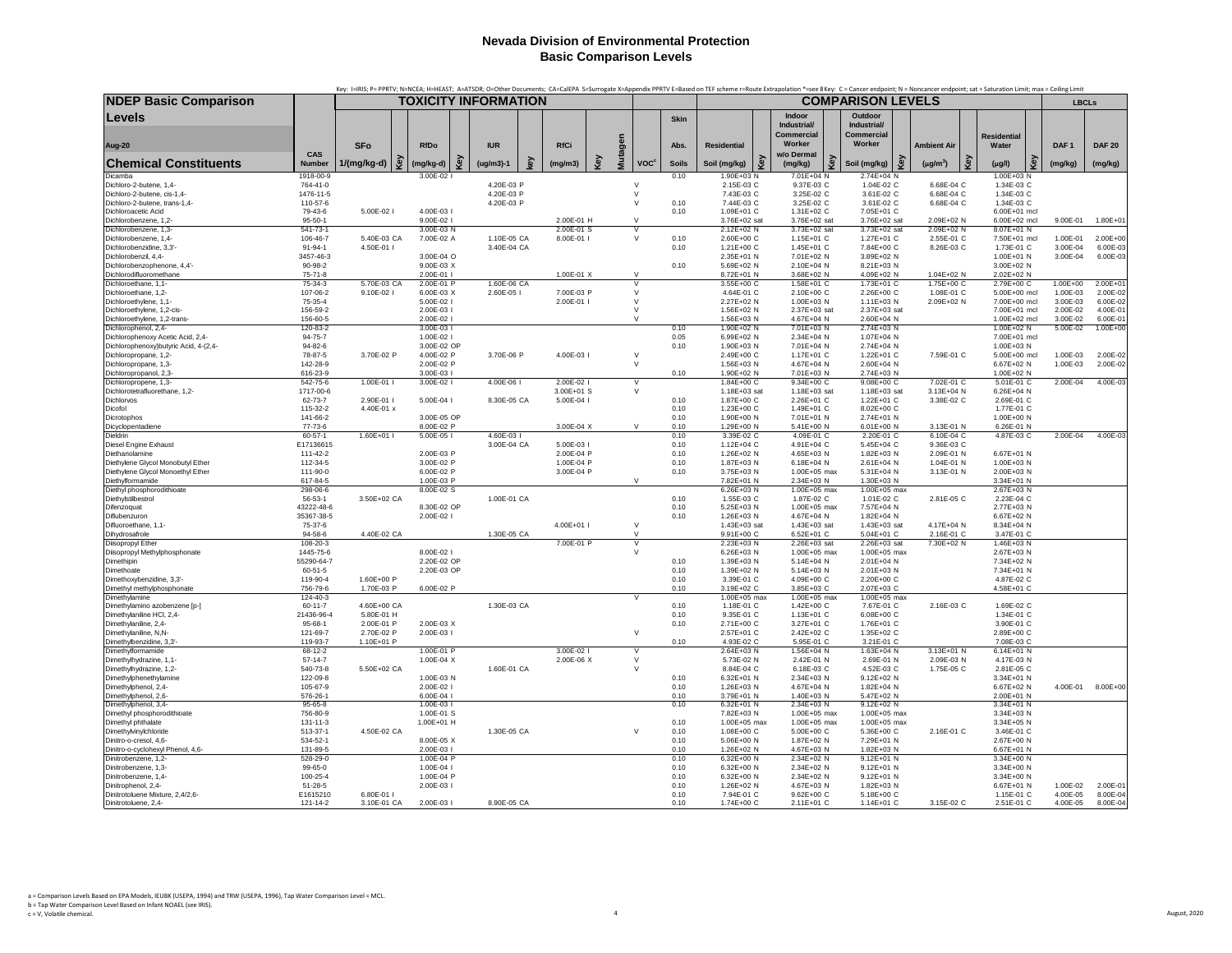| <b>NDEP Basic Comparison</b>                          |                            | Key: I=IRIS; P= PPRTV; N=NCEA; H=HEAST; A=ATSDR; O=Other Documents; CA=CalEPA S=Surrogate X=Appendix PPRTV E=Based on TEF scheme r=Route Extrapolation *=see BKey: C= Cancer endpoint; N = Noncancer endpoint; sat = Saturatio |                            |     | <b>TOXICITY INFORMATION</b> |   |                           |     |         |                                          |              |                              |     |                               | <b>COMPARISON LEVELS</b> |                              |     |                          |                            |     |                  |               |
|-------------------------------------------------------|----------------------------|--------------------------------------------------------------------------------------------------------------------------------------------------------------------------------------------------------------------------------|----------------------------|-----|-----------------------------|---|---------------------------|-----|---------|------------------------------------------|--------------|------------------------------|-----|-------------------------------|--------------------------|------------------------------|-----|--------------------------|----------------------------|-----|------------------|---------------|
|                                                       |                            |                                                                                                                                                                                                                                |                            |     |                             |   |                           |     |         |                                          |              |                              |     |                               |                          |                              |     |                          |                            |     | <b>LBCLs</b>     |               |
| Levels                                                |                            |                                                                                                                                                                                                                                |                            |     |                             |   |                           |     |         |                                          | Skin         |                              |     | Indoor<br>Industrial/         |                          | Outdoor<br>Industrial/       |     |                          |                            |     |                  |               |
|                                                       |                            |                                                                                                                                                                                                                                |                            |     |                             |   |                           |     |         |                                          |              |                              |     | <b>Commercial</b><br>Worker   |                          | Commercial<br>Worker         |     |                          | <b>Residential</b>         |     |                  |               |
| Aug-20                                                | CAS                        | <b>SFo</b>                                                                                                                                                                                                                     | <b>RfDo</b>                |     | <b>IUR</b>                  |   | <b>RfCi</b>               |     | Mutagen |                                          | Abs.         | <b>Residential</b>           |     | w/o Dermal                    |                          |                              |     | <b>Ambient Air</b>       | Water                      |     | DAF <sub>1</sub> | <b>DAF 20</b> |
| <b>Chemical Constituents</b>                          | Number                     | 1/(mg/kg-d)                                                                                                                                                                                                                    | Key<br>(mg/kg-d)           | Key | $(ug/m3)-1$                 | ξ | (mg/m3)                   | Key |         | <b>VOC<sup>c</sup></b>                   | <b>Soils</b> | Soil (mg/kg)                 | Key | (mg/kg)                       | Key                      | Soil (mg/kg)                 | key | Key<br>$(\mu g/m^3)$     | $(\mu g/l)$                | Key | (mg/kg)          | (mg/kg)       |
| Dinitrotoluene, 2,6-<br>Dinitrotoluene, 2-Amino-4,6-  | 606-20-2<br>35572-78-2     | 1.50E+00 P                                                                                                                                                                                                                     | 3.00E-04 X<br>1.00E-04 X   |     |                             |   |                           |     |         |                                          | 0.10<br>0.01 | 3.63E-01 C<br>7.71E+00 N     |     | 4.36E+00 C<br>2.34E+02 N      |                          | 2.35E+00 C<br>1.27E+02 N     |     |                          | 5.19E-02 C<br>3.34E+00 N   |     | 3.00E-05         | $6.00E - 04$  |
| Dinitrotoluene, 4-Amino-2,6-                          | 19406-51-0                 |                                                                                                                                                                                                                                | 1.00E-04 X                 |     |                             |   |                           |     |         |                                          | 0.01         | 7.66E+00 N                   |     | 2.34E+02 N                    |                          | 1.25E+02 N                   |     |                          | 3.34E+00 N                 |     |                  |               |
| Dinitrotoluene, Technical grade                       | 25321-14-6                 | 4.50E-01 X                                                                                                                                                                                                                     | $9.00E - 04 X$             |     |                             |   |                           |     |         |                                          | 0.10         | 1.21E+00 C                   |     | 1.45E+01 C                    |                          | 7.84E+00 C                   |     |                          | 1.73E-01 C                 |     |                  |               |
| Dinoseb<br>Dioxane, 1,4-                              | 88-85-7<br>123-91-1        | 1.00E-01 l                                                                                                                                                                                                                     | 1.00E-03 l<br>3.00E-02 l   |     | 5.00E-06 l                  |   | 3.00E-02                  |     |         | $\vee$                                   | 0.10         | 6.32E+01 N<br>5.30E+00 C     |     | 2.34E+03 N<br>3.91E+01 C      |                          | 9.12E+02 N<br>2.72E+01 C     |     | 5.62E-01 C               | 7.00E+00 mcl<br>4.60E-01 C |     |                  |               |
| <b>Dioxins</b>                                        |                            |                                                                                                                                                                                                                                |                            |     |                             |   |                           |     |         |                                          | 0.03         |                              |     |                               |                          |                              |     |                          |                            |     |                  |               |
| Hexachlorodibenzo-p-dioxin, Mixture<br>TCDD, 2,3,7,8- | 34465-46-8<br>1746-01-6    | 6.20E+03 I<br>1.30E+05 CA                                                                                                                                                                                                      | 7.00E-10 I                 |     | 1.30E+00 l<br>3.80E+01 CA   |   | 4.00E-08 CA               |     |         | $\vee$                                   | 0.03<br>0.03 | 1.03E-04 C<br>4.77E-06 C     |     | 1.05E-03 C<br>4.66E-05 C      |                          | 5.81E-04 C<br>2.67E-05 C     |     | 2.16E-06 C<br>7.39E-08 C | 1.26E-05 C<br>3.00E-05 mcl |     |                  |               |
| Diphenamid                                            | 957-51-7                   |                                                                                                                                                                                                                                | 3.00E-02                   |     |                             |   |                           |     |         |                                          | 0.10         | 1.90E+03 N                   |     | 7.01E+04 N                    |                          | 2.74E+04 N                   |     |                          | 1.00E+03 N                 |     |                  |               |
| Diphenyl Sulfone                                      | 127-63-9                   |                                                                                                                                                                                                                                | 8.00E-04 X                 |     |                             |   |                           |     |         |                                          | 0.10         | 5.06E+01 N                   |     | 1.87E+03 N                    |                          | 7.29E+02 N                   |     |                          | 2.67E+01 N                 |     |                  |               |
| Diphenylamine<br>Diphenylhydrazine, 1,2-              | 122-39-4                   | 8.00E-01 I                                                                                                                                                                                                                     | 1.00E-01 OP                |     | 2.20E-04 I                  |   |                           |     |         |                                          | 0.10<br>0.10 | 6.32E+03 N<br>6.78E-01 C     |     | 1.00E+05 max<br>$8.18F + 00C$ |                          | 9.12E+04 N                   |     | 1.28E-02 C               | 3.34E+03 N<br>9.74E-02 C   |     |                  |               |
| Diquat                                                | 122-66-7<br>85-00-7        |                                                                                                                                                                                                                                | 2.20E-03 I                 |     |                             |   |                           |     |         |                                          | 0.10         | 1.39E+02 N                   |     | 5.14E+03 N                    |                          | 4.41E+00 C<br>2.01E+03 N     |     |                          | 2.00E+01 mcl               |     |                  |               |
| Direct Black 38                                       | 1937-37-7                  | 7.40E+00 CA                                                                                                                                                                                                                    |                            |     | 2.10E-03 CA                 |   |                           |     |         |                                          | 0.10         | 7.33E-02 C                   |     | 8.84E-01 C                    |                          | 4.77E-01 C                   |     | 1.34E-03 C               | 1.05E-02 C                 |     |                  |               |
| Direct Blue 6<br>Direct Brown 95                      | 2602-46-2<br>16071-86-6    | 7.40E+00 CA<br>6.70E+00 CA                                                                                                                                                                                                     |                            |     | 2.10E-03 CA<br>1.90E-03 CA  |   |                           |     |         |                                          | 0.10<br>0.10 | 7.33E-02 C<br>8.10E-02 C     |     | 8.84E-01 C<br>9.76E-01 C      |                          | 4.77E-01 C<br>5.26E-01 C     |     | 1.34E-03 C<br>1.48E-03 C | 1.05E-02 C<br>1.16E-02 C   |     |                  |               |
| Disulfoton                                            | 298-04-4                   |                                                                                                                                                                                                                                | 4.00E-05 l                 |     |                             |   |                           |     |         |                                          | 0.10         | 2.53E+00 N                   |     | 9.34E+01 N                    |                          | 3.65E+01 N                   |     |                          | 1.33E+00 N                 |     |                  |               |
| Dithiane, 1,4-                                        | 505-29-3                   |                                                                                                                                                                                                                                | 1.00E-02 l                 |     |                             |   |                           |     |         |                                          |              | 7.82E+02 N                   |     | 2.34E+04 N                    |                          | 1.30E+04 N                   |     |                          | 3.34E+02 N                 |     |                  |               |
| Diuron                                                | 330-54-1                   |                                                                                                                                                                                                                                | 2.00E-03 l                 |     |                             |   |                           |     |         |                                          | 0.10         | 1.26E+02 N                   |     | 4.67E+03 N                    |                          | 1.82E+03 N                   |     |                          | 6.67E+01 N                 |     |                  |               |
| Dodine<br><b>EPTC</b>                                 | 2439-10-3<br>759-94-4      |                                                                                                                                                                                                                                | 2.00E-02 OP<br>5.00E-02 OP |     |                             |   |                           |     |         | $\vee$                                   | 0.10         | 1.26E+03 N<br>4.07E+02 sat   |     | 4.67E+04 N<br>4.07E+02 sat    |                          | 1.82E+04 N<br>4.07E+02 sat   |     |                          | 6.67E+02 N<br>1.67E+03 N   |     |                  |               |
| Endosulfan                                            | 115-29-7                   |                                                                                                                                                                                                                                | 6.00E-03 l                 |     |                             |   |                           |     |         | $\vee$                                   |              | 4.69E+02 N                   |     | 1.40E+04 N                    |                          | 7.79E+03 N                   |     |                          | 2.00E+02 N                 |     | $9.00F - 01$     | 1.80E+01      |
| Endothall                                             | 145-73-3                   |                                                                                                                                                                                                                                | 2.00E-02 l                 |     |                             |   |                           |     |         |                                          | 0.10         | 1.26E+03 N                   |     | 4.67E+04 N                    |                          | 1.82E+04 N                   |     |                          | 1.00E+02 mcl               |     |                  |               |
| Endrin<br>Epichlorohydrin                             | 72-20-8<br>106-89-8        | 9.90E-03 I                                                                                                                                                                                                                     | 3.00E-04 l<br>6.00E-03 P   |     | 1.20E-06 I                  |   | 1.00E-03                  |     |         | $\vee$                                   | 0.10         | 1.90E+01 N<br>1.89E+01 N     |     | 7.01E+02 N<br>8.22E+01 N      |                          | 2.74E+02 N<br>9.09E+01 N     |     | $1.04E + 00 N$           | 2.00E+00 mcl<br>2.06E+00 N |     | 5.00E-02         | $1.00E + 00$  |
| Epoxybutane, 1,2-                                     | 106-88-7                   |                                                                                                                                                                                                                                |                            |     |                             |   | 2.00E-02 l                |     |         | $\vee$                                   | 0.10         | 1.60E+02 N                   |     | 6.71E+02 N                    |                          | 7.45E+02 N                   |     | 2.09E+01 N               | 4.17E+01 N                 |     |                  |               |
| Fthanol                                               | 64-17-5                    |                                                                                                                                                                                                                                |                            |     |                             |   | $1.00E + 02 S$            |     |         | $\vee$                                   |              | 1.00E+05 max                 |     | $1.00F + 0.5$ max             |                          | 1.00E+05 max                 |     | 1.04E+05 N               | 2.09E+05 N                 |     |                  |               |
| Ethanol, 2-(2-methoxyethoxy)-<br>Ethephon             | 111-77-3<br>16672-87-0     |                                                                                                                                                                                                                                | 4.00E-02 P<br>5.00E-03     |     |                             |   |                           |     |         |                                          | 0.10<br>0.10 | 2.53E+03 N<br>3.16E+02 N     |     | 9.34E+04 N<br>1.17E+04 N      |                          | 3.65E+04 N<br>4.56E+03 N     |     |                          | 1.33E+03 N<br>1.67E+02 N   |     |                  |               |
| Ethion                                                | 563-12-2                   |                                                                                                                                                                                                                                | 5.00E-04                   |     |                             |   |                           |     |         |                                          | 0.10         | 3.16E+01 N                   |     | 1.17E+03 N                    |                          | 4.56E+02 N                   |     |                          | 1.67E+01 N                 |     |                  |               |
| Ethoxyethanol Acetate, 2-<br>Ethoxyethanol, 2-        | 111-15-9<br>110-80-5       |                                                                                                                                                                                                                                | 1.00E-01 P<br>9.00E-02 P   |     |                             |   | 6.00E-02 P<br>2.00E-01    |     |         | $\vee$<br>$\vee$                         |              | 2.58E+03 N<br>5.24E+03 N     |     | 1.51E+04 N<br>6.12E+04 N      |                          | 1.58E+04 N<br>5.26E+04 N     |     | 6.26E+01 N<br>2.09E+02 N | 1.21E+02 N<br>3.66E+02 N   |     |                  |               |
| <b>Ethyl Acetate</b>                                  | 141-78-6                   |                                                                                                                                                                                                                                | 9.00E-01 I                 |     |                             |   | 7.00E-02 P                |     |         | $\vee$                                   |              | 6.24E+02 N                   |     | 2.64E+03 N                    |                          | 2.93E+03 N                   |     | 7.30E+01 N               | 1.45E+02 N                 |     |                  |               |
| <b>Ethyl Acrylate</b>                                 | 140-88-5                   |                                                                                                                                                                                                                                | 5.00E-03 P                 |     |                             |   | 8.00E-03 P                |     |         | $\vee$                                   |              | 4.66E+01 N                   |     | 2.18E+02 N                    |                          | 2.38E+02 N                   |     | 8.34E+00 N               | 1.52E+01 N                 |     |                  |               |
| Ethyl Chloride (Chloroethane)<br><b>Ethyl Ether</b>   | 75-00-3<br>$60 - 29 - 7$   |                                                                                                                                                                                                                                |                            |     |                             |   | 1.00E+01 l                |     |         | $\mathcal{V}$<br>$\overline{\mathsf{v}}$ |              | 2.12E+03 sat<br>1.01E+04 sat |     | 2.12E+03 sat<br>1.01E+04 sat  |                          | 2.12E+03 sat<br>1.01E+04 sat |     | $1.04E + 04 N$           | 2.09E+04 N<br>6.67E+03 N   |     |                  |               |
| Ethyl Methacrylate                                    | 97-63-2                    |                                                                                                                                                                                                                                | 2.00E-01 l                 |     |                             |   | 3.00E-01 P                |     |         | $\vee$                                   | 0.10         | 1.81E+03 N                   |     | 7.59E+03 N                    |                          | 8.43E+03 N                   |     | 3.13E+02 N               | 6.26E+02 N                 |     |                  |               |
| Ethyl-p-nitrophenyl Phosphonate                       | 2104-64-5                  |                                                                                                                                                                                                                                | 1.00E-05 l                 |     |                             |   |                           |     |         |                                          | 0.10         | 6.32E-01 N                   |     | 2.34E+01 N                    |                          | 9.12E+00 N                   |     |                          | 3.34E-01 N                 |     |                  |               |
| Ethylbenzene                                          | $100 - 41 - 4$<br>109-78-4 | 1.10E-02 CA                                                                                                                                                                                                                    | 1.00E-01  <br>7.00E-02 P   |     | 2.50E-06 CA                 |   | 1.00E+00 l                |     |         | $\vee$                                   | 0.10         | 5.64E+00 C<br>4.42E+03 N     |     | 2.66E+01 C<br>1.00E+05 max    |                          | 2.82E+01 C<br>6.38E+04 N     |     | 1.12E+00 C               | 7.00E+02 mcl<br>2.34E+03 N |     | 7.00E-01         | 1.40E+01      |
| Ethylene Cyanohydrin<br>Ethylene Diamine              | 107-15-3                   |                                                                                                                                                                                                                                | 9.00E-02 P                 |     |                             |   |                           |     |         | $\vee$                                   | 0.10         | 7.04E+03 N                   |     | 1.00E+05 max                  |                          | 1.00E+05 max                 |     |                          | 3.00E+03 N                 |     |                  |               |
| Ethylene Glycol                                       | $107 - 21 - 1$             |                                                                                                                                                                                                                                | 2.00E+00 l                 |     |                             |   | 4.00F-01 CA               |     |         |                                          | 0.10         | 1.00E+05 max                 |     | 1.00E+05 max                  |                          | $1.00E+05$ max               |     | 4.17E+02 N               | 6.67E+04 N                 |     |                  |               |
| Ethylene Glycol Monobutyl Ether<br>Ethylene Oxide     | 111-76-2                   | 3.10E-01 CA                                                                                                                                                                                                                    | 1.00E-01                   |     | 3.00E-03 I                  |   | 1.60E+00 l<br>3.00E-02 CA |     | M       | $\vee$                                   | 0.10<br>0.10 | 6.32E+03 N<br>2.05E-03 C     |     | 1.00E+05 max<br>2.49E-02 C    |                          | 9.12E+04 N<br>2.76E-02 C     |     | 1.67E+03 N<br>3.38E-04 C | 3.34E+03 N<br>6.70E-04 C   |     |                  |               |
| Ethylene Thiourea                                     | 75-21-8<br>96-45-7         | 4.50E-02 CA                                                                                                                                                                                                                    | 8.00E-05 l                 |     | 1.30E-05 CA                 |   |                           |     |         |                                          | 0.10         | 5.06E+00 N                   |     | 1.45E+02 C                    |                          | 7.29E+01 N                   |     | 2.16E-01 C               | 1.73E+00 C                 |     |                  |               |
| Ethyleneimine                                         | 151-56-4                   | 6.50E+01 CA                                                                                                                                                                                                                    |                            |     | 1.90E-02 CA                 |   |                           |     |         | $\vee$                                   | 0.10         | 2.48E-03 C                   |     | 1.34E-02 C                    |                          | 1.30E-02 C                   |     | 1.48E-04 C               | 2.37E-04 C                 |     |                  |               |
| Ethylphthalyl Ethyl Glycolate                         | 84-72-0                    |                                                                                                                                                                                                                                | 3.00E+00 l                 |     |                             |   |                           |     |         | $\vee$                                   | 0.10         | 1.00E+05 max                 |     | 1.00E+05 max                  |                          | 1.00E+05 max                 |     | 4.17E+02 N               | 1.00E+05 N                 |     |                  |               |
| Ethyltoluene, para-<br>Fenamiphos                     | 622-96-8<br>22224-92-6     |                                                                                                                                                                                                                                | 2.50E-04                   |     |                             |   | 4.00E-01 S                |     |         |                                          | 0.10         | 3.56E+02 N<br>1.58E+01 N     |     | $6.55E+02$ sat<br>5.84E+02 N  |                          | 6.55E+02 sat<br>2.28E+02 N   |     |                          | 8.34E+02 N<br>8.34E+00 N   |     |                  |               |
| Fenpropathrin                                         | 39515-41-8                 |                                                                                                                                                                                                                                | 2.50E-02                   |     |                             |   |                           |     |         |                                          | 0.10         | 1.58E+03 N                   |     | 5.84E+04 N                    |                          | 2.28E+04 N                   |     |                          | 8.34E+02 N                 |     |                  |               |
| Fenvalerate                                           | 51630-58-1                 |                                                                                                                                                                                                                                | 2.50E-02                   |     |                             |   |                           |     |         |                                          | 0.10         | 1.58E+03 N                   |     | 5.84E+04 N                    |                          | 2.28E+04 N                   |     |                          | 8.34E+02 N                 |     |                  |               |
| Fluometuron<br>Fluoride                               | 2164-17-2<br>16984-48-8    |                                                                                                                                                                                                                                | 1.30E-02  <br>4.00E-02 CA  |     |                             |   | 1.30F-02 CA               |     |         |                                          | 0.10         | 8.22E+02 N<br>3.13E+03 N     |     | 3.04E+04 N<br>$9.33E + 04 N$  |                          | 1.19E+04 N<br>5.19E+04 N     |     | 1.36E+01 N               | 4.34E+02 N<br>4.00E+03 mcl |     |                  |               |
| Fluorine (Soluble Fluoride)                           | 7782-41-4                  |                                                                                                                                                                                                                                | 6.00E-02                   |     |                             |   | 1.30E-02 CA               |     |         |                                          |              | 4.69E+03 N                   |     | 1.00E+05 max                  |                          | 7.78E+04 N                   |     | 1.36E+01 N               | 4.00E+03 mcl               |     |                  |               |
| Fluridone                                             | 59756-60-4                 |                                                                                                                                                                                                                                | 8.00E-02                   |     |                             |   |                           |     |         |                                          | 0.10         | 5.06E+03 N                   |     | 1.00E+05 max                  |                          | 7.29E+04 N                   |     |                          | 2.67E+03 N                 |     |                  |               |
| Flurprimidol<br>Flusilazole                           | 56425-91-3<br>85509-19-9   |                                                                                                                                                                                                                                | 4.00E-02 OP<br>2.00E-03 OF |     |                             |   |                           |     |         |                                          | 0.10<br>0.10 | 2.53E+03 N<br>1.26E+02 N     |     | 9.34E+04 N<br>4.67E+03 N      |                          | 3.65E+04 N<br>1.82E+03 N     |     |                          | 1.33E+03 N<br>6.67E+01 N   |     |                  |               |
| Flutolanil                                            | 66332-96-5                 |                                                                                                                                                                                                                                | 5.00E-01 OP                |     |                             |   |                           |     |         |                                          | 0.10         | 3.16E+04 N                   |     | 1.00E+05 max                  |                          | 1.00E+05 max                 |     |                          | 1.67E+04 N                 |     |                  |               |
| Fluvalinate                                           | 69409-94-5                 |                                                                                                                                                                                                                                | 1.00E-02 l                 |     |                             |   |                           |     |         |                                          | 0.10         | 6.32E+02 N                   |     | 2.34E+04 N                    |                          | 9.12E+03 N                   |     |                          | 3.34E+02 N                 |     |                  |               |
| Folpet<br>Fomesafer                                   | 133-07-3<br>72178-02-0     |                                                                                                                                                                                                                                | 9.00E-02 OP<br>2.50E-03 OP |     |                             |   |                           |     |         |                                          | 0.10<br>0.10 | 5.69E+03 N<br>1.58E+02 N     |     | 1.00E+05 max<br>5.84E+03 N    |                          | 8.21E+04 N<br>2.28E+03 N     |     |                          | 3.00E+03 N<br>8.34E+01 N   |     |                  |               |
| Fonofos                                               | 944-22-9                   |                                                                                                                                                                                                                                | 2.00E-03 l                 |     |                             |   |                           |     |         |                                          | 0.10         | 1.26E+02 N                   |     | 4.67E+03 N                    |                          | 1.82E+03 N                   |     |                          | 6.67E+01 N                 |     |                  |               |
| Formaldehyde                                          | $50 - 00 - 0$              | 2.10E-02 CA                                                                                                                                                                                                                    | 2.00E-01 I                 |     | 1.30E-05 I                  |   | 9.80F-03 A                |     |         | $\vee$                                   |              | 1.11E+01 C                   |     | 5.94E+01 C                    |                          | 5.54E+01 C                   |     | 2.16E-01 C               | 3.87F-01 C                 |     |                  |               |
| Formic Acid<br>Fosetyl-AL                             | 64-18-6<br>39148-24-8      |                                                                                                                                                                                                                                | 9.00E-01 P<br>2.50E+00 OP  |     |                             |   | 3.00E-04 X                |     |         | $\vee$                                   | 0.10         | 2.91E+01 N<br>1.00E+05 max   |     | 1.22E+02 N<br>1.00E+05 max    |                          | 1.36E+02 N<br>1.00E+05 max   |     | 3.13E-01 N               | 6.26E-01 N<br>8.34E+04 N   |     |                  |               |
| Furans                                                |                            |                                                                                                                                                                                                                                |                            |     |                             |   |                           |     |         |                                          |              |                              |     |                               |                          |                              |     |                          |                            |     |                  |               |
| Dibenzofuran                                          | 132-64-9                   |                                                                                                                                                                                                                                | 1.00E-03 X                 |     |                             |   |                           |     |         | $\vee$                                   |              | 7.82E+01 N                   |     | 1.71E+02 sat                  |                          | 1.71E+02 sat                 |     |                          | 3.34E+01 N                 |     |                  |               |
| Furan<br>Tetrahydrofuran                              | 110-00-9<br>109-99-9       |                                                                                                                                                                                                                                | 1.00E-03 l<br>9.00E-01     |     |                             |   | 2.00E+00 l                |     |         | $\vee$<br>$\mathsf{V}$                   | 0.03         | 7.82E+01 N<br>1.81E+04 N     |     | 2.34E+03 N<br>9.99E+04 N      |                          | 1.30E+03 N<br>1.00E+05 max   |     | 2.09E+03 N               | 3.34E+01 N<br>3.66E+03 N   |     |                  |               |
| Furazolidone                                          | 67-45-8                    | 3.80E+00 H                                                                                                                                                                                                                     |                            |     |                             |   |                           |     |         |                                          | 0.10         | 1.43F-01 C                   |     | 1.72E+00 C                    |                          | 9.28E-01 C                   |     |                          | 2.05E-02 C                 |     |                  |               |
| Furfural                                              | $98 - 01 - 1$              |                                                                                                                                                                                                                                | 3.00E-03 l                 |     |                             |   | 5.00E-02 H                |     |         | $\vee$                                   |              | 2.15E+02 N                   |     | 4.23E+03 N                    |                          | 2.93E+03 N                   |     | 5.21E+01 N               | 5.11E+01 N                 |     |                  |               |
| Furium<br>Furmecyclox                                 | 531-82-8<br>60568-05-0     | 1.50E+00 CA<br>3.00E-02 l                                                                                                                                                                                                      |                            |     | 4.30E-04 CA<br>8.60E-06 CA  |   |                           |     |         |                                          | 0.10<br>0.10 | 3.62E-01 C<br>1.81E+01 C     |     | 4.36E+00 C<br>2.18E+02 C      |                          | 2.35E+00 C<br>1.18E+02 C     |     | 6.53E-03 C<br>3.26E-01 C | 5.19E-02 C<br>2.60E+00 C   |     |                  |               |
| Glufosinate, Ammonium                                 | 77182-82-2                 |                                                                                                                                                                                                                                | 6.00E-03 OP                |     |                             |   |                           |     |         |                                          | 0.10         | 3.79E+02 N                   |     | 1.40E+04 N                    |                          | 5.47E+03 N                   |     |                          | 2.00E+02 N                 |     |                  |               |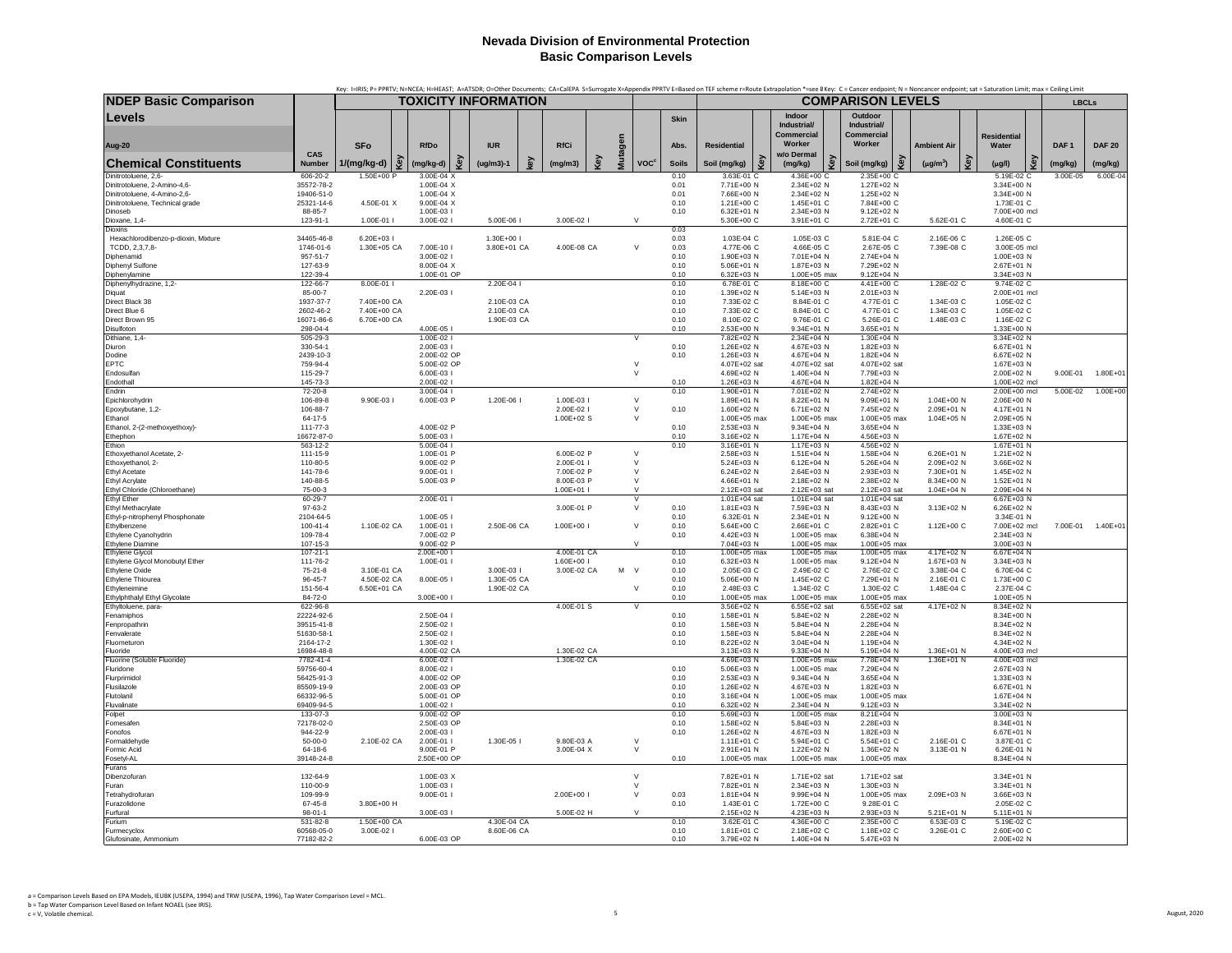| <b>TOXICITY INFORMATION</b><br><b>COMPARISON LEVELS</b><br><b>LBCLs</b><br>Levels<br>Indoor<br>Outdoor<br>Skin<br>Industrial/<br>Industrial/<br>Commercial<br>Commercial<br><b>Residential</b><br>Mutagen<br>Worker<br>Worker<br><b>SFo</b><br>RfDo<br><b>IUR</b><br><b>RfCi</b><br>Abs.<br><b>Residential</b><br><b>Ambient Air</b><br>Water<br>DAF <sub>1</sub><br><b>DAF 20</b><br>Aug-20<br>CAS<br>w/o Dermal<br>Key<br>Key<br>Key<br>Key<br>key<br>Key<br>Key<br>Key<br><u>ହି</u><br><b>Chemical Constituents</b><br>Number<br>$1/(mg/kg-d)$<br>(mg/kg-d)<br>$(ug/m3)-1$<br>(mg/m3)<br><b>VOC<sup>c</sup></b><br><b>Soils</b><br>Soil (mg/kg)<br>Soil (mg/kg)<br>$(\mu g/m^3)$<br>(mg/kg)<br>(mg/kg)<br>$(\mu g/l)$<br>(mg/kg)<br>Glutaraldehyde<br>111-30-8<br>1.00E-01 A<br>8.00E-05 CA<br>0.10<br>5.95E+03 N<br>1.00E+05 max<br>7.63E+04 N<br>8.34E-02 N<br>3.34E+03 N<br>1.00E-03 H<br>$\vee$<br>Glycidyl<br>765-34-4<br>4.00E-04 l<br>2.31E+01 N<br>2.65E+02 N<br>2.29E+02 N<br>1.04E+00 N<br>1.80E+00 N<br>1.00E+05 max<br>9.12E+04 N<br>Glyphosate<br>1071-83-6<br>1.00E-01 l<br>0.10<br>6.32E+03 N<br>7.00E+02 mcl<br>$\vee$<br>Guanidine<br>113-00-8<br>1.00E-02 X<br>3.16E+02 sat<br>3.16E+02 sat<br>3.16E+02 sat<br>3.34E+02 N<br>$50 - 01 - 1$<br>2.00E-02 P<br>0.10<br>1.26E+03 N<br>4.67E+04 N<br>1.82E+04 N<br>6.67E+02 N<br>Guanidine Chloride<br>Haloxyfop, Methyl<br>69806-40-2<br>5.00E-05 l<br>0.10<br>3.16E+00 N<br>1.17E+02 N<br>4.56E+01 N<br>1.67E+00 N<br>2.16E-03 C<br>4.50E+00 I<br>1.30E-03 I<br>1.34E-01 C<br>6.96E-01 C<br>1.00E+00<br>$2.00E + 0$<br>Heptachlor<br>76-44-8<br>$5.00E - 04$<br>V<br>1.10E+00 C<br>4.00E-01 mcl<br>1024-57-3<br>$9.10E + 001$<br>1.30E-05 I<br>2.60E-03<br>7.05E-02 C<br>6.09E-01 C<br>3.66E-01 C<br>1.08E-03 C<br>3.00E-02<br>6.00E-01<br><b>Heptachlor Epoxide</b><br>$\vee$<br>2.00E-01 mcl<br>2.20E+02 sat<br>142-82-5<br>3.00E-04 X<br>4.00E-01 P<br>$\vee$<br>2.27E+01 N<br>2.20E+02 sat<br>4.17E+02 N<br>9.89E+00 N<br>3.00E-02<br>6.00E-01<br>Heptane, n-<br>2.71E-03 sat<br>2.71E-03 sat<br>Hexabromobenzene<br>87-82-1<br>2.00E-03 l<br>$\vee$<br>2.71E-03 sat<br>6.67E+01 N<br>Hexabromodiphenyl ether, 2,2',4,4',5,5'- (BDE-153)<br>68631-49-2<br>2.00E-04 l<br>0.10<br>4.67E+02 N<br>1.82E+02 N<br>$6.67E + 00 N$<br>1.26E+01 N<br>1.60E+00 l<br>8.00E-04 I<br>4.60E-04 l<br>$\vee$<br>2.12E-01 C<br>2.31E-01 sat<br>2.31E-01 sat<br>6.10E-03 C<br>1.00E+00 mcl<br>1.00E-01<br>2.00E+00<br>Hexachlorobenzene<br>118-74-1<br>2.20E-05  <br>5.84E+00 C<br>1.28E-01 C<br>7.80E-02 I<br>5.61E+00 C<br>1.00E-01<br>2.00E+00<br>87-68-3<br>1.00E-03 P<br>1.19E+00 C<br>2.03E-01 C<br>Hexachlorobutadiene<br>3.00E-04 *<br>1.90E+01 N<br>7.01E+02 N<br>2.74E+02 N<br>1.00E+01 N<br>2.66E-02<br>Hexachlorocyclohexane, Alpha-<br>319-84-6<br>0.10<br>5.33E-01<br>1.40E+02 N<br>Hexachlorocyclohexane, Beta-<br>319-85-7<br>3.79E+00 N<br>5.47E+01 N<br>2.00E+00 N<br>5.45E-03<br>1.09E-01<br>$6.00E-05$<br>0.10<br>Hexachlorocyclohexane, Gamma- (Lindane)<br>58-89-9<br>1.00E-05<br>0.04<br>7.14E-01 N<br>2.34E+01 N<br>1.11E+01 N<br>3.34E-01 N<br>5.00E-04<br>1.00E-02<br>2.14E+01 N<br>3.33E+02 N<br>3.00E-04 *<br>0.04<br>7.01E+02 N<br>$1.00E + 01 N$<br>5.63E+02<br>Hexachlorocyclohexane. Delta<br>319-86-8<br>$2.81F + 01$<br>Hexachlorocyclohexane, Technical<br>608-73-1<br>1.80E+00 l<br>5.10E-04 I<br>3.01E-01 C<br>3.63E+00 C<br>1.96E+00 C<br>5.51E-03 C<br>4.33E-02 C<br>0.10<br>6.00E-03 I<br>2.00E-04<br>7.46E+00 N<br>2.09E-01 N<br>2.00E+01<br>$4.00E + 02$<br>$77-47-4$<br>1.77E+00 N<br>8.28F+00 N<br>5.00E+01 mcl<br>Hexachlorocyclopentadiene<br>67-72-1<br>4.00E-02 l<br>7.00E-04<br>1.10E-05 CA<br>3.00E-02 l<br>$\vee$<br>1.83E+00 C<br>8.47E+00 C<br>8.94E+00 C<br>2.55E-01 C<br>4.04E-01 C<br>2.00E-02<br>4.00E-01<br>Hexachloroethane<br>3.00E-04 I<br>0.10<br>1.90E+01 N<br>7.01E+02 N<br>2.74E+02 N<br>70-30-4<br>$1.00F + 01 N$<br>Hexachlorophene<br>8.00E-02 l<br>Hexahydro-1,3,5-trinitro-1,3,5-triazine (RDX)<br>121-82-4<br>4.00E-03 l<br>0.02<br>8.34E+00 C<br>8.18E+01 C<br>4.52E+01 C<br>9.74E-01 C<br>822-06-0<br>$\vee$<br>3.13E+00 N<br>1.32E+01 N<br>1.46E+01 N<br>1.04E-02 N<br>2.09E-02 N<br>Hexamethylene Diisocyanate, 1,6-<br>1.00E-05 L<br>0.10<br>9.34E+02 N<br>Hexamethylphosphoramide<br>680-31-9<br>4.00E-04 P<br>2.53E+01 N<br>3.65E+02 N<br>1.33E+01 N<br>110-54-3<br>1.41E+02 sat<br>7.30E+02 N<br>7.00F-01 I<br>1.41F+02 sat<br>1.41F+02 sat<br>$1.46E + 03$ N<br>Hexane, N-<br>$\vee$<br><b>Hexanedioic Acid</b><br>124-04-9<br>2.00E+00 P<br>0.10<br>1.00E+05 max<br>1.00E+05 max<br>1.00E+05 max<br>6.67E+04 N<br>$\vee$<br>591-78-6<br>5.00E-03 l<br>3.00E-02 l<br>2.02E+02 N<br>1.52E+03 N<br>1.49E+03 N<br>3.13E+01 N<br>4.55E+01 N<br>Hexanone, 2-<br>Hexazinone<br>51235-04-2<br>3.30E-02 l<br>0.10<br>2.09E+03 N<br>7.71E+04 N<br>3.01E+04 N<br>1.10E+03 N<br>78587-05-0<br>2.50E-02 l<br>0.10<br>1.58E+03 N<br>5.84E+04 N<br>2.28E+04 N<br>8.34E+02 N<br>Hexythiazox<br>1.70E-02 OP<br>1.07E+03 N<br>3.97E+04 N<br>1.55E+04 N<br>Hydramethylnon<br>67485-29-4<br>0.10<br>5.67E+02 N<br>1.44E-01 C<br>302-01-2<br>3.00E+00 I<br>4.90E-03<br>3.00E-05 P<br>3.06E-02 C<br>1.50E-01 C<br>5.73E-04 C<br>1.10E-03 C<br>Hydrazine<br>2.18E+00 C<br>5.73E-04 C<br><b>Hydrazine Sulfate</b><br>10034-93-2<br>$3.00E + 00$<br>4.90E-03 l<br>2.32E-01 C<br>1.21E+00 C<br>2.60E-02 C<br>2.09E+01 N<br><b>Hydrogen Chloride</b><br>7647-01-0<br>2.00E-02  <br>1.00E+05 max<br>1.00E+05 max<br>1.00E+05 max<br>4.00E-02 CA<br>9.33E+04 N<br>5.19E+04 N<br>1.33E+03 N<br>Hydrogen Fluoride<br>7664-39-3<br>1.40E-02 CA<br>3.13E+03 N<br>1.46E+01 N<br>2.00E-03 l<br><b>Hydrogen Sulfide</b><br>7783-06-4<br>1.00E+05 max<br>1.00E+05 max<br>1.00E+05 max<br>2.09E+00 N<br>6.00E-02 P<br>4.00E-02 P<br>0.10<br>9.04E+00 C<br>1.09E+02 C<br>5.88E+01 C<br>Hydroquinone<br>123-31-9<br>1.30E+00 C<br>35554-44-0<br>6.10E-02 OP<br>2.50E-03 OP<br>0.10<br>8.89E+00 C<br>1.07E+02 C<br>5.78E+01 C<br>1.28E+00 C<br>Imazalil<br>81335-37-7<br>0.10<br>1.58E+04 N<br>1.00E+05 max<br>1.00E+05 max<br>8.34F+03 N<br>Imazaguin<br>2.50F-01 L<br>1.00E+05 max<br>Imazethapy<br>81335-77-5<br>2.50E+00 OP<br>0.10<br>1.00E+05 max<br>1.00E+05 max<br>8.34E+04 N<br>7553-56-2<br>1.00E-02 A<br>7.82E+02 N<br>2.34E+04 N<br>1.30E+04 N<br>3.34E+02 N<br>lodine<br>0.10<br>2.53E+03 N<br>9.34E+04 N<br>3.65E+04 N<br>1.33E+03 N<br>Iprodione<br>36734-19-7<br>4.00E-02 l<br>1.00E+05 max<br>1.00E+05 max<br>7439-89-6<br>7.00E-01 P<br>5.48E+04 N<br>2.34E+04 N<br>5.89E+02<br>$1.18E + 04$<br>Iron<br>78-83-1<br>3.00E-01 l<br>1.00E+04 sat<br>1.00E+04 sat<br>1.00E+04 sat<br>1.00E+04 N<br><b>Isobutyl Alcohol</b><br>538-93-2<br>4.00E-01 S<br>$\vee$<br>6.55E+02 sat<br>4.17E+02 N<br>3.56E+02 N<br>6.55E+02 sat<br>8.34E+02 N<br>Isobutylbenzene<br>78-59-1<br>9.50E-04 l<br>2.00E-01 l<br>2.00E+00 CA<br>5.71E+02 C<br>6.89E+03 C<br>3.71E+03 C<br>2.09E+03 N<br>8.20E+01 C<br>3.00E-02<br>6.00E-01<br>Isophorone<br>0.10<br>$\vee$<br>7.55E+00 sat<br>33820-53-0<br>7.55E+00 sat<br>7.55E+00 sat<br>5.01E+02 N<br>1.50E-02 l<br>Isopropalin<br>67-63-0<br>2.00E+00 P<br>2.00E-01 P<br>$\vee$<br>5.57E+03 N<br>2.42E+04 N<br>2.67E+04 N<br>2.09E+02 N<br>4.15E+02 N<br>Isopropano<br>6.32E+03 N<br>1.00E+05 max<br>$9.12E + 04 N$<br>Isopropyl Methyl Phosphonic Acid<br>1832-54-8<br>1.00E-01 l<br>0.10<br>3.34E+03 N<br>4-Isopropyltoluene<br>99-87-6<br>4.00E-01 S<br>3.56E+02 N<br>6.55E+02 sat<br>6.55E+02 sat<br>4.17E+02 N<br>8.34E+02 N<br>82558-50-7<br>5.00E-02 l<br>0.10<br>3.16E+03 N<br>4.56E+04 N<br>1.00E+05 max<br>1.67E+03 N<br>Isoxaben<br>77501-63-4<br>8.00E-03 OP<br>0.10<br>5.06E+02 N<br>1.87E+04 N<br>7.29E+03 N<br>2.67E+02 N<br>Lactofer<br>Lead Compounds<br><b>Lead Chromate</b><br>7758-97-6<br>5.00E-01 CA<br>2.00E-02 CA<br>1.50E-01 CA<br>2.00E-04 CA<br>1.31E+00 C<br>1.15E+01 C<br>6.81E+00 C<br>1.87E-05 C<br>1.56E-01 C<br>7446-27-7<br>8.50E-03 CA<br>1.20E-05 CA<br>8.18E+01 C<br>7.69E+02 C<br>4.27E+02 C<br>2.34E-01 C<br>9.17E+00 C<br>I ead Phosphate<br>301-04-2<br>2.10E-01 CA<br>8.00E-05 CA<br>0.10<br>2.58E+00 C<br>3.11E+01 C<br>1.68E+01 C<br>3.51E-02 C<br>3.71E-01 C<br>Lead acetate<br>7439-92-1<br>4.00E+02 O<br>8.00E+02 O<br>8.00E+02 O<br>1.50E-01 O<br>1,50E+01 mcl<br>Lead and Compounds<br>3.80E-02 CA<br>1.10E-05 CA<br>Lead subacetate<br>1335-32-6<br>0.10<br>1.43E+01 C<br>1.72E+02 C<br>9.28E+01 C<br>2.55E-01 C<br>2.05E+00 C<br>1.00E-07 I<br><b>Tetraethyl Lead</b><br>78-00-2<br>$\vee$<br>7.82E-03 N<br>2.34E-01 N<br>1.30E-01 N<br>3.34E-03 N<br>541-25-3<br>5.00E-06 P<br>3.91E-01 N<br>1.17E+01 N<br>6.49E+00 N<br>1.67E-01 N<br>Lewisite<br>330-55-2<br>7.70E-03 OP<br>0.10<br>4.87E+02 N<br>1.80E+04 N<br>7.02E+03 N<br>2.57E+02 N<br>Linuron<br>4.67E+03 N<br>2.60E+03 N<br>Lithium<br>7439-93-2<br>2.00E-03 P<br>1.56E+02 N<br>6.67E+01 N<br>2.00E+01<br>$4.01E + 02$<br><b>MCPA</b><br>94-74-6<br>5.00E-04 I<br>0.10<br>3.16E+01 N<br>1.17E+03 N<br>4.56E+02 N<br>1.67E+01 N<br><b>MCPB</b><br>4.40E-03 OP<br>0.10<br>2.78E+02 N<br>1.03E+04 N<br>4.01E+03 N<br>$94 - 81 - 5$<br>1.47E+02 N<br><b>MCPP</b><br>93-65-2<br>1.00E-03 l<br>0.10<br>6.32E+01 N<br>2.34E+03 N<br>$9.12E + 02 N$<br>3.34E+01 N<br>$1.78E + 04$<br>Magnesium<br>7439-95-4<br>5.67E+00 O<br>0.10<br>1.00E+05 max<br>1.00E+05 max<br>1.00E+05 max<br>1.89E+05 N<br>8.89E+02<br>1.26E+03 N<br>4.67E+04 N<br>1.82E+04 N<br>Malathion<br>121-75-5<br>2.00E-02 l<br>0.10<br>6.67E+02 N<br>108-31-6<br>1.00E-01 l<br>7.00E-04 CA<br>6.28E+03 N<br>1.00E+05 max<br>8.92E+04 N<br>7.30E-01 N<br>3.34E+03 N<br>Maleic Anhydride<br>0.10<br>5.00E-01 l<br>3.16E+04 N<br>1.00E+05 max<br>1.00E+05 max<br>Maleic Hydrazide<br>123-33-1<br>0.10<br>1.67E+04 N<br>6.32E+00 N<br>2.34E+02 N<br>9.12E+01 N<br>Malononitrile<br>109-77-3<br>1.00E-04 P<br>0.10<br>3.34E+00 N<br>3.00E-02 H<br>1.90E+03 N<br>7.01E+04 N<br>2.74E+04 N<br>1.00E+03 N<br>Mancozeb<br>8018-01-7<br>0.10<br>Maneb<br>$5.00E - 03$<br>3.16E+02 N<br>1.17E+04 N<br>4.56E+03 N<br>1.67E+02 N<br>12427-38-2<br>0.10<br>Manganese (Diet)<br>7439-96-5<br>1.40E-01  <br>5.00E-05  <br>9.32E+03 N<br>1.00E+05 max<br>1.00E+05 max<br>5.21E-02 N<br>4.67E+03 N<br>$3.05E + 02$<br>$6.09E + 03$<br>Manganese (Non-diet)<br>2.81E+04 N<br>7439-96-5<br>2.40F-02 S<br>5.00E-05<br>1.82E+03 N<br>4.62E+04 N<br>5.21E-02 N<br>8.01E+02 N<br>Mephosfolan<br>9.00E-05 H<br>0.10<br>5.69E+00 N<br>2.10E+02 N<br>8.21E+01 N<br>3.00E+00 N<br>950-10-7<br>Mepiquat Chloride<br>24307-26-4<br>3.00E-02 l<br>0.10<br>1.90E+03 N<br>7.01E+04 N<br>2.74E+04 N<br>1.00E+03 N<br>1.10E-02 P<br>4.93E+01 C<br>5.95E+02 C<br>3.21E+02 C<br>2-Mercaptobenzothiazole<br>149-30-4<br>4.00E-03 P<br>0.10<br>7.08E+00 C |                              |  |  |  |  |  |  |  |  | Key: I=IRIS; P= PPRTV; N=NCEA; H=HEAST; A=ATSDR; O=Other Documents; CA=CaIEPA S=Surrogate X=Appendix PPRTV E=Based on TEF scheme r=Route Extrapolation *=see BKey: C = Cancer endpoint; N = Noncancer endpoint; sat = Saturati |  |
|------------------------------------------------------------------------------------------------------------------------------------------------------------------------------------------------------------------------------------------------------------------------------------------------------------------------------------------------------------------------------------------------------------------------------------------------------------------------------------------------------------------------------------------------------------------------------------------------------------------------------------------------------------------------------------------------------------------------------------------------------------------------------------------------------------------------------------------------------------------------------------------------------------------------------------------------------------------------------------------------------------------------------------------------------------------------------------------------------------------------------------------------------------------------------------------------------------------------------------------------------------------------------------------------------------------------------------------------------------------------------------------------------------------------------------------------------------------------------------------------------------------------------------------------------------------------------------------------------------------------------------------------------------------------------------------------------------------------------------------------------------------------------------------------------------------------------------------------------------------------------------------------------------------------------------------------------------------------------------------------------------------------------------------------------------------------------------------------------------------------------------------------------------------------------------------------------------------------------------------------------------------------------------------------------------------------------------------------------------------------------------------------------------------------------------------------------------------------------------------------------------------------------------------------------------------------------------------------------------------------------------------------------------------------------------------------------------------------------------------------------------------------------------------------------------------------------------------------------------------------------------------------------------------------------------------------------------------------------------------------------------------------------------------------------------------------------------------------------------------------------------------------------------------------------------------------------------------------------------------------------------------------------------------------------------------------------------------------------------------------------------------------------------------------------------------------------------------------------------------------------------------------------------------------------------------------------------------------------------------------------------------------------------------------------------------------------------------------------------------------------------------------------------------------------------------------------------------------------------------------------------------------------------------------------------------------------------------------------------------------------------------------------------------------------------------------------------------------------------------------------------------------------------------------------------------------------------------------------------------------------------------------------------------------------------------------------------------------------------------------------------------------------------------------------------------------------------------------------------------------------------------------------------------------------------------------------------------------------------------------------------------------------------------------------------------------------------------------------------------------------------------------------------------------------------------------------------------------------------------------------------------------------------------------------------------------------------------------------------------------------------------------------------------------------------------------------------------------------------------------------------------------------------------------------------------------------------------------------------------------------------------------------------------------------------------------------------------------------------------------------------------------------------------------------------------------------------------------------------------------------------------------------------------------------------------------------------------------------------------------------------------------------------------------------------------------------------------------------------------------------------------------------------------------------------------------------------------------------------------------------------------------------------------------------------------------------------------------------------------------------------------------------------------------------------------------------------------------------------------------------------------------------------------------------------------------------------------------------------------------------------------------------------------------------------------------------------------------------------------------------------------------------------------------------------------------------------------------------------------------------------------------------------------------------------------------------------------------------------------------------------------------------------------------------------------------------------------------------------------------------------------------------------------------------------------------------------------------------------------------------------------------------------------------------------------------------------------------------------------------------------------------------------------------------------------------------------------------------------------------------------------------------------------------------------------------------------------------------------------------------------------------------------------------------------------------------------------------------------------------------------------------------------------------------------------------------------------------------------------------------------------------------------------------------------------------------------------------------------------------------------------------------------------------------------------------------------------------------------------------------------------------------------------------------------------------------------------------------------------------------------------------------------------------------------------------------------------------------------------------------------------------------------------------------------------------------------------------------------------------------------------------------------------------------------------------------------------------------------------------------------------------------------------------------------------------------------------------------------------------------------------------------------------------------------------------------------------------------------------------------------------------------------------------------------------------------------------------------------------------------------------------------------------------------------------------------------------------------------------------------------------------------------------------------------------------------------------------------------------------------------------------------------------------------------------------------------------------------------------------------------------------------------------------------------------------------------------------------------------------------------------------------------------------------------------------------------------------------------------------------------------------------------------------------------------------------------------------------------------------------------------------------------------------------------------------------------------------------------------------------------------------------------------------------------------------------------------------------------------------------------------------------------------------------------------------------------------------------------------------------------------------------------------------------------------------------------------------------------------------------------------------------------------------------------------------------------------------------------------------------------------------------------------------------------------------------------------------------------------------------------------------------------------------------------------------------------------------------------------------------------------------------------------------------------------------------------------------------------------------------------------------------------------------------------------------------------------------------------------------------------------------------------------------------------------------------------------------------------------------------------------------------------------------------------------------------------------------------------------------------------------------------------------------------------------------------|------------------------------|--|--|--|--|--|--|--|--|--------------------------------------------------------------------------------------------------------------------------------------------------------------------------------------------------------------------------------|--|
|                                                                                                                                                                                                                                                                                                                                                                                                                                                                                                                                                                                                                                                                                                                                                                                                                                                                                                                                                                                                                                                                                                                                                                                                                                                                                                                                                                                                                                                                                                                                                                                                                                                                                                                                                                                                                                                                                                                                                                                                                                                                                                                                                                                                                                                                                                                                                                                                                                                                                                                                                                                                                                                                                                                                                                                                                                                                                                                                                                                                                                                                                                                                                                                                                                                                                                                                                                                                                                                                                                                                                                                                                                                                                                                                                                                                                                                                                                                                                                                                                                                                                                                                                                                                                                                                                                                                                                                                                                                                                                                                                                                                                                                                                                                                                                                                                                                                                                                                                                                                                                                                                                                                                                                                                                                                                                                                                                                                                                                                                                                                                                                                                                                                                                                                                                                                                                                                                                                                                                                                                                                                                                                                                                                                                                                                                                                                                                                                                                                                                                                                                                                                                                                                                                                                                                                                                                                                                                                                                                                                                                                                                                                                                                                                                                                                                                                                                                                                                                                                                                                                                                                                                                                                                                                                                                                                                                                                                                                                                                                                                                                                                                                                                                                                                                                                                                                                                                                                                                                                                                                                                                                                                                                                                                                                                                                                                                                                                                                                                                                                                                                                                                                                                                                                                                                                                                                                                                                                                                                                                                                                                                                                                                                                                                                                                                                                                                                                                                                                                                                                                                                                                                                                                                                                                                                                                                                                                                                                                                                                                                                                                                                                                                                                                                                                                                                                                              | <b>NDEP Basic Comparison</b> |  |  |  |  |  |  |  |  |                                                                                                                                                                                                                                |  |
|                                                                                                                                                                                                                                                                                                                                                                                                                                                                                                                                                                                                                                                                                                                                                                                                                                                                                                                                                                                                                                                                                                                                                                                                                                                                                                                                                                                                                                                                                                                                                                                                                                                                                                                                                                                                                                                                                                                                                                                                                                                                                                                                                                                                                                                                                                                                                                                                                                                                                                                                                                                                                                                                                                                                                                                                                                                                                                                                                                                                                                                                                                                                                                                                                                                                                                                                                                                                                                                                                                                                                                                                                                                                                                                                                                                                                                                                                                                                                                                                                                                                                                                                                                                                                                                                                                                                                                                                                                                                                                                                                                                                                                                                                                                                                                                                                                                                                                                                                                                                                                                                                                                                                                                                                                                                                                                                                                                                                                                                                                                                                                                                                                                                                                                                                                                                                                                                                                                                                                                                                                                                                                                                                                                                                                                                                                                                                                                                                                                                                                                                                                                                                                                                                                                                                                                                                                                                                                                                                                                                                                                                                                                                                                                                                                                                                                                                                                                                                                                                                                                                                                                                                                                                                                                                                                                                                                                                                                                                                                                                                                                                                                                                                                                                                                                                                                                                                                                                                                                                                                                                                                                                                                                                                                                                                                                                                                                                                                                                                                                                                                                                                                                                                                                                                                                                                                                                                                                                                                                                                                                                                                                                                                                                                                                                                                                                                                                                                                                                                                                                                                                                                                                                                                                                                                                                                                                                                                                                                                                                                                                                                                                                                                                                                                                                                                                                                              |                              |  |  |  |  |  |  |  |  |                                                                                                                                                                                                                                |  |
|                                                                                                                                                                                                                                                                                                                                                                                                                                                                                                                                                                                                                                                                                                                                                                                                                                                                                                                                                                                                                                                                                                                                                                                                                                                                                                                                                                                                                                                                                                                                                                                                                                                                                                                                                                                                                                                                                                                                                                                                                                                                                                                                                                                                                                                                                                                                                                                                                                                                                                                                                                                                                                                                                                                                                                                                                                                                                                                                                                                                                                                                                                                                                                                                                                                                                                                                                                                                                                                                                                                                                                                                                                                                                                                                                                                                                                                                                                                                                                                                                                                                                                                                                                                                                                                                                                                                                                                                                                                                                                                                                                                                                                                                                                                                                                                                                                                                                                                                                                                                                                                                                                                                                                                                                                                                                                                                                                                                                                                                                                                                                                                                                                                                                                                                                                                                                                                                                                                                                                                                                                                                                                                                                                                                                                                                                                                                                                                                                                                                                                                                                                                                                                                                                                                                                                                                                                                                                                                                                                                                                                                                                                                                                                                                                                                                                                                                                                                                                                                                                                                                                                                                                                                                                                                                                                                                                                                                                                                                                                                                                                                                                                                                                                                                                                                                                                                                                                                                                                                                                                                                                                                                                                                                                                                                                                                                                                                                                                                                                                                                                                                                                                                                                                                                                                                                                                                                                                                                                                                                                                                                                                                                                                                                                                                                                                                                                                                                                                                                                                                                                                                                                                                                                                                                                                                                                                                                                                                                                                                                                                                                                                                                                                                                                                                                                                                                                              |                              |  |  |  |  |  |  |  |  |                                                                                                                                                                                                                                |  |
|                                                                                                                                                                                                                                                                                                                                                                                                                                                                                                                                                                                                                                                                                                                                                                                                                                                                                                                                                                                                                                                                                                                                                                                                                                                                                                                                                                                                                                                                                                                                                                                                                                                                                                                                                                                                                                                                                                                                                                                                                                                                                                                                                                                                                                                                                                                                                                                                                                                                                                                                                                                                                                                                                                                                                                                                                                                                                                                                                                                                                                                                                                                                                                                                                                                                                                                                                                                                                                                                                                                                                                                                                                                                                                                                                                                                                                                                                                                                                                                                                                                                                                                                                                                                                                                                                                                                                                                                                                                                                                                                                                                                                                                                                                                                                                                                                                                                                                                                                                                                                                                                                                                                                                                                                                                                                                                                                                                                                                                                                                                                                                                                                                                                                                                                                                                                                                                                                                                                                                                                                                                                                                                                                                                                                                                                                                                                                                                                                                                                                                                                                                                                                                                                                                                                                                                                                                                                                                                                                                                                                                                                                                                                                                                                                                                                                                                                                                                                                                                                                                                                                                                                                                                                                                                                                                                                                                                                                                                                                                                                                                                                                                                                                                                                                                                                                                                                                                                                                                                                                                                                                                                                                                                                                                                                                                                                                                                                                                                                                                                                                                                                                                                                                                                                                                                                                                                                                                                                                                                                                                                                                                                                                                                                                                                                                                                                                                                                                                                                                                                                                                                                                                                                                                                                                                                                                                                                                                                                                                                                                                                                                                                                                                                                                                                                                                                                                              |                              |  |  |  |  |  |  |  |  |                                                                                                                                                                                                                                |  |
|                                                                                                                                                                                                                                                                                                                                                                                                                                                                                                                                                                                                                                                                                                                                                                                                                                                                                                                                                                                                                                                                                                                                                                                                                                                                                                                                                                                                                                                                                                                                                                                                                                                                                                                                                                                                                                                                                                                                                                                                                                                                                                                                                                                                                                                                                                                                                                                                                                                                                                                                                                                                                                                                                                                                                                                                                                                                                                                                                                                                                                                                                                                                                                                                                                                                                                                                                                                                                                                                                                                                                                                                                                                                                                                                                                                                                                                                                                                                                                                                                                                                                                                                                                                                                                                                                                                                                                                                                                                                                                                                                                                                                                                                                                                                                                                                                                                                                                                                                                                                                                                                                                                                                                                                                                                                                                                                                                                                                                                                                                                                                                                                                                                                                                                                                                                                                                                                                                                                                                                                                                                                                                                                                                                                                                                                                                                                                                                                                                                                                                                                                                                                                                                                                                                                                                                                                                                                                                                                                                                                                                                                                                                                                                                                                                                                                                                                                                                                                                                                                                                                                                                                                                                                                                                                                                                                                                                                                                                                                                                                                                                                                                                                                                                                                                                                                                                                                                                                                                                                                                                                                                                                                                                                                                                                                                                                                                                                                                                                                                                                                                                                                                                                                                                                                                                                                                                                                                                                                                                                                                                                                                                                                                                                                                                                                                                                                                                                                                                                                                                                                                                                                                                                                                                                                                                                                                                                                                                                                                                                                                                                                                                                                                                                                                                                                                                                                              |                              |  |  |  |  |  |  |  |  |                                                                                                                                                                                                                                |  |
|                                                                                                                                                                                                                                                                                                                                                                                                                                                                                                                                                                                                                                                                                                                                                                                                                                                                                                                                                                                                                                                                                                                                                                                                                                                                                                                                                                                                                                                                                                                                                                                                                                                                                                                                                                                                                                                                                                                                                                                                                                                                                                                                                                                                                                                                                                                                                                                                                                                                                                                                                                                                                                                                                                                                                                                                                                                                                                                                                                                                                                                                                                                                                                                                                                                                                                                                                                                                                                                                                                                                                                                                                                                                                                                                                                                                                                                                                                                                                                                                                                                                                                                                                                                                                                                                                                                                                                                                                                                                                                                                                                                                                                                                                                                                                                                                                                                                                                                                                                                                                                                                                                                                                                                                                                                                                                                                                                                                                                                                                                                                                                                                                                                                                                                                                                                                                                                                                                                                                                                                                                                                                                                                                                                                                                                                                                                                                                                                                                                                                                                                                                                                                                                                                                                                                                                                                                                                                                                                                                                                                                                                                                                                                                                                                                                                                                                                                                                                                                                                                                                                                                                                                                                                                                                                                                                                                                                                                                                                                                                                                                                                                                                                                                                                                                                                                                                                                                                                                                                                                                                                                                                                                                                                                                                                                                                                                                                                                                                                                                                                                                                                                                                                                                                                                                                                                                                                                                                                                                                                                                                                                                                                                                                                                                                                                                                                                                                                                                                                                                                                                                                                                                                                                                                                                                                                                                                                                                                                                                                                                                                                                                                                                                                                                                                                                                                                                              |                              |  |  |  |  |  |  |  |  |                                                                                                                                                                                                                                |  |
|                                                                                                                                                                                                                                                                                                                                                                                                                                                                                                                                                                                                                                                                                                                                                                                                                                                                                                                                                                                                                                                                                                                                                                                                                                                                                                                                                                                                                                                                                                                                                                                                                                                                                                                                                                                                                                                                                                                                                                                                                                                                                                                                                                                                                                                                                                                                                                                                                                                                                                                                                                                                                                                                                                                                                                                                                                                                                                                                                                                                                                                                                                                                                                                                                                                                                                                                                                                                                                                                                                                                                                                                                                                                                                                                                                                                                                                                                                                                                                                                                                                                                                                                                                                                                                                                                                                                                                                                                                                                                                                                                                                                                                                                                                                                                                                                                                                                                                                                                                                                                                                                                                                                                                                                                                                                                                                                                                                                                                                                                                                                                                                                                                                                                                                                                                                                                                                                                                                                                                                                                                                                                                                                                                                                                                                                                                                                                                                                                                                                                                                                                                                                                                                                                                                                                                                                                                                                                                                                                                                                                                                                                                                                                                                                                                                                                                                                                                                                                                                                                                                                                                                                                                                                                                                                                                                                                                                                                                                                                                                                                                                                                                                                                                                                                                                                                                                                                                                                                                                                                                                                                                                                                                                                                                                                                                                                                                                                                                                                                                                                                                                                                                                                                                                                                                                                                                                                                                                                                                                                                                                                                                                                                                                                                                                                                                                                                                                                                                                                                                                                                                                                                                                                                                                                                                                                                                                                                                                                                                                                                                                                                                                                                                                                                                                                                                                                                              |                              |  |  |  |  |  |  |  |  |                                                                                                                                                                                                                                |  |
|                                                                                                                                                                                                                                                                                                                                                                                                                                                                                                                                                                                                                                                                                                                                                                                                                                                                                                                                                                                                                                                                                                                                                                                                                                                                                                                                                                                                                                                                                                                                                                                                                                                                                                                                                                                                                                                                                                                                                                                                                                                                                                                                                                                                                                                                                                                                                                                                                                                                                                                                                                                                                                                                                                                                                                                                                                                                                                                                                                                                                                                                                                                                                                                                                                                                                                                                                                                                                                                                                                                                                                                                                                                                                                                                                                                                                                                                                                                                                                                                                                                                                                                                                                                                                                                                                                                                                                                                                                                                                                                                                                                                                                                                                                                                                                                                                                                                                                                                                                                                                                                                                                                                                                                                                                                                                                                                                                                                                                                                                                                                                                                                                                                                                                                                                                                                                                                                                                                                                                                                                                                                                                                                                                                                                                                                                                                                                                                                                                                                                                                                                                                                                                                                                                                                                                                                                                                                                                                                                                                                                                                                                                                                                                                                                                                                                                                                                                                                                                                                                                                                                                                                                                                                                                                                                                                                                                                                                                                                                                                                                                                                                                                                                                                                                                                                                                                                                                                                                                                                                                                                                                                                                                                                                                                                                                                                                                                                                                                                                                                                                                                                                                                                                                                                                                                                                                                                                                                                                                                                                                                                                                                                                                                                                                                                                                                                                                                                                                                                                                                                                                                                                                                                                                                                                                                                                                                                                                                                                                                                                                                                                                                                                                                                                                                                                                                                                              |                              |  |  |  |  |  |  |  |  |                                                                                                                                                                                                                                |  |
|                                                                                                                                                                                                                                                                                                                                                                                                                                                                                                                                                                                                                                                                                                                                                                                                                                                                                                                                                                                                                                                                                                                                                                                                                                                                                                                                                                                                                                                                                                                                                                                                                                                                                                                                                                                                                                                                                                                                                                                                                                                                                                                                                                                                                                                                                                                                                                                                                                                                                                                                                                                                                                                                                                                                                                                                                                                                                                                                                                                                                                                                                                                                                                                                                                                                                                                                                                                                                                                                                                                                                                                                                                                                                                                                                                                                                                                                                                                                                                                                                                                                                                                                                                                                                                                                                                                                                                                                                                                                                                                                                                                                                                                                                                                                                                                                                                                                                                                                                                                                                                                                                                                                                                                                                                                                                                                                                                                                                                                                                                                                                                                                                                                                                                                                                                                                                                                                                                                                                                                                                                                                                                                                                                                                                                                                                                                                                                                                                                                                                                                                                                                                                                                                                                                                                                                                                                                                                                                                                                                                                                                                                                                                                                                                                                                                                                                                                                                                                                                                                                                                                                                                                                                                                                                                                                                                                                                                                                                                                                                                                                                                                                                                                                                                                                                                                                                                                                                                                                                                                                                                                                                                                                                                                                                                                                                                                                                                                                                                                                                                                                                                                                                                                                                                                                                                                                                                                                                                                                                                                                                                                                                                                                                                                                                                                                                                                                                                                                                                                                                                                                                                                                                                                                                                                                                                                                                                                                                                                                                                                                                                                                                                                                                                                                                                                                                                                              |                              |  |  |  |  |  |  |  |  |                                                                                                                                                                                                                                |  |
|                                                                                                                                                                                                                                                                                                                                                                                                                                                                                                                                                                                                                                                                                                                                                                                                                                                                                                                                                                                                                                                                                                                                                                                                                                                                                                                                                                                                                                                                                                                                                                                                                                                                                                                                                                                                                                                                                                                                                                                                                                                                                                                                                                                                                                                                                                                                                                                                                                                                                                                                                                                                                                                                                                                                                                                                                                                                                                                                                                                                                                                                                                                                                                                                                                                                                                                                                                                                                                                                                                                                                                                                                                                                                                                                                                                                                                                                                                                                                                                                                                                                                                                                                                                                                                                                                                                                                                                                                                                                                                                                                                                                                                                                                                                                                                                                                                                                                                                                                                                                                                                                                                                                                                                                                                                                                                                                                                                                                                                                                                                                                                                                                                                                                                                                                                                                                                                                                                                                                                                                                                                                                                                                                                                                                                                                                                                                                                                                                                                                                                                                                                                                                                                                                                                                                                                                                                                                                                                                                                                                                                                                                                                                                                                                                                                                                                                                                                                                                                                                                                                                                                                                                                                                                                                                                                                                                                                                                                                                                                                                                                                                                                                                                                                                                                                                                                                                                                                                                                                                                                                                                                                                                                                                                                                                                                                                                                                                                                                                                                                                                                                                                                                                                                                                                                                                                                                                                                                                                                                                                                                                                                                                                                                                                                                                                                                                                                                                                                                                                                                                                                                                                                                                                                                                                                                                                                                                                                                                                                                                                                                                                                                                                                                                                                                                                                                                                              |                              |  |  |  |  |  |  |  |  |                                                                                                                                                                                                                                |  |
|                                                                                                                                                                                                                                                                                                                                                                                                                                                                                                                                                                                                                                                                                                                                                                                                                                                                                                                                                                                                                                                                                                                                                                                                                                                                                                                                                                                                                                                                                                                                                                                                                                                                                                                                                                                                                                                                                                                                                                                                                                                                                                                                                                                                                                                                                                                                                                                                                                                                                                                                                                                                                                                                                                                                                                                                                                                                                                                                                                                                                                                                                                                                                                                                                                                                                                                                                                                                                                                                                                                                                                                                                                                                                                                                                                                                                                                                                                                                                                                                                                                                                                                                                                                                                                                                                                                                                                                                                                                                                                                                                                                                                                                                                                                                                                                                                                                                                                                                                                                                                                                                                                                                                                                                                                                                                                                                                                                                                                                                                                                                                                                                                                                                                                                                                                                                                                                                                                                                                                                                                                                                                                                                                                                                                                                                                                                                                                                                                                                                                                                                                                                                                                                                                                                                                                                                                                                                                                                                                                                                                                                                                                                                                                                                                                                                                                                                                                                                                                                                                                                                                                                                                                                                                                                                                                                                                                                                                                                                                                                                                                                                                                                                                                                                                                                                                                                                                                                                                                                                                                                                                                                                                                                                                                                                                                                                                                                                                                                                                                                                                                                                                                                                                                                                                                                                                                                                                                                                                                                                                                                                                                                                                                                                                                                                                                                                                                                                                                                                                                                                                                                                                                                                                                                                                                                                                                                                                                                                                                                                                                                                                                                                                                                                                                                                                                                                                              |                              |  |  |  |  |  |  |  |  |                                                                                                                                                                                                                                |  |
|                                                                                                                                                                                                                                                                                                                                                                                                                                                                                                                                                                                                                                                                                                                                                                                                                                                                                                                                                                                                                                                                                                                                                                                                                                                                                                                                                                                                                                                                                                                                                                                                                                                                                                                                                                                                                                                                                                                                                                                                                                                                                                                                                                                                                                                                                                                                                                                                                                                                                                                                                                                                                                                                                                                                                                                                                                                                                                                                                                                                                                                                                                                                                                                                                                                                                                                                                                                                                                                                                                                                                                                                                                                                                                                                                                                                                                                                                                                                                                                                                                                                                                                                                                                                                                                                                                                                                                                                                                                                                                                                                                                                                                                                                                                                                                                                                                                                                                                                                                                                                                                                                                                                                                                                                                                                                                                                                                                                                                                                                                                                                                                                                                                                                                                                                                                                                                                                                                                                                                                                                                                                                                                                                                                                                                                                                                                                                                                                                                                                                                                                                                                                                                                                                                                                                                                                                                                                                                                                                                                                                                                                                                                                                                                                                                                                                                                                                                                                                                                                                                                                                                                                                                                                                                                                                                                                                                                                                                                                                                                                                                                                                                                                                                                                                                                                                                                                                                                                                                                                                                                                                                                                                                                                                                                                                                                                                                                                                                                                                                                                                                                                                                                                                                                                                                                                                                                                                                                                                                                                                                                                                                                                                                                                                                                                                                                                                                                                                                                                                                                                                                                                                                                                                                                                                                                                                                                                                                                                                                                                                                                                                                                                                                                                                                                                                                                                                              |                              |  |  |  |  |  |  |  |  |                                                                                                                                                                                                                                |  |
|                                                                                                                                                                                                                                                                                                                                                                                                                                                                                                                                                                                                                                                                                                                                                                                                                                                                                                                                                                                                                                                                                                                                                                                                                                                                                                                                                                                                                                                                                                                                                                                                                                                                                                                                                                                                                                                                                                                                                                                                                                                                                                                                                                                                                                                                                                                                                                                                                                                                                                                                                                                                                                                                                                                                                                                                                                                                                                                                                                                                                                                                                                                                                                                                                                                                                                                                                                                                                                                                                                                                                                                                                                                                                                                                                                                                                                                                                                                                                                                                                                                                                                                                                                                                                                                                                                                                                                                                                                                                                                                                                                                                                                                                                                                                                                                                                                                                                                                                                                                                                                                                                                                                                                                                                                                                                                                                                                                                                                                                                                                                                                                                                                                                                                                                                                                                                                                                                                                                                                                                                                                                                                                                                                                                                                                                                                                                                                                                                                                                                                                                                                                                                                                                                                                                                                                                                                                                                                                                                                                                                                                                                                                                                                                                                                                                                                                                                                                                                                                                                                                                                                                                                                                                                                                                                                                                                                                                                                                                                                                                                                                                                                                                                                                                                                                                                                                                                                                                                                                                                                                                                                                                                                                                                                                                                                                                                                                                                                                                                                                                                                                                                                                                                                                                                                                                                                                                                                                                                                                                                                                                                                                                                                                                                                                                                                                                                                                                                                                                                                                                                                                                                                                                                                                                                                                                                                                                                                                                                                                                                                                                                                                                                                                                                                                                                                                                                              |                              |  |  |  |  |  |  |  |  |                                                                                                                                                                                                                                |  |
|                                                                                                                                                                                                                                                                                                                                                                                                                                                                                                                                                                                                                                                                                                                                                                                                                                                                                                                                                                                                                                                                                                                                                                                                                                                                                                                                                                                                                                                                                                                                                                                                                                                                                                                                                                                                                                                                                                                                                                                                                                                                                                                                                                                                                                                                                                                                                                                                                                                                                                                                                                                                                                                                                                                                                                                                                                                                                                                                                                                                                                                                                                                                                                                                                                                                                                                                                                                                                                                                                                                                                                                                                                                                                                                                                                                                                                                                                                                                                                                                                                                                                                                                                                                                                                                                                                                                                                                                                                                                                                                                                                                                                                                                                                                                                                                                                                                                                                                                                                                                                                                                                                                                                                                                                                                                                                                                                                                                                                                                                                                                                                                                                                                                                                                                                                                                                                                                                                                                                                                                                                                                                                                                                                                                                                                                                                                                                                                                                                                                                                                                                                                                                                                                                                                                                                                                                                                                                                                                                                                                                                                                                                                                                                                                                                                                                                                                                                                                                                                                                                                                                                                                                                                                                                                                                                                                                                                                                                                                                                                                                                                                                                                                                                                                                                                                                                                                                                                                                                                                                                                                                                                                                                                                                                                                                                                                                                                                                                                                                                                                                                                                                                                                                                                                                                                                                                                                                                                                                                                                                                                                                                                                                                                                                                                                                                                                                                                                                                                                                                                                                                                                                                                                                                                                                                                                                                                                                                                                                                                                                                                                                                                                                                                                                                                                                                                                                              |                              |  |  |  |  |  |  |  |  |                                                                                                                                                                                                                                |  |
|                                                                                                                                                                                                                                                                                                                                                                                                                                                                                                                                                                                                                                                                                                                                                                                                                                                                                                                                                                                                                                                                                                                                                                                                                                                                                                                                                                                                                                                                                                                                                                                                                                                                                                                                                                                                                                                                                                                                                                                                                                                                                                                                                                                                                                                                                                                                                                                                                                                                                                                                                                                                                                                                                                                                                                                                                                                                                                                                                                                                                                                                                                                                                                                                                                                                                                                                                                                                                                                                                                                                                                                                                                                                                                                                                                                                                                                                                                                                                                                                                                                                                                                                                                                                                                                                                                                                                                                                                                                                                                                                                                                                                                                                                                                                                                                                                                                                                                                                                                                                                                                                                                                                                                                                                                                                                                                                                                                                                                                                                                                                                                                                                                                                                                                                                                                                                                                                                                                                                                                                                                                                                                                                                                                                                                                                                                                                                                                                                                                                                                                                                                                                                                                                                                                                                                                                                                                                                                                                                                                                                                                                                                                                                                                                                                                                                                                                                                                                                                                                                                                                                                                                                                                                                                                                                                                                                                                                                                                                                                                                                                                                                                                                                                                                                                                                                                                                                                                                                                                                                                                                                                                                                                                                                                                                                                                                                                                                                                                                                                                                                                                                                                                                                                                                                                                                                                                                                                                                                                                                                                                                                                                                                                                                                                                                                                                                                                                                                                                                                                                                                                                                                                                                                                                                                                                                                                                                                                                                                                                                                                                                                                                                                                                                                                                                                                                                                              |                              |  |  |  |  |  |  |  |  |                                                                                                                                                                                                                                |  |
|                                                                                                                                                                                                                                                                                                                                                                                                                                                                                                                                                                                                                                                                                                                                                                                                                                                                                                                                                                                                                                                                                                                                                                                                                                                                                                                                                                                                                                                                                                                                                                                                                                                                                                                                                                                                                                                                                                                                                                                                                                                                                                                                                                                                                                                                                                                                                                                                                                                                                                                                                                                                                                                                                                                                                                                                                                                                                                                                                                                                                                                                                                                                                                                                                                                                                                                                                                                                                                                                                                                                                                                                                                                                                                                                                                                                                                                                                                                                                                                                                                                                                                                                                                                                                                                                                                                                                                                                                                                                                                                                                                                                                                                                                                                                                                                                                                                                                                                                                                                                                                                                                                                                                                                                                                                                                                                                                                                                                                                                                                                                                                                                                                                                                                                                                                                                                                                                                                                                                                                                                                                                                                                                                                                                                                                                                                                                                                                                                                                                                                                                                                                                                                                                                                                                                                                                                                                                                                                                                                                                                                                                                                                                                                                                                                                                                                                                                                                                                                                                                                                                                                                                                                                                                                                                                                                                                                                                                                                                                                                                                                                                                                                                                                                                                                                                                                                                                                                                                                                                                                                                                                                                                                                                                                                                                                                                                                                                                                                                                                                                                                                                                                                                                                                                                                                                                                                                                                                                                                                                                                                                                                                                                                                                                                                                                                                                                                                                                                                                                                                                                                                                                                                                                                                                                                                                                                                                                                                                                                                                                                                                                                                                                                                                                                                                                                                                                              |                              |  |  |  |  |  |  |  |  |                                                                                                                                                                                                                                |  |
|                                                                                                                                                                                                                                                                                                                                                                                                                                                                                                                                                                                                                                                                                                                                                                                                                                                                                                                                                                                                                                                                                                                                                                                                                                                                                                                                                                                                                                                                                                                                                                                                                                                                                                                                                                                                                                                                                                                                                                                                                                                                                                                                                                                                                                                                                                                                                                                                                                                                                                                                                                                                                                                                                                                                                                                                                                                                                                                                                                                                                                                                                                                                                                                                                                                                                                                                                                                                                                                                                                                                                                                                                                                                                                                                                                                                                                                                                                                                                                                                                                                                                                                                                                                                                                                                                                                                                                                                                                                                                                                                                                                                                                                                                                                                                                                                                                                                                                                                                                                                                                                                                                                                                                                                                                                                                                                                                                                                                                                                                                                                                                                                                                                                                                                                                                                                                                                                                                                                                                                                                                                                                                                                                                                                                                                                                                                                                                                                                                                                                                                                                                                                                                                                                                                                                                                                                                                                                                                                                                                                                                                                                                                                                                                                                                                                                                                                                                                                                                                                                                                                                                                                                                                                                                                                                                                                                                                                                                                                                                                                                                                                                                                                                                                                                                                                                                                                                                                                                                                                                                                                                                                                                                                                                                                                                                                                                                                                                                                                                                                                                                                                                                                                                                                                                                                                                                                                                                                                                                                                                                                                                                                                                                                                                                                                                                                                                                                                                                                                                                                                                                                                                                                                                                                                                                                                                                                                                                                                                                                                                                                                                                                                                                                                                                                                                                                                                              |                              |  |  |  |  |  |  |  |  |                                                                                                                                                                                                                                |  |
|                                                                                                                                                                                                                                                                                                                                                                                                                                                                                                                                                                                                                                                                                                                                                                                                                                                                                                                                                                                                                                                                                                                                                                                                                                                                                                                                                                                                                                                                                                                                                                                                                                                                                                                                                                                                                                                                                                                                                                                                                                                                                                                                                                                                                                                                                                                                                                                                                                                                                                                                                                                                                                                                                                                                                                                                                                                                                                                                                                                                                                                                                                                                                                                                                                                                                                                                                                                                                                                                                                                                                                                                                                                                                                                                                                                                                                                                                                                                                                                                                                                                                                                                                                                                                                                                                                                                                                                                                                                                                                                                                                                                                                                                                                                                                                                                                                                                                                                                                                                                                                                                                                                                                                                                                                                                                                                                                                                                                                                                                                                                                                                                                                                                                                                                                                                                                                                                                                                                                                                                                                                                                                                                                                                                                                                                                                                                                                                                                                                                                                                                                                                                                                                                                                                                                                                                                                                                                                                                                                                                                                                                                                                                                                                                                                                                                                                                                                                                                                                                                                                                                                                                                                                                                                                                                                                                                                                                                                                                                                                                                                                                                                                                                                                                                                                                                                                                                                                                                                                                                                                                                                                                                                                                                                                                                                                                                                                                                                                                                                                                                                                                                                                                                                                                                                                                                                                                                                                                                                                                                                                                                                                                                                                                                                                                                                                                                                                                                                                                                                                                                                                                                                                                                                                                                                                                                                                                                                                                                                                                                                                                                                                                                                                                                                                                                                                                                              |                              |  |  |  |  |  |  |  |  |                                                                                                                                                                                                                                |  |
|                                                                                                                                                                                                                                                                                                                                                                                                                                                                                                                                                                                                                                                                                                                                                                                                                                                                                                                                                                                                                                                                                                                                                                                                                                                                                                                                                                                                                                                                                                                                                                                                                                                                                                                                                                                                                                                                                                                                                                                                                                                                                                                                                                                                                                                                                                                                                                                                                                                                                                                                                                                                                                                                                                                                                                                                                                                                                                                                                                                                                                                                                                                                                                                                                                                                                                                                                                                                                                                                                                                                                                                                                                                                                                                                                                                                                                                                                                                                                                                                                                                                                                                                                                                                                                                                                                                                                                                                                                                                                                                                                                                                                                                                                                                                                                                                                                                                                                                                                                                                                                                                                                                                                                                                                                                                                                                                                                                                                                                                                                                                                                                                                                                                                                                                                                                                                                                                                                                                                                                                                                                                                                                                                                                                                                                                                                                                                                                                                                                                                                                                                                                                                                                                                                                                                                                                                                                                                                                                                                                                                                                                                                                                                                                                                                                                                                                                                                                                                                                                                                                                                                                                                                                                                                                                                                                                                                                                                                                                                                                                                                                                                                                                                                                                                                                                                                                                                                                                                                                                                                                                                                                                                                                                                                                                                                                                                                                                                                                                                                                                                                                                                                                                                                                                                                                                                                                                                                                                                                                                                                                                                                                                                                                                                                                                                                                                                                                                                                                                                                                                                                                                                                                                                                                                                                                                                                                                                                                                                                                                                                                                                                                                                                                                                                                                                                                                                              |                              |  |  |  |  |  |  |  |  |                                                                                                                                                                                                                                |  |
|                                                                                                                                                                                                                                                                                                                                                                                                                                                                                                                                                                                                                                                                                                                                                                                                                                                                                                                                                                                                                                                                                                                                                                                                                                                                                                                                                                                                                                                                                                                                                                                                                                                                                                                                                                                                                                                                                                                                                                                                                                                                                                                                                                                                                                                                                                                                                                                                                                                                                                                                                                                                                                                                                                                                                                                                                                                                                                                                                                                                                                                                                                                                                                                                                                                                                                                                                                                                                                                                                                                                                                                                                                                                                                                                                                                                                                                                                                                                                                                                                                                                                                                                                                                                                                                                                                                                                                                                                                                                                                                                                                                                                                                                                                                                                                                                                                                                                                                                                                                                                                                                                                                                                                                                                                                                                                                                                                                                                                                                                                                                                                                                                                                                                                                                                                                                                                                                                                                                                                                                                                                                                                                                                                                                                                                                                                                                                                                                                                                                                                                                                                                                                                                                                                                                                                                                                                                                                                                                                                                                                                                                                                                                                                                                                                                                                                                                                                                                                                                                                                                                                                                                                                                                                                                                                                                                                                                                                                                                                                                                                                                                                                                                                                                                                                                                                                                                                                                                                                                                                                                                                                                                                                                                                                                                                                                                                                                                                                                                                                                                                                                                                                                                                                                                                                                                                                                                                                                                                                                                                                                                                                                                                                                                                                                                                                                                                                                                                                                                                                                                                                                                                                                                                                                                                                                                                                                                                                                                                                                                                                                                                                                                                                                                                                                                                                                                                              |                              |  |  |  |  |  |  |  |  |                                                                                                                                                                                                                                |  |
|                                                                                                                                                                                                                                                                                                                                                                                                                                                                                                                                                                                                                                                                                                                                                                                                                                                                                                                                                                                                                                                                                                                                                                                                                                                                                                                                                                                                                                                                                                                                                                                                                                                                                                                                                                                                                                                                                                                                                                                                                                                                                                                                                                                                                                                                                                                                                                                                                                                                                                                                                                                                                                                                                                                                                                                                                                                                                                                                                                                                                                                                                                                                                                                                                                                                                                                                                                                                                                                                                                                                                                                                                                                                                                                                                                                                                                                                                                                                                                                                                                                                                                                                                                                                                                                                                                                                                                                                                                                                                                                                                                                                                                                                                                                                                                                                                                                                                                                                                                                                                                                                                                                                                                                                                                                                                                                                                                                                                                                                                                                                                                                                                                                                                                                                                                                                                                                                                                                                                                                                                                                                                                                                                                                                                                                                                                                                                                                                                                                                                                                                                                                                                                                                                                                                                                                                                                                                                                                                                                                                                                                                                                                                                                                                                                                                                                                                                                                                                                                                                                                                                                                                                                                                                                                                                                                                                                                                                                                                                                                                                                                                                                                                                                                                                                                                                                                                                                                                                                                                                                                                                                                                                                                                                                                                                                                                                                                                                                                                                                                                                                                                                                                                                                                                                                                                                                                                                                                                                                                                                                                                                                                                                                                                                                                                                                                                                                                                                                                                                                                                                                                                                                                                                                                                                                                                                                                                                                                                                                                                                                                                                                                                                                                                                                                                                                                                                              |                              |  |  |  |  |  |  |  |  |                                                                                                                                                                                                                                |  |
|                                                                                                                                                                                                                                                                                                                                                                                                                                                                                                                                                                                                                                                                                                                                                                                                                                                                                                                                                                                                                                                                                                                                                                                                                                                                                                                                                                                                                                                                                                                                                                                                                                                                                                                                                                                                                                                                                                                                                                                                                                                                                                                                                                                                                                                                                                                                                                                                                                                                                                                                                                                                                                                                                                                                                                                                                                                                                                                                                                                                                                                                                                                                                                                                                                                                                                                                                                                                                                                                                                                                                                                                                                                                                                                                                                                                                                                                                                                                                                                                                                                                                                                                                                                                                                                                                                                                                                                                                                                                                                                                                                                                                                                                                                                                                                                                                                                                                                                                                                                                                                                                                                                                                                                                                                                                                                                                                                                                                                                                                                                                                                                                                                                                                                                                                                                                                                                                                                                                                                                                                                                                                                                                                                                                                                                                                                                                                                                                                                                                                                                                                                                                                                                                                                                                                                                                                                                                                                                                                                                                                                                                                                                                                                                                                                                                                                                                                                                                                                                                                                                                                                                                                                                                                                                                                                                                                                                                                                                                                                                                                                                                                                                                                                                                                                                                                                                                                                                                                                                                                                                                                                                                                                                                                                                                                                                                                                                                                                                                                                                                                                                                                                                                                                                                                                                                                                                                                                                                                                                                                                                                                                                                                                                                                                                                                                                                                                                                                                                                                                                                                                                                                                                                                                                                                                                                                                                                                                                                                                                                                                                                                                                                                                                                                                                                                                                                                              |                              |  |  |  |  |  |  |  |  |                                                                                                                                                                                                                                |  |
|                                                                                                                                                                                                                                                                                                                                                                                                                                                                                                                                                                                                                                                                                                                                                                                                                                                                                                                                                                                                                                                                                                                                                                                                                                                                                                                                                                                                                                                                                                                                                                                                                                                                                                                                                                                                                                                                                                                                                                                                                                                                                                                                                                                                                                                                                                                                                                                                                                                                                                                                                                                                                                                                                                                                                                                                                                                                                                                                                                                                                                                                                                                                                                                                                                                                                                                                                                                                                                                                                                                                                                                                                                                                                                                                                                                                                                                                                                                                                                                                                                                                                                                                                                                                                                                                                                                                                                                                                                                                                                                                                                                                                                                                                                                                                                                                                                                                                                                                                                                                                                                                                                                                                                                                                                                                                                                                                                                                                                                                                                                                                                                                                                                                                                                                                                                                                                                                                                                                                                                                                                                                                                                                                                                                                                                                                                                                                                                                                                                                                                                                                                                                                                                                                                                                                                                                                                                                                                                                                                                                                                                                                                                                                                                                                                                                                                                                                                                                                                                                                                                                                                                                                                                                                                                                                                                                                                                                                                                                                                                                                                                                                                                                                                                                                                                                                                                                                                                                                                                                                                                                                                                                                                                                                                                                                                                                                                                                                                                                                                                                                                                                                                                                                                                                                                                                                                                                                                                                                                                                                                                                                                                                                                                                                                                                                                                                                                                                                                                                                                                                                                                                                                                                                                                                                                                                                                                                                                                                                                                                                                                                                                                                                                                                                                                                                                                                                              |                              |  |  |  |  |  |  |  |  |                                                                                                                                                                                                                                |  |
|                                                                                                                                                                                                                                                                                                                                                                                                                                                                                                                                                                                                                                                                                                                                                                                                                                                                                                                                                                                                                                                                                                                                                                                                                                                                                                                                                                                                                                                                                                                                                                                                                                                                                                                                                                                                                                                                                                                                                                                                                                                                                                                                                                                                                                                                                                                                                                                                                                                                                                                                                                                                                                                                                                                                                                                                                                                                                                                                                                                                                                                                                                                                                                                                                                                                                                                                                                                                                                                                                                                                                                                                                                                                                                                                                                                                                                                                                                                                                                                                                                                                                                                                                                                                                                                                                                                                                                                                                                                                                                                                                                                                                                                                                                                                                                                                                                                                                                                                                                                                                                                                                                                                                                                                                                                                                                                                                                                                                                                                                                                                                                                                                                                                                                                                                                                                                                                                                                                                                                                                                                                                                                                                                                                                                                                                                                                                                                                                                                                                                                                                                                                                                                                                                                                                                                                                                                                                                                                                                                                                                                                                                                                                                                                                                                                                                                                                                                                                                                                                                                                                                                                                                                                                                                                                                                                                                                                                                                                                                                                                                                                                                                                                                                                                                                                                                                                                                                                                                                                                                                                                                                                                                                                                                                                                                                                                                                                                                                                                                                                                                                                                                                                                                                                                                                                                                                                                                                                                                                                                                                                                                                                                                                                                                                                                                                                                                                                                                                                                                                                                                                                                                                                                                                                                                                                                                                                                                                                                                                                                                                                                                                                                                                                                                                                                                                                                                              |                              |  |  |  |  |  |  |  |  |                                                                                                                                                                                                                                |  |
|                                                                                                                                                                                                                                                                                                                                                                                                                                                                                                                                                                                                                                                                                                                                                                                                                                                                                                                                                                                                                                                                                                                                                                                                                                                                                                                                                                                                                                                                                                                                                                                                                                                                                                                                                                                                                                                                                                                                                                                                                                                                                                                                                                                                                                                                                                                                                                                                                                                                                                                                                                                                                                                                                                                                                                                                                                                                                                                                                                                                                                                                                                                                                                                                                                                                                                                                                                                                                                                                                                                                                                                                                                                                                                                                                                                                                                                                                                                                                                                                                                                                                                                                                                                                                                                                                                                                                                                                                                                                                                                                                                                                                                                                                                                                                                                                                                                                                                                                                                                                                                                                                                                                                                                                                                                                                                                                                                                                                                                                                                                                                                                                                                                                                                                                                                                                                                                                                                                                                                                                                                                                                                                                                                                                                                                                                                                                                                                                                                                                                                                                                                                                                                                                                                                                                                                                                                                                                                                                                                                                                                                                                                                                                                                                                                                                                                                                                                                                                                                                                                                                                                                                                                                                                                                                                                                                                                                                                                                                                                                                                                                                                                                                                                                                                                                                                                                                                                                                                                                                                                                                                                                                                                                                                                                                                                                                                                                                                                                                                                                                                                                                                                                                                                                                                                                                                                                                                                                                                                                                                                                                                                                                                                                                                                                                                                                                                                                                                                                                                                                                                                                                                                                                                                                                                                                                                                                                                                                                                                                                                                                                                                                                                                                                                                                                                                                                                              |                              |  |  |  |  |  |  |  |  |                                                                                                                                                                                                                                |  |
|                                                                                                                                                                                                                                                                                                                                                                                                                                                                                                                                                                                                                                                                                                                                                                                                                                                                                                                                                                                                                                                                                                                                                                                                                                                                                                                                                                                                                                                                                                                                                                                                                                                                                                                                                                                                                                                                                                                                                                                                                                                                                                                                                                                                                                                                                                                                                                                                                                                                                                                                                                                                                                                                                                                                                                                                                                                                                                                                                                                                                                                                                                                                                                                                                                                                                                                                                                                                                                                                                                                                                                                                                                                                                                                                                                                                                                                                                                                                                                                                                                                                                                                                                                                                                                                                                                                                                                                                                                                                                                                                                                                                                                                                                                                                                                                                                                                                                                                                                                                                                                                                                                                                                                                                                                                                                                                                                                                                                                                                                                                                                                                                                                                                                                                                                                                                                                                                                                                                                                                                                                                                                                                                                                                                                                                                                                                                                                                                                                                                                                                                                                                                                                                                                                                                                                                                                                                                                                                                                                                                                                                                                                                                                                                                                                                                                                                                                                                                                                                                                                                                                                                                                                                                                                                                                                                                                                                                                                                                                                                                                                                                                                                                                                                                                                                                                                                                                                                                                                                                                                                                                                                                                                                                                                                                                                                                                                                                                                                                                                                                                                                                                                                                                                                                                                                                                                                                                                                                                                                                                                                                                                                                                                                                                                                                                                                                                                                                                                                                                                                                                                                                                                                                                                                                                                                                                                                                                                                                                                                                                                                                                                                                                                                                                                                                                                                                                              |                              |  |  |  |  |  |  |  |  |                                                                                                                                                                                                                                |  |
|                                                                                                                                                                                                                                                                                                                                                                                                                                                                                                                                                                                                                                                                                                                                                                                                                                                                                                                                                                                                                                                                                                                                                                                                                                                                                                                                                                                                                                                                                                                                                                                                                                                                                                                                                                                                                                                                                                                                                                                                                                                                                                                                                                                                                                                                                                                                                                                                                                                                                                                                                                                                                                                                                                                                                                                                                                                                                                                                                                                                                                                                                                                                                                                                                                                                                                                                                                                                                                                                                                                                                                                                                                                                                                                                                                                                                                                                                                                                                                                                                                                                                                                                                                                                                                                                                                                                                                                                                                                                                                                                                                                                                                                                                                                                                                                                                                                                                                                                                                                                                                                                                                                                                                                                                                                                                                                                                                                                                                                                                                                                                                                                                                                                                                                                                                                                                                                                                                                                                                                                                                                                                                                                                                                                                                                                                                                                                                                                                                                                                                                                                                                                                                                                                                                                                                                                                                                                                                                                                                                                                                                                                                                                                                                                                                                                                                                                                                                                                                                                                                                                                                                                                                                                                                                                                                                                                                                                                                                                                                                                                                                                                                                                                                                                                                                                                                                                                                                                                                                                                                                                                                                                                                                                                                                                                                                                                                                                                                                                                                                                                                                                                                                                                                                                                                                                                                                                                                                                                                                                                                                                                                                                                                                                                                                                                                                                                                                                                                                                                                                                                                                                                                                                                                                                                                                                                                                                                                                                                                                                                                                                                                                                                                                                                                                                                                                                                              |                              |  |  |  |  |  |  |  |  |                                                                                                                                                                                                                                |  |
|                                                                                                                                                                                                                                                                                                                                                                                                                                                                                                                                                                                                                                                                                                                                                                                                                                                                                                                                                                                                                                                                                                                                                                                                                                                                                                                                                                                                                                                                                                                                                                                                                                                                                                                                                                                                                                                                                                                                                                                                                                                                                                                                                                                                                                                                                                                                                                                                                                                                                                                                                                                                                                                                                                                                                                                                                                                                                                                                                                                                                                                                                                                                                                                                                                                                                                                                                                                                                                                                                                                                                                                                                                                                                                                                                                                                                                                                                                                                                                                                                                                                                                                                                                                                                                                                                                                                                                                                                                                                                                                                                                                                                                                                                                                                                                                                                                                                                                                                                                                                                                                                                                                                                                                                                                                                                                                                                                                                                                                                                                                                                                                                                                                                                                                                                                                                                                                                                                                                                                                                                                                                                                                                                                                                                                                                                                                                                                                                                                                                                                                                                                                                                                                                                                                                                                                                                                                                                                                                                                                                                                                                                                                                                                                                                                                                                                                                                                                                                                                                                                                                                                                                                                                                                                                                                                                                                                                                                                                                                                                                                                                                                                                                                                                                                                                                                                                                                                                                                                                                                                                                                                                                                                                                                                                                                                                                                                                                                                                                                                                                                                                                                                                                                                                                                                                                                                                                                                                                                                                                                                                                                                                                                                                                                                                                                                                                                                                                                                                                                                                                                                                                                                                                                                                                                                                                                                                                                                                                                                                                                                                                                                                                                                                                                                                                                                                                                              |                              |  |  |  |  |  |  |  |  |                                                                                                                                                                                                                                |  |
|                                                                                                                                                                                                                                                                                                                                                                                                                                                                                                                                                                                                                                                                                                                                                                                                                                                                                                                                                                                                                                                                                                                                                                                                                                                                                                                                                                                                                                                                                                                                                                                                                                                                                                                                                                                                                                                                                                                                                                                                                                                                                                                                                                                                                                                                                                                                                                                                                                                                                                                                                                                                                                                                                                                                                                                                                                                                                                                                                                                                                                                                                                                                                                                                                                                                                                                                                                                                                                                                                                                                                                                                                                                                                                                                                                                                                                                                                                                                                                                                                                                                                                                                                                                                                                                                                                                                                                                                                                                                                                                                                                                                                                                                                                                                                                                                                                                                                                                                                                                                                                                                                                                                                                                                                                                                                                                                                                                                                                                                                                                                                                                                                                                                                                                                                                                                                                                                                                                                                                                                                                                                                                                                                                                                                                                                                                                                                                                                                                                                                                                                                                                                                                                                                                                                                                                                                                                                                                                                                                                                                                                                                                                                                                                                                                                                                                                                                                                                                                                                                                                                                                                                                                                                                                                                                                                                                                                                                                                                                                                                                                                                                                                                                                                                                                                                                                                                                                                                                                                                                                                                                                                                                                                                                                                                                                                                                                                                                                                                                                                                                                                                                                                                                                                                                                                                                                                                                                                                                                                                                                                                                                                                                                                                                                                                                                                                                                                                                                                                                                                                                                                                                                                                                                                                                                                                                                                                                                                                                                                                                                                                                                                                                                                                                                                                                                                                                              |                              |  |  |  |  |  |  |  |  |                                                                                                                                                                                                                                |  |
|                                                                                                                                                                                                                                                                                                                                                                                                                                                                                                                                                                                                                                                                                                                                                                                                                                                                                                                                                                                                                                                                                                                                                                                                                                                                                                                                                                                                                                                                                                                                                                                                                                                                                                                                                                                                                                                                                                                                                                                                                                                                                                                                                                                                                                                                                                                                                                                                                                                                                                                                                                                                                                                                                                                                                                                                                                                                                                                                                                                                                                                                                                                                                                                                                                                                                                                                                                                                                                                                                                                                                                                                                                                                                                                                                                                                                                                                                                                                                                                                                                                                                                                                                                                                                                                                                                                                                                                                                                                                                                                                                                                                                                                                                                                                                                                                                                                                                                                                                                                                                                                                                                                                                                                                                                                                                                                                                                                                                                                                                                                                                                                                                                                                                                                                                                                                                                                                                                                                                                                                                                                                                                                                                                                                                                                                                                                                                                                                                                                                                                                                                                                                                                                                                                                                                                                                                                                                                                                                                                                                                                                                                                                                                                                                                                                                                                                                                                                                                                                                                                                                                                                                                                                                                                                                                                                                                                                                                                                                                                                                                                                                                                                                                                                                                                                                                                                                                                                                                                                                                                                                                                                                                                                                                                                                                                                                                                                                                                                                                                                                                                                                                                                                                                                                                                                                                                                                                                                                                                                                                                                                                                                                                                                                                                                                                                                                                                                                                                                                                                                                                                                                                                                                                                                                                                                                                                                                                                                                                                                                                                                                                                                                                                                                                                                                                                                                                              |                              |  |  |  |  |  |  |  |  |                                                                                                                                                                                                                                |  |
|                                                                                                                                                                                                                                                                                                                                                                                                                                                                                                                                                                                                                                                                                                                                                                                                                                                                                                                                                                                                                                                                                                                                                                                                                                                                                                                                                                                                                                                                                                                                                                                                                                                                                                                                                                                                                                                                                                                                                                                                                                                                                                                                                                                                                                                                                                                                                                                                                                                                                                                                                                                                                                                                                                                                                                                                                                                                                                                                                                                                                                                                                                                                                                                                                                                                                                                                                                                                                                                                                                                                                                                                                                                                                                                                                                                                                                                                                                                                                                                                                                                                                                                                                                                                                                                                                                                                                                                                                                                                                                                                                                                                                                                                                                                                                                                                                                                                                                                                                                                                                                                                                                                                                                                                                                                                                                                                                                                                                                                                                                                                                                                                                                                                                                                                                                                                                                                                                                                                                                                                                                                                                                                                                                                                                                                                                                                                                                                                                                                                                                                                                                                                                                                                                                                                                                                                                                                                                                                                                                                                                                                                                                                                                                                                                                                                                                                                                                                                                                                                                                                                                                                                                                                                                                                                                                                                                                                                                                                                                                                                                                                                                                                                                                                                                                                                                                                                                                                                                                                                                                                                                                                                                                                                                                                                                                                                                                                                                                                                                                                                                                                                                                                                                                                                                                                                                                                                                                                                                                                                                                                                                                                                                                                                                                                                                                                                                                                                                                                                                                                                                                                                                                                                                                                                                                                                                                                                                                                                                                                                                                                                                                                                                                                                                                                                                                                                                              |                              |  |  |  |  |  |  |  |  |                                                                                                                                                                                                                                |  |
|                                                                                                                                                                                                                                                                                                                                                                                                                                                                                                                                                                                                                                                                                                                                                                                                                                                                                                                                                                                                                                                                                                                                                                                                                                                                                                                                                                                                                                                                                                                                                                                                                                                                                                                                                                                                                                                                                                                                                                                                                                                                                                                                                                                                                                                                                                                                                                                                                                                                                                                                                                                                                                                                                                                                                                                                                                                                                                                                                                                                                                                                                                                                                                                                                                                                                                                                                                                                                                                                                                                                                                                                                                                                                                                                                                                                                                                                                                                                                                                                                                                                                                                                                                                                                                                                                                                                                                                                                                                                                                                                                                                                                                                                                                                                                                                                                                                                                                                                                                                                                                                                                                                                                                                                                                                                                                                                                                                                                                                                                                                                                                                                                                                                                                                                                                                                                                                                                                                                                                                                                                                                                                                                                                                                                                                                                                                                                                                                                                                                                                                                                                                                                                                                                                                                                                                                                                                                                                                                                                                                                                                                                                                                                                                                                                                                                                                                                                                                                                                                                                                                                                                                                                                                                                                                                                                                                                                                                                                                                                                                                                                                                                                                                                                                                                                                                                                                                                                                                                                                                                                                                                                                                                                                                                                                                                                                                                                                                                                                                                                                                                                                                                                                                                                                                                                                                                                                                                                                                                                                                                                                                                                                                                                                                                                                                                                                                                                                                                                                                                                                                                                                                                                                                                                                                                                                                                                                                                                                                                                                                                                                                                                                                                                                                                                                                                                                                              |                              |  |  |  |  |  |  |  |  |                                                                                                                                                                                                                                |  |
|                                                                                                                                                                                                                                                                                                                                                                                                                                                                                                                                                                                                                                                                                                                                                                                                                                                                                                                                                                                                                                                                                                                                                                                                                                                                                                                                                                                                                                                                                                                                                                                                                                                                                                                                                                                                                                                                                                                                                                                                                                                                                                                                                                                                                                                                                                                                                                                                                                                                                                                                                                                                                                                                                                                                                                                                                                                                                                                                                                                                                                                                                                                                                                                                                                                                                                                                                                                                                                                                                                                                                                                                                                                                                                                                                                                                                                                                                                                                                                                                                                                                                                                                                                                                                                                                                                                                                                                                                                                                                                                                                                                                                                                                                                                                                                                                                                                                                                                                                                                                                                                                                                                                                                                                                                                                                                                                                                                                                                                                                                                                                                                                                                                                                                                                                                                                                                                                                                                                                                                                                                                                                                                                                                                                                                                                                                                                                                                                                                                                                                                                                                                                                                                                                                                                                                                                                                                                                                                                                                                                                                                                                                                                                                                                                                                                                                                                                                                                                                                                                                                                                                                                                                                                                                                                                                                                                                                                                                                                                                                                                                                                                                                                                                                                                                                                                                                                                                                                                                                                                                                                                                                                                                                                                                                                                                                                                                                                                                                                                                                                                                                                                                                                                                                                                                                                                                                                                                                                                                                                                                                                                                                                                                                                                                                                                                                                                                                                                                                                                                                                                                                                                                                                                                                                                                                                                                                                                                                                                                                                                                                                                                                                                                                                                                                                                                                                                              |                              |  |  |  |  |  |  |  |  |                                                                                                                                                                                                                                |  |
|                                                                                                                                                                                                                                                                                                                                                                                                                                                                                                                                                                                                                                                                                                                                                                                                                                                                                                                                                                                                                                                                                                                                                                                                                                                                                                                                                                                                                                                                                                                                                                                                                                                                                                                                                                                                                                                                                                                                                                                                                                                                                                                                                                                                                                                                                                                                                                                                                                                                                                                                                                                                                                                                                                                                                                                                                                                                                                                                                                                                                                                                                                                                                                                                                                                                                                                                                                                                                                                                                                                                                                                                                                                                                                                                                                                                                                                                                                                                                                                                                                                                                                                                                                                                                                                                                                                                                                                                                                                                                                                                                                                                                                                                                                                                                                                                                                                                                                                                                                                                                                                                                                                                                                                                                                                                                                                                                                                                                                                                                                                                                                                                                                                                                                                                                                                                                                                                                                                                                                                                                                                                                                                                                                                                                                                                                                                                                                                                                                                                                                                                                                                                                                                                                                                                                                                                                                                                                                                                                                                                                                                                                                                                                                                                                                                                                                                                                                                                                                                                                                                                                                                                                                                                                                                                                                                                                                                                                                                                                                                                                                                                                                                                                                                                                                                                                                                                                                                                                                                                                                                                                                                                                                                                                                                                                                                                                                                                                                                                                                                                                                                                                                                                                                                                                                                                                                                                                                                                                                                                                                                                                                                                                                                                                                                                                                                                                                                                                                                                                                                                                                                                                                                                                                                                                                                                                                                                                                                                                                                                                                                                                                                                                                                                                                                                                                                                                              |                              |  |  |  |  |  |  |  |  |                                                                                                                                                                                                                                |  |
|                                                                                                                                                                                                                                                                                                                                                                                                                                                                                                                                                                                                                                                                                                                                                                                                                                                                                                                                                                                                                                                                                                                                                                                                                                                                                                                                                                                                                                                                                                                                                                                                                                                                                                                                                                                                                                                                                                                                                                                                                                                                                                                                                                                                                                                                                                                                                                                                                                                                                                                                                                                                                                                                                                                                                                                                                                                                                                                                                                                                                                                                                                                                                                                                                                                                                                                                                                                                                                                                                                                                                                                                                                                                                                                                                                                                                                                                                                                                                                                                                                                                                                                                                                                                                                                                                                                                                                                                                                                                                                                                                                                                                                                                                                                                                                                                                                                                                                                                                                                                                                                                                                                                                                                                                                                                                                                                                                                                                                                                                                                                                                                                                                                                                                                                                                                                                                                                                                                                                                                                                                                                                                                                                                                                                                                                                                                                                                                                                                                                                                                                                                                                                                                                                                                                                                                                                                                                                                                                                                                                                                                                                                                                                                                                                                                                                                                                                                                                                                                                                                                                                                                                                                                                                                                                                                                                                                                                                                                                                                                                                                                                                                                                                                                                                                                                                                                                                                                                                                                                                                                                                                                                                                                                                                                                                                                                                                                                                                                                                                                                                                                                                                                                                                                                                                                                                                                                                                                                                                                                                                                                                                                                                                                                                                                                                                                                                                                                                                                                                                                                                                                                                                                                                                                                                                                                                                                                                                                                                                                                                                                                                                                                                                                                                                                                                                                                                              |                              |  |  |  |  |  |  |  |  |                                                                                                                                                                                                                                |  |
|                                                                                                                                                                                                                                                                                                                                                                                                                                                                                                                                                                                                                                                                                                                                                                                                                                                                                                                                                                                                                                                                                                                                                                                                                                                                                                                                                                                                                                                                                                                                                                                                                                                                                                                                                                                                                                                                                                                                                                                                                                                                                                                                                                                                                                                                                                                                                                                                                                                                                                                                                                                                                                                                                                                                                                                                                                                                                                                                                                                                                                                                                                                                                                                                                                                                                                                                                                                                                                                                                                                                                                                                                                                                                                                                                                                                                                                                                                                                                                                                                                                                                                                                                                                                                                                                                                                                                                                                                                                                                                                                                                                                                                                                                                                                                                                                                                                                                                                                                                                                                                                                                                                                                                                                                                                                                                                                                                                                                                                                                                                                                                                                                                                                                                                                                                                                                                                                                                                                                                                                                                                                                                                                                                                                                                                                                                                                                                                                                                                                                                                                                                                                                                                                                                                                                                                                                                                                                                                                                                                                                                                                                                                                                                                                                                                                                                                                                                                                                                                                                                                                                                                                                                                                                                                                                                                                                                                                                                                                                                                                                                                                                                                                                                                                                                                                                                                                                                                                                                                                                                                                                                                                                                                                                                                                                                                                                                                                                                                                                                                                                                                                                                                                                                                                                                                                                                                                                                                                                                                                                                                                                                                                                                                                                                                                                                                                                                                                                                                                                                                                                                                                                                                                                                                                                                                                                                                                                                                                                                                                                                                                                                                                                                                                                                                                                                                                                              |                              |  |  |  |  |  |  |  |  |                                                                                                                                                                                                                                |  |
|                                                                                                                                                                                                                                                                                                                                                                                                                                                                                                                                                                                                                                                                                                                                                                                                                                                                                                                                                                                                                                                                                                                                                                                                                                                                                                                                                                                                                                                                                                                                                                                                                                                                                                                                                                                                                                                                                                                                                                                                                                                                                                                                                                                                                                                                                                                                                                                                                                                                                                                                                                                                                                                                                                                                                                                                                                                                                                                                                                                                                                                                                                                                                                                                                                                                                                                                                                                                                                                                                                                                                                                                                                                                                                                                                                                                                                                                                                                                                                                                                                                                                                                                                                                                                                                                                                                                                                                                                                                                                                                                                                                                                                                                                                                                                                                                                                                                                                                                                                                                                                                                                                                                                                                                                                                                                                                                                                                                                                                                                                                                                                                                                                                                                                                                                                                                                                                                                                                                                                                                                                                                                                                                                                                                                                                                                                                                                                                                                                                                                                                                                                                                                                                                                                                                                                                                                                                                                                                                                                                                                                                                                                                                                                                                                                                                                                                                                                                                                                                                                                                                                                                                                                                                                                                                                                                                                                                                                                                                                                                                                                                                                                                                                                                                                                                                                                                                                                                                                                                                                                                                                                                                                                                                                                                                                                                                                                                                                                                                                                                                                                                                                                                                                                                                                                                                                                                                                                                                                                                                                                                                                                                                                                                                                                                                                                                                                                                                                                                                                                                                                                                                                                                                                                                                                                                                                                                                                                                                                                                                                                                                                                                                                                                                                                                                                                                                                              |                              |  |  |  |  |  |  |  |  |                                                                                                                                                                                                                                |  |
|                                                                                                                                                                                                                                                                                                                                                                                                                                                                                                                                                                                                                                                                                                                                                                                                                                                                                                                                                                                                                                                                                                                                                                                                                                                                                                                                                                                                                                                                                                                                                                                                                                                                                                                                                                                                                                                                                                                                                                                                                                                                                                                                                                                                                                                                                                                                                                                                                                                                                                                                                                                                                                                                                                                                                                                                                                                                                                                                                                                                                                                                                                                                                                                                                                                                                                                                                                                                                                                                                                                                                                                                                                                                                                                                                                                                                                                                                                                                                                                                                                                                                                                                                                                                                                                                                                                                                                                                                                                                                                                                                                                                                                                                                                                                                                                                                                                                                                                                                                                                                                                                                                                                                                                                                                                                                                                                                                                                                                                                                                                                                                                                                                                                                                                                                                                                                                                                                                                                                                                                                                                                                                                                                                                                                                                                                                                                                                                                                                                                                                                                                                                                                                                                                                                                                                                                                                                                                                                                                                                                                                                                                                                                                                                                                                                                                                                                                                                                                                                                                                                                                                                                                                                                                                                                                                                                                                                                                                                                                                                                                                                                                                                                                                                                                                                                                                                                                                                                                                                                                                                                                                                                                                                                                                                                                                                                                                                                                                                                                                                                                                                                                                                                                                                                                                                                                                                                                                                                                                                                                                                                                                                                                                                                                                                                                                                                                                                                                                                                                                                                                                                                                                                                                                                                                                                                                                                                                                                                                                                                                                                                                                                                                                                                                                                                                                                                                              |                              |  |  |  |  |  |  |  |  |                                                                                                                                                                                                                                |  |
|                                                                                                                                                                                                                                                                                                                                                                                                                                                                                                                                                                                                                                                                                                                                                                                                                                                                                                                                                                                                                                                                                                                                                                                                                                                                                                                                                                                                                                                                                                                                                                                                                                                                                                                                                                                                                                                                                                                                                                                                                                                                                                                                                                                                                                                                                                                                                                                                                                                                                                                                                                                                                                                                                                                                                                                                                                                                                                                                                                                                                                                                                                                                                                                                                                                                                                                                                                                                                                                                                                                                                                                                                                                                                                                                                                                                                                                                                                                                                                                                                                                                                                                                                                                                                                                                                                                                                                                                                                                                                                                                                                                                                                                                                                                                                                                                                                                                                                                                                                                                                                                                                                                                                                                                                                                                                                                                                                                                                                                                                                                                                                                                                                                                                                                                                                                                                                                                                                                                                                                                                                                                                                                                                                                                                                                                                                                                                                                                                                                                                                                                                                                                                                                                                                                                                                                                                                                                                                                                                                                                                                                                                                                                                                                                                                                                                                                                                                                                                                                                                                                                                                                                                                                                                                                                                                                                                                                                                                                                                                                                                                                                                                                                                                                                                                                                                                                                                                                                                                                                                                                                                                                                                                                                                                                                                                                                                                                                                                                                                                                                                                                                                                                                                                                                                                                                                                                                                                                                                                                                                                                                                                                                                                                                                                                                                                                                                                                                                                                                                                                                                                                                                                                                                                                                                                                                                                                                                                                                                                                                                                                                                                                                                                                                                                                                                                                                                              |                              |  |  |  |  |  |  |  |  |                                                                                                                                                                                                                                |  |
|                                                                                                                                                                                                                                                                                                                                                                                                                                                                                                                                                                                                                                                                                                                                                                                                                                                                                                                                                                                                                                                                                                                                                                                                                                                                                                                                                                                                                                                                                                                                                                                                                                                                                                                                                                                                                                                                                                                                                                                                                                                                                                                                                                                                                                                                                                                                                                                                                                                                                                                                                                                                                                                                                                                                                                                                                                                                                                                                                                                                                                                                                                                                                                                                                                                                                                                                                                                                                                                                                                                                                                                                                                                                                                                                                                                                                                                                                                                                                                                                                                                                                                                                                                                                                                                                                                                                                                                                                                                                                                                                                                                                                                                                                                                                                                                                                                                                                                                                                                                                                                                                                                                                                                                                                                                                                                                                                                                                                                                                                                                                                                                                                                                                                                                                                                                                                                                                                                                                                                                                                                                                                                                                                                                                                                                                                                                                                                                                                                                                                                                                                                                                                                                                                                                                                                                                                                                                                                                                                                                                                                                                                                                                                                                                                                                                                                                                                                                                                                                                                                                                                                                                                                                                                                                                                                                                                                                                                                                                                                                                                                                                                                                                                                                                                                                                                                                                                                                                                                                                                                                                                                                                                                                                                                                                                                                                                                                                                                                                                                                                                                                                                                                                                                                                                                                                                                                                                                                                                                                                                                                                                                                                                                                                                                                                                                                                                                                                                                                                                                                                                                                                                                                                                                                                                                                                                                                                                                                                                                                                                                                                                                                                                                                                                                                                                                                                                              |                              |  |  |  |  |  |  |  |  |                                                                                                                                                                                                                                |  |
|                                                                                                                                                                                                                                                                                                                                                                                                                                                                                                                                                                                                                                                                                                                                                                                                                                                                                                                                                                                                                                                                                                                                                                                                                                                                                                                                                                                                                                                                                                                                                                                                                                                                                                                                                                                                                                                                                                                                                                                                                                                                                                                                                                                                                                                                                                                                                                                                                                                                                                                                                                                                                                                                                                                                                                                                                                                                                                                                                                                                                                                                                                                                                                                                                                                                                                                                                                                                                                                                                                                                                                                                                                                                                                                                                                                                                                                                                                                                                                                                                                                                                                                                                                                                                                                                                                                                                                                                                                                                                                                                                                                                                                                                                                                                                                                                                                                                                                                                                                                                                                                                                                                                                                                                                                                                                                                                                                                                                                                                                                                                                                                                                                                                                                                                                                                                                                                                                                                                                                                                                                                                                                                                                                                                                                                                                                                                                                                                                                                                                                                                                                                                                                                                                                                                                                                                                                                                                                                                                                                                                                                                                                                                                                                                                                                                                                                                                                                                                                                                                                                                                                                                                                                                                                                                                                                                                                                                                                                                                                                                                                                                                                                                                                                                                                                                                                                                                                                                                                                                                                                                                                                                                                                                                                                                                                                                                                                                                                                                                                                                                                                                                                                                                                                                                                                                                                                                                                                                                                                                                                                                                                                                                                                                                                                                                                                                                                                                                                                                                                                                                                                                                                                                                                                                                                                                                                                                                                                                                                                                                                                                                                                                                                                                                                                                                                                                                              |                              |  |  |  |  |  |  |  |  |                                                                                                                                                                                                                                |  |
|                                                                                                                                                                                                                                                                                                                                                                                                                                                                                                                                                                                                                                                                                                                                                                                                                                                                                                                                                                                                                                                                                                                                                                                                                                                                                                                                                                                                                                                                                                                                                                                                                                                                                                                                                                                                                                                                                                                                                                                                                                                                                                                                                                                                                                                                                                                                                                                                                                                                                                                                                                                                                                                                                                                                                                                                                                                                                                                                                                                                                                                                                                                                                                                                                                                                                                                                                                                                                                                                                                                                                                                                                                                                                                                                                                                                                                                                                                                                                                                                                                                                                                                                                                                                                                                                                                                                                                                                                                                                                                                                                                                                                                                                                                                                                                                                                                                                                                                                                                                                                                                                                                                                                                                                                                                                                                                                                                                                                                                                                                                                                                                                                                                                                                                                                                                                                                                                                                                                                                                                                                                                                                                                                                                                                                                                                                                                                                                                                                                                                                                                                                                                                                                                                                                                                                                                                                                                                                                                                                                                                                                                                                                                                                                                                                                                                                                                                                                                                                                                                                                                                                                                                                                                                                                                                                                                                                                                                                                                                                                                                                                                                                                                                                                                                                                                                                                                                                                                                                                                                                                                                                                                                                                                                                                                                                                                                                                                                                                                                                                                                                                                                                                                                                                                                                                                                                                                                                                                                                                                                                                                                                                                                                                                                                                                                                                                                                                                                                                                                                                                                                                                                                                                                                                                                                                                                                                                                                                                                                                                                                                                                                                                                                                                                                                                                                                                                              |                              |  |  |  |  |  |  |  |  |                                                                                                                                                                                                                                |  |
|                                                                                                                                                                                                                                                                                                                                                                                                                                                                                                                                                                                                                                                                                                                                                                                                                                                                                                                                                                                                                                                                                                                                                                                                                                                                                                                                                                                                                                                                                                                                                                                                                                                                                                                                                                                                                                                                                                                                                                                                                                                                                                                                                                                                                                                                                                                                                                                                                                                                                                                                                                                                                                                                                                                                                                                                                                                                                                                                                                                                                                                                                                                                                                                                                                                                                                                                                                                                                                                                                                                                                                                                                                                                                                                                                                                                                                                                                                                                                                                                                                                                                                                                                                                                                                                                                                                                                                                                                                                                                                                                                                                                                                                                                                                                                                                                                                                                                                                                                                                                                                                                                                                                                                                                                                                                                                                                                                                                                                                                                                                                                                                                                                                                                                                                                                                                                                                                                                                                                                                                                                                                                                                                                                                                                                                                                                                                                                                                                                                                                                                                                                                                                                                                                                                                                                                                                                                                                                                                                                                                                                                                                                                                                                                                                                                                                                                                                                                                                                                                                                                                                                                                                                                                                                                                                                                                                                                                                                                                                                                                                                                                                                                                                                                                                                                                                                                                                                                                                                                                                                                                                                                                                                                                                                                                                                                                                                                                                                                                                                                                                                                                                                                                                                                                                                                                                                                                                                                                                                                                                                                                                                                                                                                                                                                                                                                                                                                                                                                                                                                                                                                                                                                                                                                                                                                                                                                                                                                                                                                                                                                                                                                                                                                                                                                                                                                                                              |                              |  |  |  |  |  |  |  |  |                                                                                                                                                                                                                                |  |
|                                                                                                                                                                                                                                                                                                                                                                                                                                                                                                                                                                                                                                                                                                                                                                                                                                                                                                                                                                                                                                                                                                                                                                                                                                                                                                                                                                                                                                                                                                                                                                                                                                                                                                                                                                                                                                                                                                                                                                                                                                                                                                                                                                                                                                                                                                                                                                                                                                                                                                                                                                                                                                                                                                                                                                                                                                                                                                                                                                                                                                                                                                                                                                                                                                                                                                                                                                                                                                                                                                                                                                                                                                                                                                                                                                                                                                                                                                                                                                                                                                                                                                                                                                                                                                                                                                                                                                                                                                                                                                                                                                                                                                                                                                                                                                                                                                                                                                                                                                                                                                                                                                                                                                                                                                                                                                                                                                                                                                                                                                                                                                                                                                                                                                                                                                                                                                                                                                                                                                                                                                                                                                                                                                                                                                                                                                                                                                                                                                                                                                                                                                                                                                                                                                                                                                                                                                                                                                                                                                                                                                                                                                                                                                                                                                                                                                                                                                                                                                                                                                                                                                                                                                                                                                                                                                                                                                                                                                                                                                                                                                                                                                                                                                                                                                                                                                                                                                                                                                                                                                                                                                                                                                                                                                                                                                                                                                                                                                                                                                                                                                                                                                                                                                                                                                                                                                                                                                                                                                                                                                                                                                                                                                                                                                                                                                                                                                                                                                                                                                                                                                                                                                                                                                                                                                                                                                                                                                                                                                                                                                                                                                                                                                                                                                                                                                                                                              |                              |  |  |  |  |  |  |  |  |                                                                                                                                                                                                                                |  |
|                                                                                                                                                                                                                                                                                                                                                                                                                                                                                                                                                                                                                                                                                                                                                                                                                                                                                                                                                                                                                                                                                                                                                                                                                                                                                                                                                                                                                                                                                                                                                                                                                                                                                                                                                                                                                                                                                                                                                                                                                                                                                                                                                                                                                                                                                                                                                                                                                                                                                                                                                                                                                                                                                                                                                                                                                                                                                                                                                                                                                                                                                                                                                                                                                                                                                                                                                                                                                                                                                                                                                                                                                                                                                                                                                                                                                                                                                                                                                                                                                                                                                                                                                                                                                                                                                                                                                                                                                                                                                                                                                                                                                                                                                                                                                                                                                                                                                                                                                                                                                                                                                                                                                                                                                                                                                                                                                                                                                                                                                                                                                                                                                                                                                                                                                                                                                                                                                                                                                                                                                                                                                                                                                                                                                                                                                                                                                                                                                                                                                                                                                                                                                                                                                                                                                                                                                                                                                                                                                                                                                                                                                                                                                                                                                                                                                                                                                                                                                                                                                                                                                                                                                                                                                                                                                                                                                                                                                                                                                                                                                                                                                                                                                                                                                                                                                                                                                                                                                                                                                                                                                                                                                                                                                                                                                                                                                                                                                                                                                                                                                                                                                                                                                                                                                                                                                                                                                                                                                                                                                                                                                                                                                                                                                                                                                                                                                                                                                                                                                                                                                                                                                                                                                                                                                                                                                                                                                                                                                                                                                                                                                                                                                                                                                                                                                                                                                              |                              |  |  |  |  |  |  |  |  |                                                                                                                                                                                                                                |  |
|                                                                                                                                                                                                                                                                                                                                                                                                                                                                                                                                                                                                                                                                                                                                                                                                                                                                                                                                                                                                                                                                                                                                                                                                                                                                                                                                                                                                                                                                                                                                                                                                                                                                                                                                                                                                                                                                                                                                                                                                                                                                                                                                                                                                                                                                                                                                                                                                                                                                                                                                                                                                                                                                                                                                                                                                                                                                                                                                                                                                                                                                                                                                                                                                                                                                                                                                                                                                                                                                                                                                                                                                                                                                                                                                                                                                                                                                                                                                                                                                                                                                                                                                                                                                                                                                                                                                                                                                                                                                                                                                                                                                                                                                                                                                                                                                                                                                                                                                                                                                                                                                                                                                                                                                                                                                                                                                                                                                                                                                                                                                                                                                                                                                                                                                                                                                                                                                                                                                                                                                                                                                                                                                                                                                                                                                                                                                                                                                                                                                                                                                                                                                                                                                                                                                                                                                                                                                                                                                                                                                                                                                                                                                                                                                                                                                                                                                                                                                                                                                                                                                                                                                                                                                                                                                                                                                                                                                                                                                                                                                                                                                                                                                                                                                                                                                                                                                                                                                                                                                                                                                                                                                                                                                                                                                                                                                                                                                                                                                                                                                                                                                                                                                                                                                                                                                                                                                                                                                                                                                                                                                                                                                                                                                                                                                                                                                                                                                                                                                                                                                                                                                                                                                                                                                                                                                                                                                                                                                                                                                                                                                                                                                                                                                                                                                                                                                                              |                              |  |  |  |  |  |  |  |  |                                                                                                                                                                                                                                |  |
|                                                                                                                                                                                                                                                                                                                                                                                                                                                                                                                                                                                                                                                                                                                                                                                                                                                                                                                                                                                                                                                                                                                                                                                                                                                                                                                                                                                                                                                                                                                                                                                                                                                                                                                                                                                                                                                                                                                                                                                                                                                                                                                                                                                                                                                                                                                                                                                                                                                                                                                                                                                                                                                                                                                                                                                                                                                                                                                                                                                                                                                                                                                                                                                                                                                                                                                                                                                                                                                                                                                                                                                                                                                                                                                                                                                                                                                                                                                                                                                                                                                                                                                                                                                                                                                                                                                                                                                                                                                                                                                                                                                                                                                                                                                                                                                                                                                                                                                                                                                                                                                                                                                                                                                                                                                                                                                                                                                                                                                                                                                                                                                                                                                                                                                                                                                                                                                                                                                                                                                                                                                                                                                                                                                                                                                                                                                                                                                                                                                                                                                                                                                                                                                                                                                                                                                                                                                                                                                                                                                                                                                                                                                                                                                                                                                                                                                                                                                                                                                                                                                                                                                                                                                                                                                                                                                                                                                                                                                                                                                                                                                                                                                                                                                                                                                                                                                                                                                                                                                                                                                                                                                                                                                                                                                                                                                                                                                                                                                                                                                                                                                                                                                                                                                                                                                                                                                                                                                                                                                                                                                                                                                                                                                                                                                                                                                                                                                                                                                                                                                                                                                                                                                                                                                                                                                                                                                                                                                                                                                                                                                                                                                                                                                                                                                                                                                                                              |                              |  |  |  |  |  |  |  |  |                                                                                                                                                                                                                                |  |
|                                                                                                                                                                                                                                                                                                                                                                                                                                                                                                                                                                                                                                                                                                                                                                                                                                                                                                                                                                                                                                                                                                                                                                                                                                                                                                                                                                                                                                                                                                                                                                                                                                                                                                                                                                                                                                                                                                                                                                                                                                                                                                                                                                                                                                                                                                                                                                                                                                                                                                                                                                                                                                                                                                                                                                                                                                                                                                                                                                                                                                                                                                                                                                                                                                                                                                                                                                                                                                                                                                                                                                                                                                                                                                                                                                                                                                                                                                                                                                                                                                                                                                                                                                                                                                                                                                                                                                                                                                                                                                                                                                                                                                                                                                                                                                                                                                                                                                                                                                                                                                                                                                                                                                                                                                                                                                                                                                                                                                                                                                                                                                                                                                                                                                                                                                                                                                                                                                                                                                                                                                                                                                                                                                                                                                                                                                                                                                                                                                                                                                                                                                                                                                                                                                                                                                                                                                                                                                                                                                                                                                                                                                                                                                                                                                                                                                                                                                                                                                                                                                                                                                                                                                                                                                                                                                                                                                                                                                                                                                                                                                                                                                                                                                                                                                                                                                                                                                                                                                                                                                                                                                                                                                                                                                                                                                                                                                                                                                                                                                                                                                                                                                                                                                                                                                                                                                                                                                                                                                                                                                                                                                                                                                                                                                                                                                                                                                                                                                                                                                                                                                                                                                                                                                                                                                                                                                                                                                                                                                                                                                                                                                                                                                                                                                                                                                                                                              |                              |  |  |  |  |  |  |  |  |                                                                                                                                                                                                                                |  |
|                                                                                                                                                                                                                                                                                                                                                                                                                                                                                                                                                                                                                                                                                                                                                                                                                                                                                                                                                                                                                                                                                                                                                                                                                                                                                                                                                                                                                                                                                                                                                                                                                                                                                                                                                                                                                                                                                                                                                                                                                                                                                                                                                                                                                                                                                                                                                                                                                                                                                                                                                                                                                                                                                                                                                                                                                                                                                                                                                                                                                                                                                                                                                                                                                                                                                                                                                                                                                                                                                                                                                                                                                                                                                                                                                                                                                                                                                                                                                                                                                                                                                                                                                                                                                                                                                                                                                                                                                                                                                                                                                                                                                                                                                                                                                                                                                                                                                                                                                                                                                                                                                                                                                                                                                                                                                                                                                                                                                                                                                                                                                                                                                                                                                                                                                                                                                                                                                                                                                                                                                                                                                                                                                                                                                                                                                                                                                                                                                                                                                                                                                                                                                                                                                                                                                                                                                                                                                                                                                                                                                                                                                                                                                                                                                                                                                                                                                                                                                                                                                                                                                                                                                                                                                                                                                                                                                                                                                                                                                                                                                                                                                                                                                                                                                                                                                                                                                                                                                                                                                                                                                                                                                                                                                                                                                                                                                                                                                                                                                                                                                                                                                                                                                                                                                                                                                                                                                                                                                                                                                                                                                                                                                                                                                                                                                                                                                                                                                                                                                                                                                                                                                                                                                                                                                                                                                                                                                                                                                                                                                                                                                                                                                                                                                                                                                                                                                              |                              |  |  |  |  |  |  |  |  |                                                                                                                                                                                                                                |  |
|                                                                                                                                                                                                                                                                                                                                                                                                                                                                                                                                                                                                                                                                                                                                                                                                                                                                                                                                                                                                                                                                                                                                                                                                                                                                                                                                                                                                                                                                                                                                                                                                                                                                                                                                                                                                                                                                                                                                                                                                                                                                                                                                                                                                                                                                                                                                                                                                                                                                                                                                                                                                                                                                                                                                                                                                                                                                                                                                                                                                                                                                                                                                                                                                                                                                                                                                                                                                                                                                                                                                                                                                                                                                                                                                                                                                                                                                                                                                                                                                                                                                                                                                                                                                                                                                                                                                                                                                                                                                                                                                                                                                                                                                                                                                                                                                                                                                                                                                                                                                                                                                                                                                                                                                                                                                                                                                                                                                                                                                                                                                                                                                                                                                                                                                                                                                                                                                                                                                                                                                                                                                                                                                                                                                                                                                                                                                                                                                                                                                                                                                                                                                                                                                                                                                                                                                                                                                                                                                                                                                                                                                                                                                                                                                                                                                                                                                                                                                                                                                                                                                                                                                                                                                                                                                                                                                                                                                                                                                                                                                                                                                                                                                                                                                                                                                                                                                                                                                                                                                                                                                                                                                                                                                                                                                                                                                                                                                                                                                                                                                                                                                                                                                                                                                                                                                                                                                                                                                                                                                                                                                                                                                                                                                                                                                                                                                                                                                                                                                                                                                                                                                                                                                                                                                                                                                                                                                                                                                                                                                                                                                                                                                                                                                                                                                                                                                                              |                              |  |  |  |  |  |  |  |  |                                                                                                                                                                                                                                |  |
|                                                                                                                                                                                                                                                                                                                                                                                                                                                                                                                                                                                                                                                                                                                                                                                                                                                                                                                                                                                                                                                                                                                                                                                                                                                                                                                                                                                                                                                                                                                                                                                                                                                                                                                                                                                                                                                                                                                                                                                                                                                                                                                                                                                                                                                                                                                                                                                                                                                                                                                                                                                                                                                                                                                                                                                                                                                                                                                                                                                                                                                                                                                                                                                                                                                                                                                                                                                                                                                                                                                                                                                                                                                                                                                                                                                                                                                                                                                                                                                                                                                                                                                                                                                                                                                                                                                                                                                                                                                                                                                                                                                                                                                                                                                                                                                                                                                                                                                                                                                                                                                                                                                                                                                                                                                                                                                                                                                                                                                                                                                                                                                                                                                                                                                                                                                                                                                                                                                                                                                                                                                                                                                                                                                                                                                                                                                                                                                                                                                                                                                                                                                                                                                                                                                                                                                                                                                                                                                                                                                                                                                                                                                                                                                                                                                                                                                                                                                                                                                                                                                                                                                                                                                                                                                                                                                                                                                                                                                                                                                                                                                                                                                                                                                                                                                                                                                                                                                                                                                                                                                                                                                                                                                                                                                                                                                                                                                                                                                                                                                                                                                                                                                                                                                                                                                                                                                                                                                                                                                                                                                                                                                                                                                                                                                                                                                                                                                                                                                                                                                                                                                                                                                                                                                                                                                                                                                                                                                                                                                                                                                                                                                                                                                                                                                                                                                                                              |                              |  |  |  |  |  |  |  |  |                                                                                                                                                                                                                                |  |
|                                                                                                                                                                                                                                                                                                                                                                                                                                                                                                                                                                                                                                                                                                                                                                                                                                                                                                                                                                                                                                                                                                                                                                                                                                                                                                                                                                                                                                                                                                                                                                                                                                                                                                                                                                                                                                                                                                                                                                                                                                                                                                                                                                                                                                                                                                                                                                                                                                                                                                                                                                                                                                                                                                                                                                                                                                                                                                                                                                                                                                                                                                                                                                                                                                                                                                                                                                                                                                                                                                                                                                                                                                                                                                                                                                                                                                                                                                                                                                                                                                                                                                                                                                                                                                                                                                                                                                                                                                                                                                                                                                                                                                                                                                                                                                                                                                                                                                                                                                                                                                                                                                                                                                                                                                                                                                                                                                                                                                                                                                                                                                                                                                                                                                                                                                                                                                                                                                                                                                                                                                                                                                                                                                                                                                                                                                                                                                                                                                                                                                                                                                                                                                                                                                                                                                                                                                                                                                                                                                                                                                                                                                                                                                                                                                                                                                                                                                                                                                                                                                                                                                                                                                                                                                                                                                                                                                                                                                                                                                                                                                                                                                                                                                                                                                                                                                                                                                                                                                                                                                                                                                                                                                                                                                                                                                                                                                                                                                                                                                                                                                                                                                                                                                                                                                                                                                                                                                                                                                                                                                                                                                                                                                                                                                                                                                                                                                                                                                                                                                                                                                                                                                                                                                                                                                                                                                                                                                                                                                                                                                                                                                                                                                                                                                                                                                                                                              |                              |  |  |  |  |  |  |  |  |                                                                                                                                                                                                                                |  |
|                                                                                                                                                                                                                                                                                                                                                                                                                                                                                                                                                                                                                                                                                                                                                                                                                                                                                                                                                                                                                                                                                                                                                                                                                                                                                                                                                                                                                                                                                                                                                                                                                                                                                                                                                                                                                                                                                                                                                                                                                                                                                                                                                                                                                                                                                                                                                                                                                                                                                                                                                                                                                                                                                                                                                                                                                                                                                                                                                                                                                                                                                                                                                                                                                                                                                                                                                                                                                                                                                                                                                                                                                                                                                                                                                                                                                                                                                                                                                                                                                                                                                                                                                                                                                                                                                                                                                                                                                                                                                                                                                                                                                                                                                                                                                                                                                                                                                                                                                                                                                                                                                                                                                                                                                                                                                                                                                                                                                                                                                                                                                                                                                                                                                                                                                                                                                                                                                                                                                                                                                                                                                                                                                                                                                                                                                                                                                                                                                                                                                                                                                                                                                                                                                                                                                                                                                                                                                                                                                                                                                                                                                                                                                                                                                                                                                                                                                                                                                                                                                                                                                                                                                                                                                                                                                                                                                                                                                                                                                                                                                                                                                                                                                                                                                                                                                                                                                                                                                                                                                                                                                                                                                                                                                                                                                                                                                                                                                                                                                                                                                                                                                                                                                                                                                                                                                                                                                                                                                                                                                                                                                                                                                                                                                                                                                                                                                                                                                                                                                                                                                                                                                                                                                                                                                                                                                                                                                                                                                                                                                                                                                                                                                                                                                                                                                                                                                              |                              |  |  |  |  |  |  |  |  |                                                                                                                                                                                                                                |  |
|                                                                                                                                                                                                                                                                                                                                                                                                                                                                                                                                                                                                                                                                                                                                                                                                                                                                                                                                                                                                                                                                                                                                                                                                                                                                                                                                                                                                                                                                                                                                                                                                                                                                                                                                                                                                                                                                                                                                                                                                                                                                                                                                                                                                                                                                                                                                                                                                                                                                                                                                                                                                                                                                                                                                                                                                                                                                                                                                                                                                                                                                                                                                                                                                                                                                                                                                                                                                                                                                                                                                                                                                                                                                                                                                                                                                                                                                                                                                                                                                                                                                                                                                                                                                                                                                                                                                                                                                                                                                                                                                                                                                                                                                                                                                                                                                                                                                                                                                                                                                                                                                                                                                                                                                                                                                                                                                                                                                                                                                                                                                                                                                                                                                                                                                                                                                                                                                                                                                                                                                                                                                                                                                                                                                                                                                                                                                                                                                                                                                                                                                                                                                                                                                                                                                                                                                                                                                                                                                                                                                                                                                                                                                                                                                                                                                                                                                                                                                                                                                                                                                                                                                                                                                                                                                                                                                                                                                                                                                                                                                                                                                                                                                                                                                                                                                                                                                                                                                                                                                                                                                                                                                                                                                                                                                                                                                                                                                                                                                                                                                                                                                                                                                                                                                                                                                                                                                                                                                                                                                                                                                                                                                                                                                                                                                                                                                                                                                                                                                                                                                                                                                                                                                                                                                                                                                                                                                                                                                                                                                                                                                                                                                                                                                                                                                                                                                                              |                              |  |  |  |  |  |  |  |  |                                                                                                                                                                                                                                |  |
|                                                                                                                                                                                                                                                                                                                                                                                                                                                                                                                                                                                                                                                                                                                                                                                                                                                                                                                                                                                                                                                                                                                                                                                                                                                                                                                                                                                                                                                                                                                                                                                                                                                                                                                                                                                                                                                                                                                                                                                                                                                                                                                                                                                                                                                                                                                                                                                                                                                                                                                                                                                                                                                                                                                                                                                                                                                                                                                                                                                                                                                                                                                                                                                                                                                                                                                                                                                                                                                                                                                                                                                                                                                                                                                                                                                                                                                                                                                                                                                                                                                                                                                                                                                                                                                                                                                                                                                                                                                                                                                                                                                                                                                                                                                                                                                                                                                                                                                                                                                                                                                                                                                                                                                                                                                                                                                                                                                                                                                                                                                                                                                                                                                                                                                                                                                                                                                                                                                                                                                                                                                                                                                                                                                                                                                                                                                                                                                                                                                                                                                                                                                                                                                                                                                                                                                                                                                                                                                                                                                                                                                                                                                                                                                                                                                                                                                                                                                                                                                                                                                                                                                                                                                                                                                                                                                                                                                                                                                                                                                                                                                                                                                                                                                                                                                                                                                                                                                                                                                                                                                                                                                                                                                                                                                                                                                                                                                                                                                                                                                                                                                                                                                                                                                                                                                                                                                                                                                                                                                                                                                                                                                                                                                                                                                                                                                                                                                                                                                                                                                                                                                                                                                                                                                                                                                                                                                                                                                                                                                                                                                                                                                                                                                                                                                                                                                                                              |                              |  |  |  |  |  |  |  |  |                                                                                                                                                                                                                                |  |
|                                                                                                                                                                                                                                                                                                                                                                                                                                                                                                                                                                                                                                                                                                                                                                                                                                                                                                                                                                                                                                                                                                                                                                                                                                                                                                                                                                                                                                                                                                                                                                                                                                                                                                                                                                                                                                                                                                                                                                                                                                                                                                                                                                                                                                                                                                                                                                                                                                                                                                                                                                                                                                                                                                                                                                                                                                                                                                                                                                                                                                                                                                                                                                                                                                                                                                                                                                                                                                                                                                                                                                                                                                                                                                                                                                                                                                                                                                                                                                                                                                                                                                                                                                                                                                                                                                                                                                                                                                                                                                                                                                                                                                                                                                                                                                                                                                                                                                                                                                                                                                                                                                                                                                                                                                                                                                                                                                                                                                                                                                                                                                                                                                                                                                                                                                                                                                                                                                                                                                                                                                                                                                                                                                                                                                                                                                                                                                                                                                                                                                                                                                                                                                                                                                                                                                                                                                                                                                                                                                                                                                                                                                                                                                                                                                                                                                                                                                                                                                                                                                                                                                                                                                                                                                                                                                                                                                                                                                                                                                                                                                                                                                                                                                                                                                                                                                                                                                                                                                                                                                                                                                                                                                                                                                                                                                                                                                                                                                                                                                                                                                                                                                                                                                                                                                                                                                                                                                                                                                                                                                                                                                                                                                                                                                                                                                                                                                                                                                                                                                                                                                                                                                                                                                                                                                                                                                                                                                                                                                                                                                                                                                                                                                                                                                                                                                                                                              |                              |  |  |  |  |  |  |  |  |                                                                                                                                                                                                                                |  |
|                                                                                                                                                                                                                                                                                                                                                                                                                                                                                                                                                                                                                                                                                                                                                                                                                                                                                                                                                                                                                                                                                                                                                                                                                                                                                                                                                                                                                                                                                                                                                                                                                                                                                                                                                                                                                                                                                                                                                                                                                                                                                                                                                                                                                                                                                                                                                                                                                                                                                                                                                                                                                                                                                                                                                                                                                                                                                                                                                                                                                                                                                                                                                                                                                                                                                                                                                                                                                                                                                                                                                                                                                                                                                                                                                                                                                                                                                                                                                                                                                                                                                                                                                                                                                                                                                                                                                                                                                                                                                                                                                                                                                                                                                                                                                                                                                                                                                                                                                                                                                                                                                                                                                                                                                                                                                                                                                                                                                                                                                                                                                                                                                                                                                                                                                                                                                                                                                                                                                                                                                                                                                                                                                                                                                                                                                                                                                                                                                                                                                                                                                                                                                                                                                                                                                                                                                                                                                                                                                                                                                                                                                                                                                                                                                                                                                                                                                                                                                                                                                                                                                                                                                                                                                                                                                                                                                                                                                                                                                                                                                                                                                                                                                                                                                                                                                                                                                                                                                                                                                                                                                                                                                                                                                                                                                                                                                                                                                                                                                                                                                                                                                                                                                                                                                                                                                                                                                                                                                                                                                                                                                                                                                                                                                                                                                                                                                                                                                                                                                                                                                                                                                                                                                                                                                                                                                                                                                                                                                                                                                                                                                                                                                                                                                                                                                                                                                              |                              |  |  |  |  |  |  |  |  |                                                                                                                                                                                                                                |  |
|                                                                                                                                                                                                                                                                                                                                                                                                                                                                                                                                                                                                                                                                                                                                                                                                                                                                                                                                                                                                                                                                                                                                                                                                                                                                                                                                                                                                                                                                                                                                                                                                                                                                                                                                                                                                                                                                                                                                                                                                                                                                                                                                                                                                                                                                                                                                                                                                                                                                                                                                                                                                                                                                                                                                                                                                                                                                                                                                                                                                                                                                                                                                                                                                                                                                                                                                                                                                                                                                                                                                                                                                                                                                                                                                                                                                                                                                                                                                                                                                                                                                                                                                                                                                                                                                                                                                                                                                                                                                                                                                                                                                                                                                                                                                                                                                                                                                                                                                                                                                                                                                                                                                                                                                                                                                                                                                                                                                                                                                                                                                                                                                                                                                                                                                                                                                                                                                                                                                                                                                                                                                                                                                                                                                                                                                                                                                                                                                                                                                                                                                                                                                                                                                                                                                                                                                                                                                                                                                                                                                                                                                                                                                                                                                                                                                                                                                                                                                                                                                                                                                                                                                                                                                                                                                                                                                                                                                                                                                                                                                                                                                                                                                                                                                                                                                                                                                                                                                                                                                                                                                                                                                                                                                                                                                                                                                                                                                                                                                                                                                                                                                                                                                                                                                                                                                                                                                                                                                                                                                                                                                                                                                                                                                                                                                                                                                                                                                                                                                                                                                                                                                                                                                                                                                                                                                                                                                                                                                                                                                                                                                                                                                                                                                                                                                                                                                                              |                              |  |  |  |  |  |  |  |  |                                                                                                                                                                                                                                |  |
|                                                                                                                                                                                                                                                                                                                                                                                                                                                                                                                                                                                                                                                                                                                                                                                                                                                                                                                                                                                                                                                                                                                                                                                                                                                                                                                                                                                                                                                                                                                                                                                                                                                                                                                                                                                                                                                                                                                                                                                                                                                                                                                                                                                                                                                                                                                                                                                                                                                                                                                                                                                                                                                                                                                                                                                                                                                                                                                                                                                                                                                                                                                                                                                                                                                                                                                                                                                                                                                                                                                                                                                                                                                                                                                                                                                                                                                                                                                                                                                                                                                                                                                                                                                                                                                                                                                                                                                                                                                                                                                                                                                                                                                                                                                                                                                                                                                                                                                                                                                                                                                                                                                                                                                                                                                                                                                                                                                                                                                                                                                                                                                                                                                                                                                                                                                                                                                                                                                                                                                                                                                                                                                                                                                                                                                                                                                                                                                                                                                                                                                                                                                                                                                                                                                                                                                                                                                                                                                                                                                                                                                                                                                                                                                                                                                                                                                                                                                                                                                                                                                                                                                                                                                                                                                                                                                                                                                                                                                                                                                                                                                                                                                                                                                                                                                                                                                                                                                                                                                                                                                                                                                                                                                                                                                                                                                                                                                                                                                                                                                                                                                                                                                                                                                                                                                                                                                                                                                                                                                                                                                                                                                                                                                                                                                                                                                                                                                                                                                                                                                                                                                                                                                                                                                                                                                                                                                                                                                                                                                                                                                                                                                                                                                                                                                                                                                                                              |                              |  |  |  |  |  |  |  |  |                                                                                                                                                                                                                                |  |
|                                                                                                                                                                                                                                                                                                                                                                                                                                                                                                                                                                                                                                                                                                                                                                                                                                                                                                                                                                                                                                                                                                                                                                                                                                                                                                                                                                                                                                                                                                                                                                                                                                                                                                                                                                                                                                                                                                                                                                                                                                                                                                                                                                                                                                                                                                                                                                                                                                                                                                                                                                                                                                                                                                                                                                                                                                                                                                                                                                                                                                                                                                                                                                                                                                                                                                                                                                                                                                                                                                                                                                                                                                                                                                                                                                                                                                                                                                                                                                                                                                                                                                                                                                                                                                                                                                                                                                                                                                                                                                                                                                                                                                                                                                                                                                                                                                                                                                                                                                                                                                                                                                                                                                                                                                                                                                                                                                                                                                                                                                                                                                                                                                                                                                                                                                                                                                                                                                                                                                                                                                                                                                                                                                                                                                                                                                                                                                                                                                                                                                                                                                                                                                                                                                                                                                                                                                                                                                                                                                                                                                                                                                                                                                                                                                                                                                                                                                                                                                                                                                                                                                                                                                                                                                                                                                                                                                                                                                                                                                                                                                                                                                                                                                                                                                                                                                                                                                                                                                                                                                                                                                                                                                                                                                                                                                                                                                                                                                                                                                                                                                                                                                                                                                                                                                                                                                                                                                                                                                                                                                                                                                                                                                                                                                                                                                                                                                                                                                                                                                                                                                                                                                                                                                                                                                                                                                                                                                                                                                                                                                                                                                                                                                                                                                                                                                                                                              |                              |  |  |  |  |  |  |  |  |                                                                                                                                                                                                                                |  |
|                                                                                                                                                                                                                                                                                                                                                                                                                                                                                                                                                                                                                                                                                                                                                                                                                                                                                                                                                                                                                                                                                                                                                                                                                                                                                                                                                                                                                                                                                                                                                                                                                                                                                                                                                                                                                                                                                                                                                                                                                                                                                                                                                                                                                                                                                                                                                                                                                                                                                                                                                                                                                                                                                                                                                                                                                                                                                                                                                                                                                                                                                                                                                                                                                                                                                                                                                                                                                                                                                                                                                                                                                                                                                                                                                                                                                                                                                                                                                                                                                                                                                                                                                                                                                                                                                                                                                                                                                                                                                                                                                                                                                                                                                                                                                                                                                                                                                                                                                                                                                                                                                                                                                                                                                                                                                                                                                                                                                                                                                                                                                                                                                                                                                                                                                                                                                                                                                                                                                                                                                                                                                                                                                                                                                                                                                                                                                                                                                                                                                                                                                                                                                                                                                                                                                                                                                                                                                                                                                                                                                                                                                                                                                                                                                                                                                                                                                                                                                                                                                                                                                                                                                                                                                                                                                                                                                                                                                                                                                                                                                                                                                                                                                                                                                                                                                                                                                                                                                                                                                                                                                                                                                                                                                                                                                                                                                                                                                                                                                                                                                                                                                                                                                                                                                                                                                                                                                                                                                                                                                                                                                                                                                                                                                                                                                                                                                                                                                                                                                                                                                                                                                                                                                                                                                                                                                                                                                                                                                                                                                                                                                                                                                                                                                                                                                                                                                              |                              |  |  |  |  |  |  |  |  |                                                                                                                                                                                                                                |  |

a <sup>=</sup> Comparison Levels Based on EPA Models, IEUBK (USEPA, 1994) and TRW (USEPA, 1996), Tap Water Comparison Level <sup>=</sup> MCL. b <sup>=</sup> Tap Water Comparison Level Based on Infant NOAEL (see IRIS). c <sup>=</sup> V, Volatile chemical. 6 August, 2020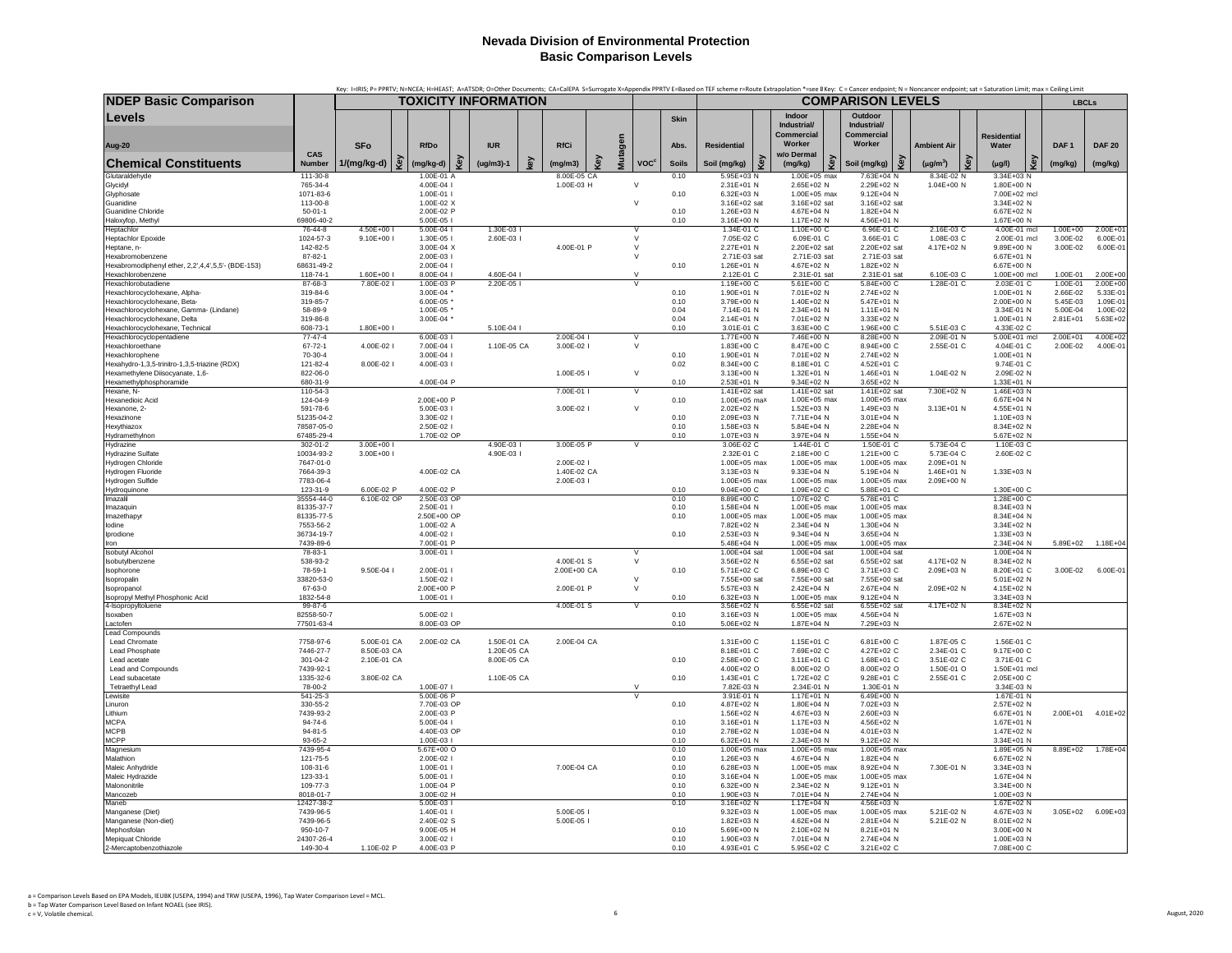|                                                                                     |                              |                            |                            |    |                            |    |                            |   |                         |                        |              |                              |     |                                |                              | Key: I=IRIS; P= PPRTV; N=NCEA; H=HEAST; A=ATSDR; O=Other Documents; CA=CaIEPA S=Surrogate X=Appendix PPRTV E=Based on TEF scheme r=Route Extrapolation *=see BKey: C = Cancer endpoint; N = Noncancer endpoint; sat = Saturati |                    |                              |                          |                      |
|-------------------------------------------------------------------------------------|------------------------------|----------------------------|----------------------------|----|----------------------------|----|----------------------------|---|-------------------------|------------------------|--------------|------------------------------|-----|--------------------------------|------------------------------|--------------------------------------------------------------------------------------------------------------------------------------------------------------------------------------------------------------------------------|--------------------|------------------------------|--------------------------|----------------------|
| <b>NDEP Basic Comparison</b>                                                        |                              |                            |                            |    | TOXICITY INFORMATION       |    |                            |   |                         |                        |              |                              |     |                                | <b>COMPARISON LEVELS</b>     |                                                                                                                                                                                                                                |                    |                              | <b>LBCLs</b>             |                      |
| Levels                                                                              |                              |                            |                            |    |                            |    |                            |   |                         |                        | <b>Skin</b>  |                              |     | Indoor<br>Industrial/          | Outdoor<br>Industrial/       |                                                                                                                                                                                                                                |                    |                              |                          |                      |
|                                                                                     |                              |                            |                            |    |                            |    |                            |   |                         |                        |              |                              |     | Commercial                     | Commercial                   |                                                                                                                                                                                                                                | <b>Residential</b> |                              |                          |                      |
| Aug-20                                                                              |                              | <b>SFo</b>                 | <b>RfDo</b>                |    | <b>IUR</b>                 |    | <b>RfCi</b>                |   |                         |                        | Abs.         | <b>Residential</b>           |     | Worker                         | Worker                       | <b>Ambient Air</b>                                                                                                                                                                                                             | Water              |                              | DAF <sub>1</sub>         | <b>DAF 20</b>        |
| <b>Chemical Constituents</b>                                                        | CAS<br><b>Number</b>         | 1/(mg/kg-d)                | ξ<br>(mg/kg-d)             | මූ | $(ug/m3)-1$                | ç, | (mg/m3)                    | Ğ | Mutagen                 | <b>VOC<sup>c</sup></b> | <b>Soils</b> | Soil (mg/kg)                 | Key | w/o Dermal<br>Key<br>(mg/kg)   | Soil (mg/kg)                 | ق<br>$(\mu g/m^3)$                                                                                                                                                                                                             | Key<br>$(\mu g/l)$ | මූ                           | (mg/kg)                  | (mg/kg)              |
| Mercury Compounds<br>Mercuric Chloride (and other Mercury salts)                    | 7487-94-7                    |                            | 3.00E-04 l                 |    |                            |    | $3.00F - 04S$              |   |                         |                        |              | 2.35E+01 N                   |     | 7.00E+02 N                     | 3.89E+02 N                   | 3.13E-01 N                                                                                                                                                                                                                     |                    | $2.00F + 00$ mcl             |                          |                      |
| Mercury (elemental)                                                                 | 7439-97-6                    |                            |                            |    |                            |    | 3.00E-04 l                 |   | $\vee$                  |                        |              | 1.00E-02 sat                 |     | 1.00E-02 sat                   | 1.00E-02 sat                 | 3.13E-01 N                                                                                                                                                                                                                     |                    | 2.00E+00 mcl                 | 1.04E-01                 | $2.09E + 00$         |
| Methyl Mercury                                                                      | 22967-92-6                   |                            | 1.00E-04                   |    |                            |    |                            |   |                         |                        |              | 7.82F+00 N                   |     | 2.34F+02 N                     | 1.30F+02 N                   |                                                                                                                                                                                                                                |                    | $3.34F + 00 N$               |                          |                      |
| Phenylmercuric Acetate<br>Memhos                                                    | 62-38-4<br>150-50-5          |                            | 8.00E-05<br>3.00E-05       |    |                            |    |                            |   | $\sqrt{ }$              |                        | 0.10         | 5.06E+00 N<br>1.03E+00 sat   |     | 1.87E+02 N<br>$1.03E + 00$ sat | 7.29E+01 N<br>1.03E+00 sat   |                                                                                                                                                                                                                                |                    | 2.67E+00 N<br>1.00E+00 N     |                          |                      |
| <b>Merphos Oxide</b>                                                                | 78-48-8                      |                            | 1.00E-04 OF                |    |                            |    |                            |   |                         |                        | 0.10         | 6.32E+00 N                   |     | 2.34E+02 N                     | $9.12E + 01 N$               |                                                                                                                                                                                                                                |                    | 3.34E+00 N                   |                          |                      |
| Metalaxyl                                                                           | 57837-19-1                   |                            | 6.00E-02 l                 |    |                            |    |                            |   |                         |                        | 0.10         | 3.79E+03 N                   |     | 1.00E+05 max                   | 5.47E+04 N                   |                                                                                                                                                                                                                                |                    | 2.00E+03 N                   |                          |                      |
| Methacrylonitrile<br>Methamidophos                                                  | 126-98-7<br>10265-92-6       |                            | 1.00E-04<br>5.00E-05       |    |                            |    | 3.00E-02 P                 |   | $\vee$                  |                        | 0.10         | 7.54E+00 N<br>3.16E+00 N     |     | 1.85E+02 N<br>1.17E+02 N       | 1.15E+02 N<br>4.56E+01 N     | 3.13E+01 N                                                                                                                                                                                                                     |                    | 3.17E+00 N<br>1.67E+00 N     |                          |                      |
| Methanol                                                                            | 67-56-1                      |                            | 2.00E+00 l                 |    |                            |    | 2.00E+01                   |   | $\mathbf{v}$            |                        |              | 1.00E+05 max                 |     | 1.00E+05 max                   | 1.00E+05 max                 | 2.09E+04 N                                                                                                                                                                                                                     |                    | 2.57F+04 N                   |                          |                      |
| Methidathior                                                                        | 950-37-8                     |                            | 1.50E-03 OP                |    |                            |    |                            |   |                         |                        | 0.10         | 9.48E+01 N                   |     | 3.50E+03 N                     | 1.37E+03 N                   |                                                                                                                                                                                                                                |                    | 5.01E+01 N                   |                          |                      |
| Methomy                                                                             | 16752-77-5<br>99-59-2        | 4.90E-02 CA                | 2.50E-02 l                 |    | 1.40E-05 CA                |    |                            |   |                         |                        | 0.10<br>0.10 | 1.58E+03 N<br>1.11E+01 C     |     | $5.84E + 04 N$<br>1.33E+02 C   | 2.28E+04 N<br>7.20E+01 C     |                                                                                                                                                                                                                                |                    | 8.34E+02 N<br>1.59E+00 C     |                          |                      |
| Methoxy-5-nitroaniline, 2-<br>Methoxychlor                                          | 72-43-5                      |                            | 5.00E-03 l                 |    |                            |    |                            |   |                         |                        | 0.10         | 3.16E+02 N                   |     | 1.17E+04 N                     | 4.56E+03 N                   | 2.01E-01 C                                                                                                                                                                                                                     |                    | 4.00E+01 mcl                 | 8.00E+00                 | 1.60E+02             |
| Methoxyethanol Acetate, 2-                                                          | $110 - 49 - 6$               |                            | 8.00E-03 P                 |    |                            |    | 1.00E-03 P                 |   | $\vee$                  |                        |              | 1.07E+02 N                   |     | 5.27E+02 N                     | 5.69E+02 N                   | 1.04E+00 N                                                                                                                                                                                                                     |                    | 2.07E+00 N                   |                          |                      |
| Methoxyethanol, 2-                                                                  | 109-86-4                     |                            | 5.00E-03 P                 |    |                            |    | 2.00E-02 I                 |   | $\vee$<br>$\mathcal{U}$ |                        |              | 3.30E+02 N<br>2.90E+04 sat   |     | 5.03E+03 N                     | 3.91E+03 N                   | 2.09E+01 N                                                                                                                                                                                                                     |                    | 3.34E+01 N<br>3.34E+04 N     |                          |                      |
| Methyl Acetate<br>Methyl Acrylate                                                   | 79-20-9<br>96-33-3           |                            | 1.00E+00 X                 |    |                            |    | 2.00E-02 P                 |   |                         |                        |              | 1.46E+02 N                   |     | 2.90E+04 sat<br>6.11E+02 N     | 2.90E+04 sat<br>6.79E+02 N   | 2.09E+01 N                                                                                                                                                                                                                     |                    | 4.17E+01 N                   |                          |                      |
| Methyl Ethyl Ketone (2-Butanone)                                                    | 78-93-3                      |                            | 6.00E-01 L                 |    |                            |    | $5.00F + 001$              |   | $\vee$                  |                        |              | 2.70F+04 N                   |     | 2.84E+04 sat                   | 2.84F+04 sat                 | $5.21E+03 N$                                                                                                                                                                                                                   |                    | 6.86F+03 N                   |                          |                      |
| Methyl Hydrazine                                                                    | 60-34-4                      |                            | 1.00E-03 P                 |    | 1.00E-03 X                 |    | 2.00E-05 X                 |   | $\mathsf{V}$            |                        |              | 1.42E-01 C                   |     | 6.18E-01 C                     | 6.87E-01 C                   | 2.81E-03 C                                                                                                                                                                                                                     |                    | 5.62E-03 C                   |                          |                      |
| Methyl lodide<br>Methyl Isobutyl Ketone (4-methyl-2-pentanone)                      | 74-88-4<br>108-10-1          |                            |                            |    |                            |    | 1.70E-01<br>3.00E+00 l     |   | $\vee$<br>$\vee$        |                        |              | 3.27E+02 N<br>3.36E+03 sat   |     | 1.37E+03 N<br>3.36E+03 sat     | 1.53E+03 N<br>3.36E+03 sat   | 1.77E+02 N<br>3.13E+03 N                                                                                                                                                                                                       |                    | 3.55E+02 N<br>6.26E+03 N     |                          |                      |
| Methyl Isocyanate                                                                   | 624-83-9                     |                            |                            |    |                            |    | 1.00E-03 CA                |   |                         |                        |              | 4.61E+00 N                   |     | 1.93E+01 N                     | 2.15E+01 N                   | 1.04E+00 N                                                                                                                                                                                                                     |                    | 2.09E+00 N                   |                          |                      |
| Methyl Methacrylate                                                                 | 80-62-6                      |                            | 1.40E+00 l                 |    |                            |    | 7.00E-01                   |   | v                       |                        |              | 2.36E+03 sat                 |     | 2.36E+03 sat                   | 2.36E+03 sat                 | 7.30E+02 N                                                                                                                                                                                                                     |                    | 1.42E+03 N                   |                          |                      |
| Methyl Parathion<br>Methyl Phosphonic Acid                                          | 298-00-0<br>993-13-5         |                            | 2.50E-04 l<br>6.00F-02 X   |    |                            |    |                            |   |                         |                        | 0.10<br>0.10 | 1.58E+01 N<br>3.79E+03 N     |     | 5.84E+02 N<br>1.00E+05 max     | 2.28E+02 N<br>5.47E+04 N     |                                                                                                                                                                                                                                |                    | 8.34E+00 N<br>2.00E+03 N     |                          |                      |
| Methyl Styrene (Mixed Isomers)                                                      | 25013-15-4                   |                            | 6.00E-03 H                 |    |                            |    | 4.00E-02 H                 |   | $\vee$                  |                        |              | 3.21E+02 N                   |     | 3.93E+02 sat                   | 3.93E+02 sat                 | 4.17E+01 N                                                                                                                                                                                                                     |                    | 5.89E+01 N                   |                          |                      |
| Methyl mercantan                                                                    | 74-93-1                      |                            | 5.70F-04 r                 |    |                            |    |                            |   |                         |                        | 0.10         | $3.60F + 01 N$               |     | $1.33F + 03 N$                 | $5.20F + 02 N$               |                                                                                                                                                                                                                                |                    | 1.90F+01 N                   |                          |                      |
| Methyl methanesulfonate<br>Methyl tert-Butyl Ether (MTBE)                           | 66-27-3<br>1634-04-4         | 9.90E-02 CA<br>1.80E-03 CA |                            |    | 2.80E-05 CA<br>2.60E-07 CA |    | 3.00E+00 I                 |   | $\overline{V}$          |                        | 0.10         | 5.48E+00 C<br>4.66E+01 C     |     | 6.61E+01 C<br>2.17E+02 C       | 3.56E+01 C<br>2.28E+02 C     | 1.00E-01 C<br>1.08E+01 C                                                                                                                                                                                                       |                    | 7.87E-01 C<br>1.44E+01 C     |                          |                      |
| Methyl-1.4-benzenediamine dihydrochloride, 2-                                       | 615-45-2                     |                            | 3.00E-04 X                 |    |                            |    |                            |   |                         |                        | 0.10         | 1.90E+01 N                   |     | 7.01E+02 N                     | 2.74E+02 N                   |                                                                                                                                                                                                                                |                    | 1.00E+01 N                   |                          |                      |
| 2-(2-Methyl-1,4-chlorophenoxy) propionic acid (MCPP)                                | 16484-77-8                   |                            | 1.00E-03 l                 |    |                            |    |                            |   |                         |                        | 0.10         | 6.32E+01 N                   |     | 2.34E+03 N                     | 9.12E+02 N                   |                                                                                                                                                                                                                                |                    | 3.34E+01 N                   |                          |                      |
| Methyl-5-Nitroaniline, 2-<br>Methyl-N-nitro-N-nitrosoguanidine, N-                  | 99-55-8<br>$70 - 25 - 7$     | 9.00E-03 P<br>8.30E+00 CA  | 2.00E-02 X                 |    | 2.40E-03 CA                |    |                            |   |                         |                        | 0.10<br>0.10 | 6.03E+01 C<br>6.54E-02 C     |     | 7.27E+02 C<br>7.88E-01 C       | 3.92E+02 C<br>4.25E-01 C     | 1.17E-03 C                                                                                                                                                                                                                     |                    | 8.66E+00 C<br>9.39E-03 C     |                          |                      |
| Methylaniline Hydrochloride, 2-                                                     | 636-21-5                     | 1.30E-01 CA                |                            |    | 3.70E-05 CA                |    |                            |   |                         |                        | 0.10         | 4.17E+00 C                   |     | 5.03E+01 C                     | 2.71E+01 C                   | 7.59E-02 C                                                                                                                                                                                                                     |                    | 5.99E-01 C                   |                          |                      |
| Methylarsonic acid                                                                  | 124-58-3                     |                            | 1.00E-02 A                 |    |                            |    |                            |   |                         |                        | 0.10         | $6.32E + 02$ N               |     | 2.34E+04 N                     | $9.12E + 03$ N               |                                                                                                                                                                                                                                |                    | 3.34E+02 N                   |                          |                      |
| Methylbenzene, 1-4-diamine monohydrochloride, 2-                                    | 74612-12-7                   |                            | 2.00E-04 X                 |    |                            |    |                            |   |                         |                        | 0.10         | 1.26E+01 N                   |     | 4.67E+02 N                     | 1.82E+02 N                   |                                                                                                                                                                                                                                |                    | 6.67E+00 N                   |                          |                      |
| Methylbenzene-1,4-diamine sulfate, 2-<br>Methylcholanthrene, 3-                     | 615-50-9<br>56-49-5          | 1.00E-01 X<br>2.20E+01 CA  | 3.00E-04 X                 |    | 6.30E-03 CA                |    |                            |   | M                       |                        | 0.10<br>0.10 | 5.43E+00 C<br>5.54E-03 C     |     | 6.54E+01 C<br>2.97E-01 C       | 3.53E+01 C<br>1.60E-01 C     | 1.61E-04 C                                                                                                                                                                                                                     |                    | 7.79E-01 C<br>1.14E-03 C     |                          |                      |
| Methylcyclohexane                                                                   | 108-87-2                     |                            | 8.60E-01 r                 |    |                            |    |                            |   |                         |                        |              | 3.45E+02 sat                 |     | 3.45E+02 sat                   | 3.45E+02 sat                 |                                                                                                                                                                                                                                |                    | 2.87E+04 N                   |                          |                      |
| Methylene Chloride                                                                  | 75-09-2<br>$101 - 14 - 4$    | 2.00E-03 I<br>1.00E-01 P   | 6.00E-03 l<br>2.00E-03 P   |    | 1.00E-08 I<br>4.30E-04 CA  |    | $6.00E - 011$              |   | M<br>$\vee$<br>M        |                        | 0.10         | 5.70E+01 C<br>1.22E+00 C     |     | 1.48E+03 C<br>6.53E+01 C       | 1.13E+03 C<br>3.52E+01 C     | 1.01E+02 C<br>2.36E-03 C                                                                                                                                                                                                       |                    | 5.00E+00 mcl<br>2.51E-01 C   | 1.00E-03                 | 2.00E-02             |
| Methylene-bis(2-chloroaniline), 4,4'-<br>Methylene-bis(N,N-dimethyl) Aniline, 4,4'- | $101 - 61 - 1$               | 4.60E-02 I                 |                            |    | 1.30E-05 CA                |    |                            |   |                         |                        | 0.10         | 1.18E+01 C                   |     | 1.42E+02 C                     | 7.67E+01 C                   | 2.16E-01 C                                                                                                                                                                                                                     |                    | 1.69E+00 C                   |                          |                      |
| Methylenebishenzenamine, 4.4'-                                                      | 101-77-9                     | 1.60E+00 CA                |                            |    | 4.60E-04 CA                |    | 2.00E-02 CA                |   |                         |                        | 0.10         | 3.39E-01 C                   |     | $4.09F + 00C$                  | 2.20E+00 C                   | 6.10E-03 C                                                                                                                                                                                                                     |                    | 4.87E-02 C                   |                          |                      |
| Methylenediphenyl Diisocyanate                                                      | 101-68-8                     |                            |                            |    |                            |    | 6.00E-04 I                 |   | $\vee$                  |                        | 0.10         | 1.00E+05 max                 |     | 1.00E+05 max                   | 1.00E+05 max                 | 6.26E-01 N                                                                                                                                                                                                                     |                    |                              |                          |                      |
| Methylstyrene, Alpha-<br>Metolachlor                                                | 98-83-9<br>51218-45-2        |                            | 7.00E-02 H<br>1.50E-01 l   |    |                            |    |                            |   |                         |                        | 0.10         | 5.00E+02 sat<br>9.48E+03 N   |     | 5.00E+02 sat<br>1.00E+05 max   | 5.00E+02 sat<br>1.00E+05 max |                                                                                                                                                                                                                                |                    | 2.34E+03 N<br>5.01E+03 N     |                          |                      |
| Metribuzin                                                                          | 21087-64-9                   |                            | 2.50E-02 l                 |    |                            |    |                            |   |                         |                        | 0.10         | 1.58E+03 N                   |     | 5.84E+04 N                     | 2.28E+04 N                   |                                                                                                                                                                                                                                |                    | 8.34E+02 N                   |                          |                      |
| Metsulfuron-methyl                                                                  | 74223-64-6                   |                            | 2.50E-01                   |    |                            |    |                            |   |                         |                        | 0.10         | 1.58E+04 N                   |     | 1.00E+05 max                   | 1.00E+05 max                 |                                                                                                                                                                                                                                |                    | 8.34E+03 N                   |                          |                      |
| Mineral oils<br>Mirex                                                               | 8012-95-1<br>2385-85-5       | 1.80E+01 CA                | 3.00E+00 P<br>$2.00F - 04$ |    | 5.10E-03 CA                |    |                            |   | V<br>$\vee$             |                        |              | 3.42E-01 sat<br>3.57F-02 C   |     | 3.42E-01 sat<br>3.09E-01 C     | 3.42E-01 sat<br>1.86F-01 C   | 5.51E-04 C                                                                                                                                                                                                                     |                    | 1.00E+05 N<br>8.78F-04 C     |                          |                      |
| Molinate                                                                            | 2212-67-1                    |                            | 2.00E-03                   |    |                            |    |                            |   |                         |                        | 0.10         | 1.26E+02 N                   |     | 4.67E+03 N                     | 1.82E+03 N                   |                                                                                                                                                                                                                                |                    | 6.67E+01 N                   |                          |                      |
| Molvbdenum                                                                          | 7439-98-7                    |                            | $5.00F - 03$               |    |                            |    |                            |   |                         |                        |              | 3.91F+02 N                   |     | $1.17E + 04 N$                 | $6.49F + 0.3 N$              |                                                                                                                                                                                                                                |                    | $1.67F + 02 N$               | $3.37E + 00$             | 6.74E+01             |
| Monochloramine<br>Monomethylaniline                                                 | 10599-90-3<br>100-61-8       |                            | 1.00E-01 l<br>2.00E-03 P   |    |                            |    |                            |   |                         |                        | 0.10         | 7.82E+03 N<br>1.26E+02 N     |     | 1.00E+05 max<br>4.67E+03 N     | 1.00E+05 max<br>1.82E+03 N   |                                                                                                                                                                                                                                |                    | 4.00E+03 mcl<br>6.67E+01 N   |                          |                      |
| Myclobutanil                                                                        | 88671-89-0                   |                            | 2.50E-02 l                 |    |                            |    |                            |   |                         |                        | 0.10         | 1.58E+03 N                   |     | 5.84E+04 N                     | 2.28E+04 N                   |                                                                                                                                                                                                                                |                    | 8.34E+02 N                   |                          |                      |
| N,N'-Diphenyl-1,4-benzenediamine                                                    | 74-31-7                      |                            | 3.00E-04 X                 |    |                            |    |                            |   |                         |                        | 0.10         | 1.90E+01 N                   |     | 7.01E+02 N                     | 2.74E+02 N                   |                                                                                                                                                                                                                                |                    | 1.00E+01 N                   |                          |                      |
| Naled<br>Naphtha, High Flash Aromatic (HFAN)                                        | $300 - 76 - 5$<br>64742-95-6 |                            | 2.00E-03 L<br>3.00E-02 X   |    |                            |    | 1.00E-01 P                 |   | $\mathbf{v}$            |                        |              | 1.29F+00 sat<br>2.35E+03 N   |     | 1.29E+00 sat<br>7.01E+04 N     | 1.29E+00 sat<br>3.89E+04 N   | 1.04E+02 N                                                                                                                                                                                                                     |                    | 6.67E+01 N<br>$1.00E + 03$ N |                          |                      |
| Naphthylamine, 2-                                                                   | 91-59-8                      | 1.80E+00 CA                |                            |    |                            | CA |                            |   |                         |                        | 0.10         | 3.01E-01 C                   |     | 3.63E+00 C                     | 1.96E+00 C                   |                                                                                                                                                                                                                                |                    | 4.33E-02 C                   |                          |                      |
| Napropamide                                                                         | 15299-99-7                   |                            | 1.20E-01 OP                |    |                            |    |                            |   |                         |                        | 0.10         | 7.59E+03 N                   |     | 1.00E+05 max                   | 1.00E+05 max                 |                                                                                                                                                                                                                                |                    | 4.00E+03 N                   |                          |                      |
| <b>Nickel Acetate</b><br>Nickel Carbonate                                           | 373-02-4<br>3333-67-3        | 9.10E-01 CA<br>9.10E-01 CA | 1.10E-02 CA<br>1.10E-02 CA |    | 2.60E-04 CA<br>2.60E-04 CA |    | 1.40E-05 CA<br>1.40E-05 CA |   |                         |                        | 0.10<br>0.10 | 5.96E-01 C<br>5.96E-01 C     |     | 7.19E+00 C<br>7.19E+00 C       | 3.88E+00 C<br>3.88E+00 C     | 1.08E-02 C<br>1.08E-02 C                                                                                                                                                                                                       |                    | 8.56E-02 C<br>8.56E-02 C     |                          |                      |
| Nickel Carbonyl                                                                     | 13463-39-3                   | 9.10E-01 CA                | 1.10E-02 CA                |    | 2.60E-04 CA                |    | 1.40E-05 CA                |   |                         |                        |              | 7.64E-01 C                   |     | 7.19E+00 C                     | 3.99E+00 C                   | 1.08E-02 C                                                                                                                                                                                                                     |                    | 8.56E-02 C                   |                          |                      |
| Nickel Hydroxide                                                                    | 12054-48-7                   | 9.10E-01 CA                | 1.10E-02 CA                |    | 2.60E-04 CA                |    | 1.40E-05 CA                |   |                         |                        |              | 7.64E-01 C                   |     | 7.19E+00 C                     | 3.99E+00 C                   | 1.08E-02 C                                                                                                                                                                                                                     |                    | 8.56E-02 C                   |                          |                      |
| Nickel Oxide<br>Nickel Refinery Dust                                                | 1313-99-1<br><b>NA</b>       | 9.10E-01 CA                | 1.10E-02 CA<br>1.10E-02 CA |    | 2.60E-04 CA<br>2.40E-04 I  |    | 2.00E-05 CA<br>1.40E-05 CA |   |                         |                        |              | 7.64E-01 C<br>8.20E+02 N     |     | 7.19E+00 C<br>1.90E+04 N       | 3.99E+00 C<br>1.22E+04 N     | 1.08E-02 C<br>1.17E-02 C                                                                                                                                                                                                       |                    | 8.56E-02 C<br>3.67E+02 N     |                          |                      |
| Nickel Soluble Salts                                                                | 7440-02-0                    |                            | 2.00E-02 l                 |    | 2.60E-04 CA                |    | 9.00E-05 A                 |   |                         |                        |              | 1.54E+03 N                   |     | 4.25E+04 N                     | 2.47E+04 N                   | 1.08E-02 C                                                                                                                                                                                                                     |                    | 6.67E+02 N                   | 7.00E+00                 | 1.40E+02             |
| Nickel Subsulfide                                                                   | 12035-72-2                   | 1.70E+00 CA                | 1.10E-02 CA                |    | 4.80E-04                   |    | 1.40F-05 CA                |   |                         |                        |              | 4.09E-01 C                   |     | 3.85E+00 C                     | 2.14E+00 C                   | 5.85F-03 C                                                                                                                                                                                                                     |                    | 4.58E-02 C                   |                          |                      |
| Nickelocene                                                                         | 1271-28-9                    | 9.10E-01 CA                | 1.10E-02 CA                |    | 2.60E-04 CA                |    | 1.40E-05 CA                |   |                         |                        | 0.10         | 5.96E-01 C                   |     | 7.19E+00 C                     | 3.88E+00 C                   | 1.08E-02 C                                                                                                                                                                                                                     |                    | 8.56E-02 C                   |                          |                      |
| Niobium<br>Nitrate                                                                  | 7440-03-1<br>14797-55-8      |                            | 1.00E-04 O<br>1.60E+00 l   |    |                            |    |                            |   |                         |                        |              | 7.82E+00 N<br>1.00E+05 max   |     | 2.34E+02 N<br>1.00E+05 max     | 1.30E+02 N<br>1.00E+05 max   |                                                                                                                                                                                                                                |                    | 3.34E+00 N<br>1.00E+04 mcl   | $1.17E + 00$<br>7.00E+00 | 2.34E+01<br>1.40E+02 |
| Nitrate + Nitrite (as N)                                                            | NA                           |                            |                            |    |                            |    |                            |   |                         |                        |              |                              |     |                                |                              |                                                                                                                                                                                                                                |                    |                              |                          |                      |
| Nitric Oxide                                                                        | 10102-43-9                   |                            |                            |    |                            |    |                            |   |                         |                        | 0.10         |                              |     |                                |                              |                                                                                                                                                                                                                                |                    |                              |                          |                      |
| Nitrite<br>Nitroaniline, 2-                                                         | 14797-65-0<br>88-74-4        |                            | 1.00E-01 I<br>1.00E-02 X   |    |                            |    | 5.00F-05 X                 |   |                         |                        | 0.10         | 7.82E+03 N<br>$6.26E + 02$ N |     | 1.00E+05 max<br>2.15E+04 N     | 1.00E+05 max<br>8.84F+03 N   | 5.21E-02 N                                                                                                                                                                                                                     |                    | 1.00E+03 mcl<br>3.34E+02 N   |                          |                      |
|                                                                                     |                              |                            |                            |    |                            |    |                            |   |                         |                        |              |                              |     |                                |                              |                                                                                                                                                                                                                                |                    |                              |                          |                      |

a <sup>=</sup> Comparison Levels Based on EPA Models, IEUBK (USEPA, 1994) and TRW (USEPA, 1996), Tap Water Comparison Level <sup>=</sup> MCL. b <sup>=</sup> Tap Water Comparison Level Based on Infant NOAEL (see IRIS). c <sup>=</sup> V, Volatile chemical. 7 August, 2020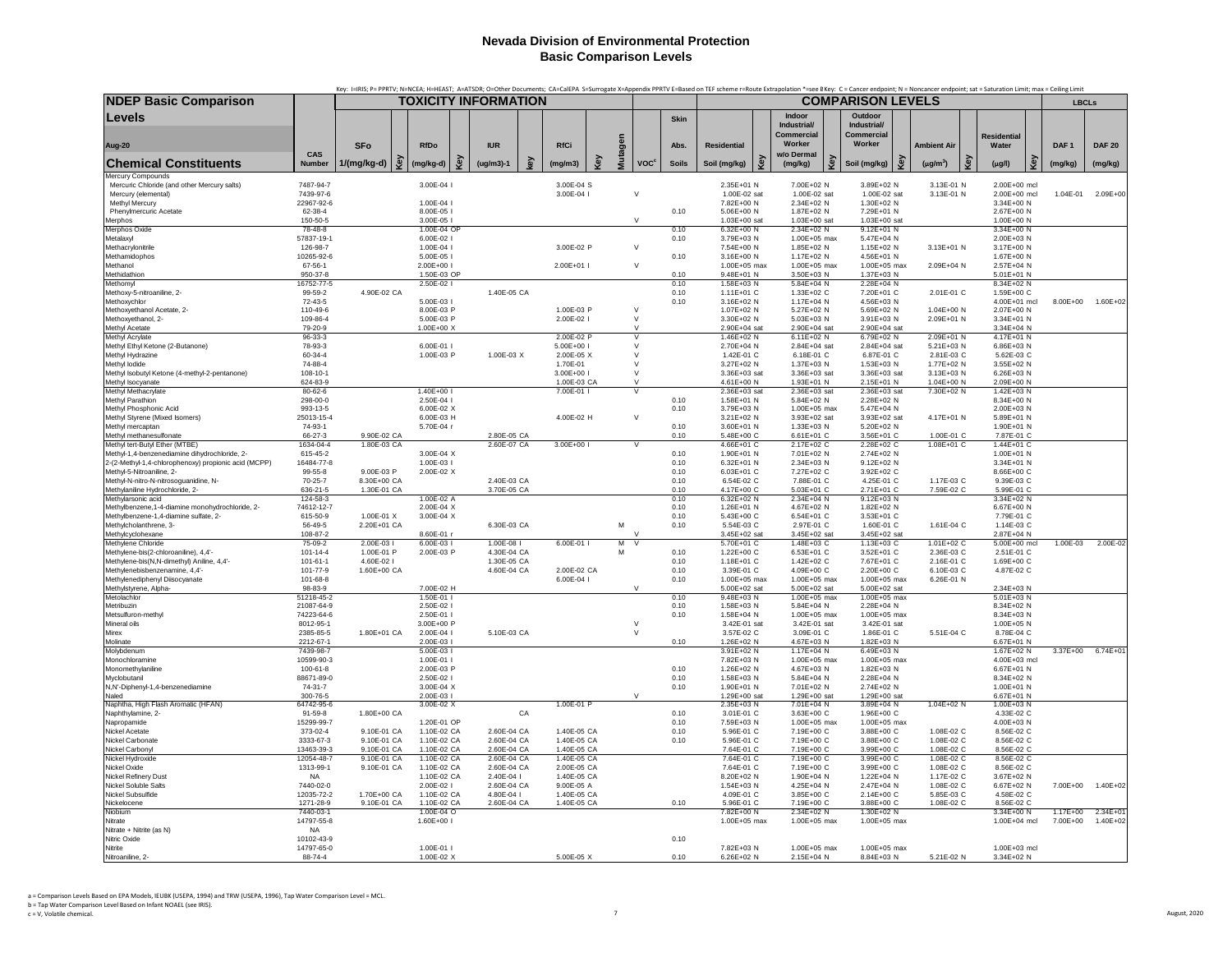|                                                                                   |                           | Key: l=IRIS; P= PPRTV; N=NCEA; H=HEAST; A=ATSDR; O=Other Documents; CA=CalEPA S=Surrogate X=Appendix PPRTV E=Based on TEF scheme r=Route Extrapolation *=see BKey: C = Cancer endpoint; N = Noncancer endpoint; sat = Saturati |                           |     |                            |     |                        |     |         |                        |              |                            |     |                                            |                                      |                              |                            |                  |               |
|-----------------------------------------------------------------------------------|---------------------------|--------------------------------------------------------------------------------------------------------------------------------------------------------------------------------------------------------------------------------|---------------------------|-----|----------------------------|-----|------------------------|-----|---------|------------------------|--------------|----------------------------|-----|--------------------------------------------|--------------------------------------|------------------------------|----------------------------|------------------|---------------|
| <b>NDEP Basic Comparison</b>                                                      |                           | <b>TOXICITY INFORMATION</b>                                                                                                                                                                                                    |                           |     |                            |     |                        |     |         |                        |              |                            |     |                                            | <b>COMPARISON LEVELS</b>             |                              |                            |                  | <b>LBCLs</b>  |
| Levels                                                                            |                           |                                                                                                                                                                                                                                |                           |     |                            |     |                        |     |         |                        | <b>Skin</b>  |                            |     | Indoor<br>Industrial/<br><b>Commercial</b> | Outdoor<br>Industrial/<br>Commercial |                              | <b>Residential</b>         |                  |               |
| Aug-20                                                                            |                           | <b>SFo</b>                                                                                                                                                                                                                     | <b>RfDo</b>               |     | <b>IUR</b>                 |     | <b>RfCi</b>            |     |         |                        | Abs.         | <b>Residential</b>         |     | Worker                                     | Worker                               | <b>Ambient Air</b>           | Water                      | DAF <sub>1</sub> | <b>DAF 20</b> |
| <b>Chemical Constituents</b>                                                      | CAS<br>Number             | Key<br>1/(mg/kg-d)                                                                                                                                                                                                             | (mg/kg-d)                 | Key | $(ug/m3)-1$                | key | (mg/m3)                | Kev | Mutagen | <b>VOC<sup>c</sup></b> | <b>Soils</b> | Soil (mg/kg)               | Key | w/o Dermal<br>Key<br>(mg/kg)               | Soil (mg/kg)                         | Key<br>$(\mu g/m^3)$         | Key<br>$(\mu g/l)$         | Key<br>(mg/kg)   | (mg/kg)       |
| Nitroaniline, 4-<br>Nitrobenzene                                                  | $100 - 01 - 6$<br>98-95-3 | 2.00E-02 P                                                                                                                                                                                                                     | 4.00E-03 P<br>2.00E-03 l  |     | 4.00E-05 I                 |     | 6.00E-03 F<br>9.00E-03 |     |         | $\vee$                 | 0.10         | 2.71E+01 C<br>5.14E+00 C   |     | 3.27E+02 C<br>2.25E+01 C                   | 1.76E+02 C<br>2.50E+01 C             | $6.26E + 00$ N<br>7.02E-02 C | 3.90E+00 C<br>1.40E-01 C   | 7.00E-03         | 1.40E-01      |
| Nitrocellulose                                                                    | 9004-70-0                 |                                                                                                                                                                                                                                | 3.00E+03 P                |     |                            |     |                        |     |         |                        | 0.10         | 1.00E+05 max               |     | 1.00E+05 max                               | 1.00E+05 max                         |                              | 1.00E+08 N                 |                  |               |
| Nitrofurantoin                                                                    | 67-20-9                   | 1.30E+00 CA                                                                                                                                                                                                                    | 7.00E-02 H                |     |                            |     |                        |     |         |                        | 0.10         | 4.42E+03 N<br>4.17E-01 C   |     | 1.00E+05 max<br>$5.03E+00C$                | 6.38E+04 N                           |                              | 2.34E+03 N<br>5.99E-02 C   |                  |               |
| Nitrofurazone<br>Nitrogen dioxide                                                 | 59-87-0<br>10102-44-0     |                                                                                                                                                                                                                                |                           |     | 3.70E-04 CA                |     |                        |     |         |                        | 0.10<br>0.10 |                            |     |                                            | 2.71E+00 C                           | 7.59E-03 C                   |                            |                  |               |
| Nitroglycerin                                                                     | 55-63-0                   | 1.70E-02 F                                                                                                                                                                                                                     | 1.00E-04 P                |     |                            |     |                        |     |         |                        | 0.10         | 6.32E+00 N                 |     | 2.34E+02 N                                 | $9.12E + 01 N$                       |                              | 3.34E+00 N                 |                  |               |
| Nitroguanidine                                                                    | 556-88-7                  |                                                                                                                                                                                                                                | 1.00E-01                  |     |                            |     |                        |     |         |                        | 0.10         | 6.32E+03 N                 |     | 1.00E+05 max                               | $9.12E + 04$ N                       |                              | 3.34E+03 N                 |                  |               |
| Nitromethane<br>4-Nitrophenol                                                     | 75-52-5<br>100-02-7       |                                                                                                                                                                                                                                | 8.00E-03 N                |     | 8.80E-06 P                 |     | 5.00E-03 P             |     |         | $\vee$                 | 0.10         | 5.40E+00 C<br>5.06E+02 N   |     | 2.36E+01 C<br>1.87E+04 N                   | 2.62E+01 C<br>7.29E+03 N             | 3.19E-01 C                   | 6.38E-01 C<br>2.67E+02 N   |                  |               |
| Nitropropane, 2-                                                                  | 79-46-9                   |                                                                                                                                                                                                                                |                           |     | 5.80E-04 X                 |     | 2.00E-02 l             |     |         | $\vee$                 |              | 6.36E-02 C                 |     | 2.78E-01 C                                 | 3.09E-01 C                           | 4.84E-03 C                   | 9.68E-03 C                 |                  |               |
| Nitroso-N-ethylurea, N-                                                           | 759-73-9                  | 2.70E+01 CA                                                                                                                                                                                                                    |                           |     | 7.70E-03 CA                |     |                        |     | M       |                        | 0.10         | 4.51E-03 C                 |     | 2.42E-01 C                                 | 1.31E-01 C                           | 1.32E-04 C                   | 9.28E-04 C                 |                  |               |
| Nitroso-N-methylurea, N-                                                          | 684-93-5                  | 1.20E+02 CA                                                                                                                                                                                                                    |                           |     | 3.40E-02 CA                |     |                        |     | M       |                        | 0.10         | 1.02E-03 C                 |     | 5.45E-02 C                                 | 2.94E-02 C                           | 2.98E-05 C                   | 2.09E-04 C                 |                  |               |
| Nitroso-di-N-butylamine, N-<br>Nitroso-di-N-propylamine, N-                       | 924-16-3<br>621-64-7      | 5.40E+00 l<br>7.00E+00                                                                                                                                                                                                         |                           |     | 1.60E-03 I<br>2.00E-03 CA  |     |                        |     |         | $\vee$                 | 0.10         | 9.89E-02 C<br>7.75E-02 C   |     | 7.34E-01 C<br>9.34E-01 C                   | 5.08E-01 C<br>5.04E-01 C             | 1.75E-03 C<br>1.40E-03 C     | 2.82E-03 C<br>1.11E-02 C   | 2.00E-06         | 4.00E-05      |
| Nitrosodiethanolamine. N-                                                         | 1116-54-7                 | $2.80E + 00$                                                                                                                                                                                                                   |                           |     | 8.00E-04 CA                |     |                        |     |         |                        | 0.10         | 1.94E-01 C                 |     | 2.34E+00 C                                 | 1.26E+00 C                           | 3.51E-03 C                   | 2.78E-02 C                 |                  |               |
| Nitrosodiethvlamine, N-                                                           | $55 - 18 - 5$             | 1.50E+02                                                                                                                                                                                                                       |                           |     | 4.30E-02 I                 |     |                        |     | M       |                        | 0.10         | 8.12E-04 C                 |     | 4.36E-02 C                                 | 2.35E-02 C                           | 2.36E-05 C                   | 1.67E-04 C                 |                  |               |
| Nitrosodimethylamine, N-                                                          | 62-75-9                   | 5.10E+01                                                                                                                                                                                                                       | 8.00E-06 P                |     | 1.40E-02 I                 |     | 4.00E-05 X             |     | M       | $\vee$                 |              | 2.00E-03 C                 |     | 4.62E-02 C                                 | 3.77E-02 C                           | 7.24E-05 C                   | 1.12E-04 C                 |                  |               |
| Nitrosodiphenylamine, N-<br>Nitrosomethylethylamine, N-                           | 86-30-6<br>10595-95-6     | 4.90E-03<br>2.20E+01 I                                                                                                                                                                                                         |                           |     | 2.60E-06 CA<br>6.30E-03 CA |     |                        |     |         | $\vee$                 | 0.10         | 1.11E+02 C<br>1.99E-02 C   |     | 1.33E+03 C<br>1.32E-01 C                   | 7.20E+02 C<br>1.01E-01 C             | 1.08E+00 C<br>4.46E-04 C     | 1.59E+01 C<br>7.12E-04 C   | 6.00E-02         | 1.20E+00      |
| Nitrosomorpholine [N-]                                                            | 59-89-2                   | 6.70E+00 CA                                                                                                                                                                                                                    |                           |     | 1.90E-03 CA                |     |                        |     |         |                        | 0.10         | 8.10E-02 C                 |     | 9.76E-01 C                                 | 5.26E-01 C                           | 1.48E-03 C                   | 1.16E-02 C                 |                  |               |
| Nitrosopiperidine [N-]                                                            | 100-75-4                  | 9.40E+00 CA                                                                                                                                                                                                                    |                           |     | 2.70E-03 CA                |     |                        |     |         |                        | 0.10         | 5.77E-02 C                 |     | 6.96E-01 C                                 | 3.75E-01 C                           | 1.04E-03 C                   | 8.29E-03 C                 |                  |               |
| Nitrosopyrrolidine, N-                                                            | 930-55-2                  | 2.10E+00 l                                                                                                                                                                                                                     |                           |     | 6.10E-04 l                 |     |                        |     |         |                        | 0.10         | 2.58E-01 C                 |     | 3.11E+00 C                                 | 1.68E+00 C                           | 4.60E-03 C                   | 3.71E-02 C                 |                  |               |
| Nitrotoluene, m-<br>Nitrotoluene, o-                                              | 99-08-1<br>88-72-2        | 2.20E-01 P                                                                                                                                                                                                                     | 1.00E-04 X<br>9.00E-04 P  |     |                            |     |                        |     |         | $\overline{V}$         | 0.10         | 6.32E+00 N<br>3.16E+00 C   |     | 2.34E+02 N<br>2.97E+01 C                   | 9.12E+01 N<br>1.65E+01 C             |                              | 3.34E+00 N<br>3.54E-01 C   |                  |               |
| Nitrotoluene, p-                                                                  | 99-99-0                   | 1.60E-02 P                                                                                                                                                                                                                     | 4.00E-03 P                |     |                            |     |                        |     |         |                        | 0.10         | 3.39E+01 C                 |     | 4.09E+02 C                                 | 2.20E+02 C                           |                              | 4.87E+00 C                 |                  |               |
| Nonane, n-                                                                        | 111-84-2                  |                                                                                                                                                                                                                                | 3.00E-04 X                |     |                            |     | 2.00E-02 P             |     |         | $\vee$                 |              | 6.86E+00 sat               |     | 6.86E+00 sat                               | 6.86E+00 sat                         | 2.09E+01 N                   | 8.07E+00 N                 |                  |               |
| Norflurazon                                                                       | 27314-13-2                |                                                                                                                                                                                                                                | 1.50E-02 OP               |     |                            |     |                        |     |         |                        | 0.10         | 9.48E+02 N                 |     | 3.50E+04 N                                 | 1.37E+04 N                           |                              | 5.01E+02 N                 |                  |               |
| Octabromodiphenyl Ether<br>Octahydro-1,3,5,7-tetranitro-1,3,5,7-tetrazocine (HMX) | 32536-52-0<br>2691-41-0   |                                                                                                                                                                                                                                | 3.00E-03 l<br>5.00E-02    |     |                            |     |                        |     |         |                        | 0.10<br>0.01 | 1.90E+02 N<br>3.86E+03 N   |     | 7.01E+03 N<br>1.00E+05 max                 | 2.74E+03 N<br>6.33E+04 N             |                              | 1.00E+02 N<br>1.67E+03 N   |                  |               |
| Octamethylpyrophosphoramide                                                       | 152-16-9                  |                                                                                                                                                                                                                                | 2.00E-03 H                |     |                            |     |                        |     |         |                        | 0.10         | 1.26E+02 N                 |     | 4.67E+03 N                                 | 1.82E+03 N                           |                              | $6.67E + 01 N$             |                  |               |
| Oryzalin                                                                          | 19044-88-3                | 7.80E-03 OP                                                                                                                                                                                                                    | 1.40E-01 OP               |     |                            |     |                        |     |         |                        | 0.10         | 6.96E+01 C                 |     | 8.39E+02 C                                 | 4.52E+02 C                           |                              | 9.99E+00 C                 |                  |               |
| Oxadiazon                                                                         | 19666-30-9                |                                                                                                                                                                                                                                | 5.00E-03                  |     |                            |     |                        |     |         |                        | 0.10         | 3.16E+02 N                 |     | 1.17E+04 N                                 | 4.56E+03 N                           |                              | 1.67E+02 N                 |                  |               |
| Oxamyl<br>Oxyfluorfen                                                             | 23135-22-0<br>42874-03-3  | 7.30E-02 OP                                                                                                                                                                                                                    | 2.50E-02  <br>3.00E-02 OP |     |                            |     |                        |     |         |                        | 0.10<br>0.10 | 1.58E+03 N<br>7.43E+00 C   |     | $5.84E + 04 N$<br>8.96E+01 C               | 2.28E+04 N<br>4.83E+01 C             |                              | 2.00E+02 mcl<br>1.07E+00 C |                  |               |
| Paclobutrazo                                                                      | 76738-62-0                |                                                                                                                                                                                                                                | 1.30E-02                  |     |                            |     |                        |     |         |                        | 0.10         | 8.22E+02 N                 |     | $3.04E + 04 N$                             | 1.19E+04 N                           |                              | 4.34E+02 N                 |                  |               |
| Paraquat                                                                          | 4685-14-7                 |                                                                                                                                                                                                                                | 4.50E-03                  |     |                            |     |                        |     |         |                        | 0.10         | 2.84E+02 N                 |     | 1.05E+04 N                                 | 4.10E+03 N                           |                              | 1.50E+02 N                 |                  |               |
| Paraquat Dichloride                                                               | 1910-42-5                 |                                                                                                                                                                                                                                | 4.50E-03 l                |     |                            |     |                        |     |         |                        | 0.10         | 2.84E+02 N                 |     | 1.05E+04 N                                 | 4.10E+03 N                           |                              | 1.50E+02 N                 |                  |               |
| Parathion<br>Pebulate                                                             | 56-38-2<br>1114-71-2      |                                                                                                                                                                                                                                | 6.00E-03 H<br>5.00E-02 H  |     |                            |     |                        |     |         | $\vee$                 | 0.10         | 3.79E+02 N<br>1.90E+02 sat |     | 1.40E+04 N<br>1.90E+02 sat                 | 5.47E+03 N<br>1.90E+02 sat           |                              | 2.00E+02 N<br>1.67E+03 N   |                  |               |
| Pendimethalin                                                                     | 40487-42-1                |                                                                                                                                                                                                                                | 3.00E-01 OP               |     |                            |     |                        |     |         |                        | 0.10         | 1.90E+04 N                 |     | 1.00E+05 max                               | 1.00E+05 max                         |                              | 1.00E+04 N                 |                  |               |
| Pentabromodiphenyl Ether                                                          | 32534-81-9                |                                                                                                                                                                                                                                | 2.00E-03 l                |     |                            |     |                        |     |         | $\vee$                 |              | 3.12E-01 sat               |     | 3.12E-01 sat                               | 3.12E-01 sat                         |                              | 6.67E+01 N                 |                  |               |
| Pentabromodiphenyl ether, 2,2',4,4',5- (BDE-99)                                   | 60348-60-9                |                                                                                                                                                                                                                                | 1.00E-04                  |     |                            |     |                        |     |         | $\vee$                 | 0.10         | 6.32E+00 N                 |     | 2.34E+02 N                                 | $9.12E + 01 N$                       |                              | 3.34E+00 N                 |                  |               |
| Pentachlorobenzene<br>Pentachloroethane                                           | 608-93-5<br>76-01-7       | 9.00E-02 P                                                                                                                                                                                                                     | 8.00E-04                  |     |                            |     |                        |     |         | $\vee$                 |              | 1.86E+01 sat<br>7.72E+00 C |     | 1.86E+01 sat<br>7.27E+01 C                 | 1.86E+01 sat<br>4.04E+01 C           |                              | 2.67E+01 N<br>8.66E-01 C   |                  |               |
| Pentachloronitrobenzene                                                           | 82-68-8                   | 2.60E-01 H                                                                                                                                                                                                                     | 3.00E-03 l                |     |                            |     |                        |     |         | $\vee$                 |              | 2.67E+00 C                 |     | 1.59E+01 sat                               | 1.40E+01 C                           |                              | 3.00E-01 C                 |                  |               |
| Pentachlorophenol                                                                 | 87-86-5                   | 4.00E-01 l                                                                                                                                                                                                                     | 5.00E-03                  |     | 5.10E-06 CA                |     |                        |     |         |                        | 0.25         | 1.02E+00 C                 |     | 1.64E+01 C                                 | 8.45E+00 C                           | 5.51E-01 C                   | 1.00E+00 mcl               | 1.00E-03         | 2.00E-02      |
| Pentaerythritol tetranitrate (PETN)                                               | $78 - 11 - 5$             | 4.00E-03 X                                                                                                                                                                                                                     | 2.00E-03 P                |     |                            |     |                        |     |         | $\vee$                 | 0.10         | 1.26E+02 N                 |     | 1.64E+03 C                                 | 8.82E+02 C                           |                              | 1.95E+01 C                 |                  |               |
| Pentane, n-<br>Perchlorates                                                       | 109-66-0                  |                                                                                                                                                                                                                                |                           |     |                            |     | 1.00E+00 P             |     |         |                        |              | 3.88E+02 sat               |     | 3.88E+02 sat                               | 3.88E+02 sat                         | 1.04E+03 N                   | 2.09E+03 N                 |                  |               |
| Ammonium Perchlorate                                                              | 7790-98-9                 |                                                                                                                                                                                                                                | 7.00E-04 l                |     |                            |     |                        |     |         |                        |              | 5.48E+01 N                 |     | 1.64E+03 N                                 | 9.08E+02 N                           |                              | 1.80E+01 N                 |                  |               |
| Lithium Perchlorate                                                               | 7791-03-9                 |                                                                                                                                                                                                                                | 7.00E-04                  |     |                            |     |                        |     |         |                        |              | 5.48E+01 N                 |     | 1.64E+03 N                                 | 9.08E+02 N                           |                              | 1.80E+01 N                 |                  |               |
| Perchlorate and Perchlorate Salts                                                 | 14797-73-0                |                                                                                                                                                                                                                                | 7.00E-04 l                |     |                            |     |                        |     |         |                        |              | 5.48E+01 N                 |     | 1.64E+03 N                                 | 9.08E+02 N                           |                              | 1.80E+01 N                 | 1.85E-02         | 3.71E-01      |
| Potassium Perchlorate<br>Sodium Perchlorate                                       | 7778-74-7<br>7601-89-0    |                                                                                                                                                                                                                                | 7.00E-04<br>7.00E-04      |     |                            |     |                        |     |         |                        |              | 5.48E+01 N<br>5.48E+01 N   |     | $1.64E + 03$ N<br>1.64E+03 N               | $9.08E + 02 N$<br>9.08E+02 N         |                              | 1.80E+01 N<br>1.80E+01 N   |                  |               |
| Perfluorobutane Sulfonate                                                         | 375-73-5                  |                                                                                                                                                                                                                                | 2.00E-02 P                |     |                            |     |                        |     |         |                        | 0.10         | 1.26E+03 N                 |     | 4.67E+04 N                                 | 1.82E+04 N                           |                              | 6.67E+02 N                 |                  |               |
| Perfluorooctanoic Acid                                                            | 335-67-1                  | 7.00E-02 O                                                                                                                                                                                                                     | 2.00E-05 O                |     |                            |     |                        |     |         |                        |              | 1.56E+00 N                 |     | 4.67E+01 N                                 | 2.60E+01 N                           |                              | 6.67E-01 N                 |                  |               |
| Perfluorosulfonic Acid                                                            | 1763-23-1                 |                                                                                                                                                                                                                                | 2.00E-05 O                |     |                            |     |                        |     |         |                        |              | 1.56E+00 N                 |     | 4.67E+01 N                                 | 2.60E+01 N                           |                              | 6.67E-01 N                 |                  |               |
| Permethrin<br>Phenacetin                                                          | 52645-53-1<br>62-44-2     | 2.20E-03 CA                                                                                                                                                                                                                    | 5.00E-02                  |     | 6.30E-07 CA                |     |                        |     |         |                        | 0.10<br>0.10 | 3.16E+03 N<br>2.47E+02 C   |     | 1.00E+05 max<br>2.97E+03 C                 | 4.56E+04 N<br>1.60E+03 C             | 4.46E+00 C                   | 1.67E+03 N<br>3.54E+01 C   |                  |               |
| Phenmedipham                                                                      | 13684-63-4                |                                                                                                                                                                                                                                | 2.40E-01 OP               |     |                            |     |                        |     |         |                        | 0.10         | 1.52E+04 N                 |     | 1.00E+05 max                               | 1.00E+05 max                         |                              | 8.01E+03 N                 |                  |               |
| Phenol                                                                            | 108-95-2                  |                                                                                                                                                                                                                                | 3.00E-01 I                |     |                            |     | 2.00E-01 CA            |     |         |                        | 0.10         | 1.90E+04 N                 |     | 1.00E+05 max                               | 1.00E+05 max                         | 2.09E+02 N                   | 1.00E+04 N                 | $5.00E + 00$     | 1.00E+02      |
| Phenol, 2-(1-methylethoxy)-, methylcarbamate                                      | 114-26-1                  |                                                                                                                                                                                                                                | 4.00E-03                  |     |                            |     |                        |     |         |                        | 0.10         | 2.53E+02 N                 |     | 9.34E+03 N                                 | 3.65E+03 N                           |                              | 1.33E+02 N                 |                  |               |
| Phenothiazine<br>Phenylenediamine, m-                                             | 92-84-2<br>108-45-2       |                                                                                                                                                                                                                                | 5.00E-04 X<br>6.00E-03 l  |     |                            |     |                        |     |         |                        | 0.10<br>0.10 | 3.16E+01 N<br>3.79E+02 N   |     | 1.17E+03 N<br>1.40E+04 N                   | 4.56E+02 N<br>5.47E+03 N             |                              | 1.67E+01 N<br>2.00E+02 N   |                  |               |
| Phenylenediamine, o-                                                              | 95-54-5                   | 1.20E-01 P                                                                                                                                                                                                                     |                           |     |                            |     |                        |     |         |                        | 0.10         | 4.52E+00 C                 |     | 5.45E+01 C                                 | 2.94E+01 C                           |                              | 6.49E-01 C                 |                  |               |
| Phenylenediamine, p-                                                              | 106-50-3                  |                                                                                                                                                                                                                                | 1.00E-03 P                |     |                            |     |                        |     |         |                        | 0.10         | 6.32E+01 N                 |     | 2.34E+03 N                                 | 9.12E+02 N                           |                              | 3.34E+01 N                 |                  |               |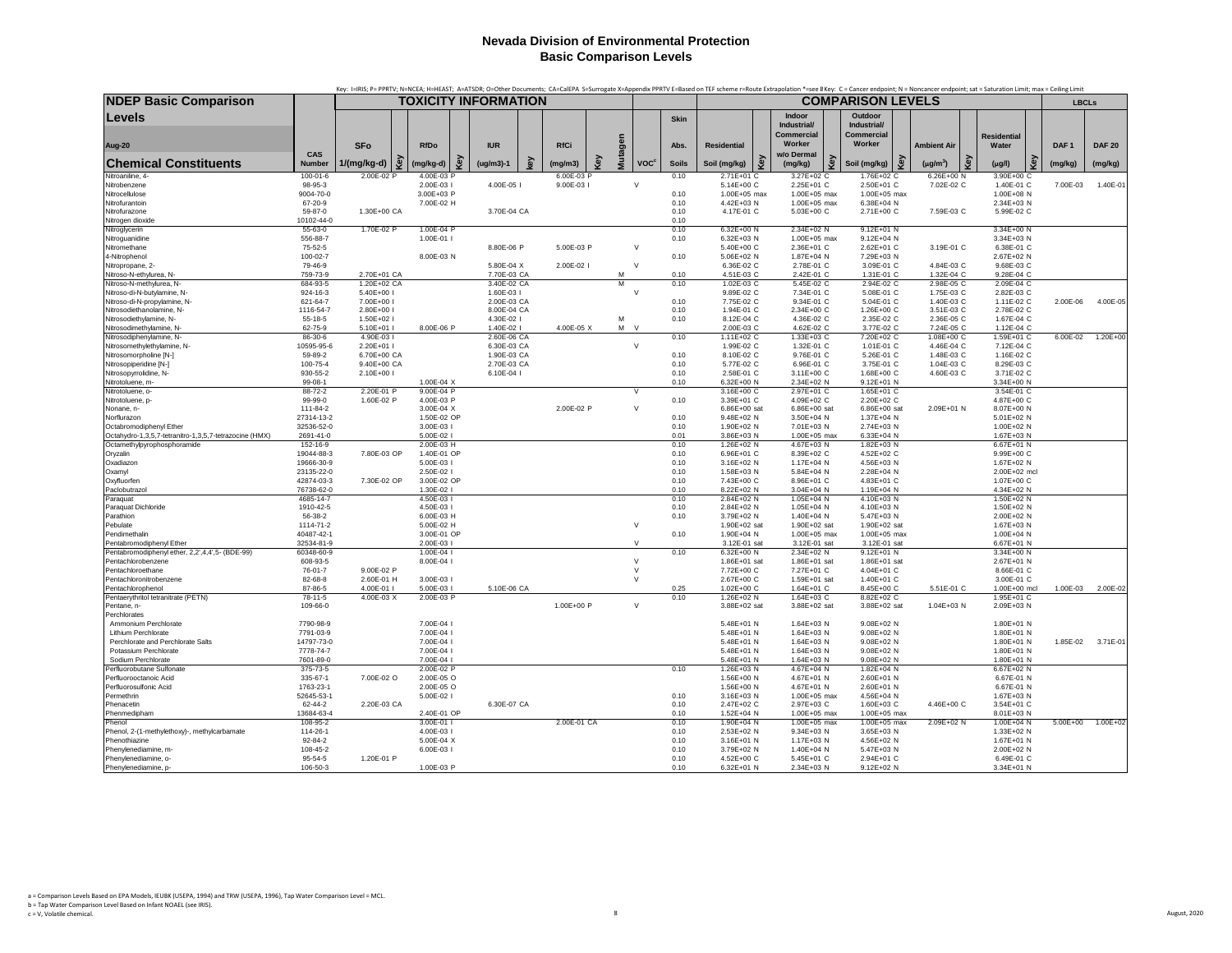|                                                                                            |                           |                             |                             |     |                          |    |                          |            |                              |              |                                |     |                                   | Key: I=IRIS; P= PPRTV; N=NCEA; H=HEAST; A=ATSDR; O=Other Documents; CA=CaIEPA S=Surrogate X=Appendix PPRTV E=Based on TEF scheme r=Route Extrapolation *=see BKey: C = Cancer endpoint; N = Noncancer endpoint; sat = Saturati |                          |                          |                  |                   |
|--------------------------------------------------------------------------------------------|---------------------------|-----------------------------|-----------------------------|-----|--------------------------|----|--------------------------|------------|------------------------------|--------------|--------------------------------|-----|-----------------------------------|--------------------------------------------------------------------------------------------------------------------------------------------------------------------------------------------------------------------------------|--------------------------|--------------------------|------------------|-------------------|
| <b>NDEP Basic Comparison</b>                                                               |                           |                             | <b>TOXICITY INFORMATION</b> |     |                          |    |                          |            |                              |              |                                |     |                                   | <b>COMPARISON LEVELS</b>                                                                                                                                                                                                       |                          |                          |                  | <b>LBCLs</b>      |
| Levels                                                                                     |                           |                             |                             |     |                          |    |                          |            |                              | Skin         |                                |     | Indoor                            | Outdoor                                                                                                                                                                                                                        |                          |                          |                  |                   |
|                                                                                            |                           |                             |                             |     |                          |    |                          |            |                              |              |                                |     | Industrial/<br>Commercial         | Industrial/<br><b>Commercial</b>                                                                                                                                                                                               |                          | <b>Residential</b>       |                  |                   |
| <b>Aug-20</b>                                                                              |                           | <b>SFo</b>                  | <b>RfDo</b>                 |     | <b>IUR</b>               |    | <b>RfCi</b>              |            |                              | Abs.         | <b>Residential</b>             |     | Worker                            | Worker                                                                                                                                                                                                                         | <b>Ambient Air</b>       | Water                    | DAF <sub>1</sub> | <b>DAF 20</b>     |
|                                                                                            | CAS                       |                             |                             |     |                          |    |                          | Mutagen    |                              |              |                                |     | w/o Dermal                        |                                                                                                                                                                                                                                |                          |                          |                  |                   |
| <b>Chemical Constituents</b>                                                               | Number                    | 1/(mg/kg-d)                 | Key<br>(mg/kg-d)            | Key | $(ug/m3)-1$              | e) | (mg/m3)                  | <b>Key</b> | <b>VOC<sup>c</sup></b>       | <b>Soils</b> | Soil (mg/kg)                   | Key | Key<br>(mg/kg)                    | ହି<br>Soil (mg/kg)                                                                                                                                                                                                             | Key<br>$(\mu g/m^3)$     | $(\mu g/l)$              | (mg/kg)          | (mg/kg)           |
| Phenylphenol, 2-<br>Phorate                                                                | $90 - 43 - 7$<br>298-02-2 | 1.90E-03 H                  | 2.00E-04 H                  |     |                          |    |                          |            |                              | 0.10<br>0.10 | 2.86E+02 C<br>1.26E+01 N       |     | 3.44E+03 C<br>4.67E+02 N          | 1.86E+03 C<br>1.82E+02 N                                                                                                                                                                                                       |                          | 4.10E+01 C<br>6.67E+00 N |                  |                   |
| Phosgene                                                                                   | 75-44-5                   |                             |                             |     |                          |    | 3.00E-04 l               |            | $\vee$                       |              | 3.07E-01 N                     |     | 1.29E+00 N                        | 1.43E+00 N                                                                                                                                                                                                                     | 3.13E-01 N               | 6.26E-01 N               |                  |                   |
| Phosmet                                                                                    | 732-11-6                  |                             | 2.00E-02 l                  |     |                          |    |                          |            |                              | 0.10         | 1.26E+03 N                     |     | 4.67E+04 N                        | 1.82E+04 N                                                                                                                                                                                                                     |                          | 6.67E+02 N               |                  |                   |
| Phosphates, Inorganic                                                                      | 13776-88-0                |                             | 4.90E+01 P                  |     |                          |    |                          |            |                              |              | 1.00E+05 max                   |     | 1.00E+05 max                      | 1.00E+05 max                                                                                                                                                                                                                   |                          | 1.64E+06 N               |                  |                   |
| Aluminum metaphosphate<br>Ammonium polyphosphate                                           | 68333-79-9                |                             | 4.90E+01 P                  |     |                          |    |                          |            |                              |              | 1.00E+05 max                   |     | 1.00E+05 max                      | 1.00E+05 max                                                                                                                                                                                                                   |                          | 1.64E+06 N               |                  |                   |
| Calcium pyrophosphate                                                                      | 7790-76-3                 |                             | 4.90E+01 P                  |     |                          |    |                          |            |                              |              | 1.00E+05 max                   |     | 1.00E+05 max                      | 1.00E+05 max                                                                                                                                                                                                                   |                          | 1.64E+06 N               |                  |                   |
| Diammonium phosphate                                                                       | 7783-28-0                 |                             | 4.90E+01 P                  |     |                          |    |                          |            |                              |              | 1.00E+05 max                   |     | 1.00E+05 max                      | 1.00E+05 max                                                                                                                                                                                                                   |                          | 1.64E+06 N               |                  |                   |
| Dicalcium phosphate<br>Dimagnesium phosphate                                               | 7757-93-9<br>7782-75-4    |                             | 4.90E+01 P<br>4.90E+01 P    |     |                          |    |                          |            |                              |              | 1.00E+05 max<br>1.00E+05 max   |     | 1.00E+05 max<br>1.00E+05 max      | 1.00E+05 max<br>$1.00E + 05$ max                                                                                                                                                                                               |                          | 1.64E+06 N<br>1.64E+06 N |                  |                   |
| Dipotassium phosphate                                                                      | 7758-11-4                 |                             | 4.90E+01 P                  |     |                          |    |                          |            |                              |              | 1.00E+05 max                   |     | 1.00E+05 max                      | 1.00E+05 max                                                                                                                                                                                                                   |                          | 1.64E+06 N               |                  |                   |
| Disodium phosphate                                                                         | 7558-79-4                 |                             | 4.90E+01 P                  |     |                          |    |                          |            |                              |              | 1.00E+05 max                   |     | 1.00E+05 max                      | 1.00E+05 max                                                                                                                                                                                                                   |                          | 1.64E+06 N               |                  |                   |
| Monoaluminum phosphate                                                                     | 13530-50-2                |                             | 4.90E+01 P                  |     |                          |    |                          |            |                              |              | 1.00E+05 max                   |     | 1.00E+05 max                      | 1.00E+05 max                                                                                                                                                                                                                   |                          | 1.64E+06 N               |                  |                   |
| Monoammonium phosphate<br>Monocalcium phosphate                                            | 7722-76-1<br>7758-23-8    |                             | 4.90E+01 P<br>4.90E+01 P    |     |                          |    |                          |            |                              |              | 1.00E+05 max<br>1.00E+05 max   |     | 1.00E+05 max<br>1.00E+05 max      | $1.00F + 0.5$ max<br>1.00E+05 max                                                                                                                                                                                              |                          | 1.64E+06 N<br>1.64E+06 N |                  |                   |
| Monomagnesium phosphate                                                                    | 7757-86-0                 |                             | 4.90E+01 P                  |     |                          |    |                          |            |                              |              | 1.00E+05 max                   |     | $1.00E + 05$ max                  | 1.00E+05 max                                                                                                                                                                                                                   |                          | 1.64E+06 N               |                  |                   |
| Monopotassium phosphate                                                                    | 7778-77-0                 |                             | 4.90E+01 P                  |     |                          |    |                          |            |                              |              | 1.00E+05 max                   |     | 1.00E+05 max                      | 1.00E+05 max                                                                                                                                                                                                                   |                          | 1.64E+06 N               |                  |                   |
| Monosodium phosphate                                                                       | 7558-80-7                 |                             | 4.90E+01 P                  |     |                          |    |                          |            |                              |              | 1.00E+05 max                   |     | 1.00E+05 max                      | 1.00E+05 max                                                                                                                                                                                                                   |                          | 1.64E+06 N               |                  |                   |
| Polyphosphoric acid                                                                        | 8017-16-1<br>13845-36-8   |                             | 4.90E+01 P<br>4.90E+01 P    |     |                          |    |                          |            |                              |              | 1.00E+05 max<br>1.00E+05 max   |     | 1.00E+05 max<br>$1.00F + 0.5$ max | 1.00E+05 max<br>$1.00F + 0.5$ max                                                                                                                                                                                              |                          | 1.64E+06 N<br>1.64E+06 N |                  |                   |
| Potassium tripolyphosphate<br>Sodium acid pyrophosphate                                    | 7758-16-9                 |                             | 4.90E+01 P                  |     |                          |    |                          |            |                              |              | 1.00E+05 max                   |     | 1.00E+05 max                      | 1.00E+05 max                                                                                                                                                                                                                   |                          | 1.64E+06 N               |                  |                   |
| Sodium aluminum phosphate (acidic)                                                         | 7785-88-8                 |                             | 4.90E+01 P                  |     |                          |    |                          |            |                              |              | 1.00E+05 max                   |     | 1.00E+05 max                      | 1.00E+05 max                                                                                                                                                                                                                   |                          | 1.64E+06 N               |                  |                   |
| Sodium aluminum phosphate (anhydrous)                                                      | 10279-59-                 |                             | 4.90E+01 F                  |     |                          |    |                          |            |                              |              | 1.00E+05 max                   |     | 1.00E+05 max                      | 1.00E+05 max                                                                                                                                                                                                                   |                          | 1.64E+06 N               |                  |                   |
| Sodium aluminum phosphate (tetrahydrate)<br>Sodium hexametaphosphate                       | 10305-76-7<br>10124-56-8  |                             | 4.90E+01 P<br>4.90E+01 P    |     |                          |    |                          |            |                              |              | 1.00E+05 max<br>1.00E+05 max   |     | 1.00E+05 max<br>1.00E+05 max      | 1.00E+05 max<br>1.00E+05 max                                                                                                                                                                                                   |                          | 1.64E+06 N<br>1.64E+06 N |                  |                   |
| Sodium polyphosphate                                                                       | 68915-31-1                |                             | 4.90E+01 P                  |     |                          |    |                          |            |                              |              | 1.00E+05 max                   |     | 1.00E+05 max                      | 1.00E+05 max                                                                                                                                                                                                                   |                          | 1.64E+06 N               |                  |                   |
| Sodium trimetaphosphate                                                                    | 7785-84-4                 |                             | $4.90F + 01P$               |     |                          |    |                          |            |                              |              | $1.00F + 0.5$ max              |     | 1.00E+05 max                      | $1.00E + 05$ max                                                                                                                                                                                                               |                          | $1.64F + 06 N$           |                  |                   |
| Sodium tripolyphosphate                                                                    | 7758-29-4                 |                             | 4.90E+01 P                  |     |                          |    |                          |            |                              |              | 1.00E+05 max                   |     | 1.00E+05 max                      | 1.00E+05 max                                                                                                                                                                                                                   |                          | 1.64E+06 N               |                  |                   |
| Tetrapotassium phosphate<br>Tetrasodium pyrophosphate                                      | 7320-34-5<br>7722-88-5    |                             | 4.90E+01 P<br>4.90E+01 P    |     |                          |    |                          |            |                              |              | 1.00E+05 max<br>1.00E+05 max   |     | 1.00E+05 max<br>1.00E+05 max      | 1.00E+05 max<br>1.00E+05 max                                                                                                                                                                                                   |                          | 1.64E+06 N<br>1.64E+06 N |                  |                   |
| Trialuminum sodium tetra decahydrogenoctaorthophosphate 15136-87-5                         |                           |                             | $4.90F + 01P$               |     |                          |    |                          |            |                              |              | $1.00F + 0.5$ max              |     | $1.00F + 0.5$ max                 | $1.00E + 05$ max                                                                                                                                                                                                               |                          | $1.64F + 06 N$           |                  |                   |
| Tricalcium phosphate                                                                       | 7758-87-4                 |                             | 4.90E+01 P                  |     |                          |    |                          |            |                              |              | 1.00E+05 max                   |     | 1.00E+05 max                      | 1.00E+05 max                                                                                                                                                                                                                   |                          | 1.64E+06 N               |                  |                   |
| Trimagnesium phosphate                                                                     | 7757-87-1                 |                             | 4.90E+01 P                  |     |                          |    |                          |            |                              |              | 1.00E+05 max                   |     | 1.00E+05 max                      | 1.00E+05 max                                                                                                                                                                                                                   |                          | 1.64E+06 N               |                  |                   |
| Tripotassium phosphate<br>Trisodium phosphate                                              | 7778-53-2<br>7601-54-9    |                             | 4.90E+01 P<br>4.90E+01 P    |     |                          |    |                          |            |                              |              | 1.00E+05 max<br>1.00E+05 max   |     | 1.00E+05 max<br>1.00E+05 max      | 1.00E+05 max<br>1.00E+05 max                                                                                                                                                                                                   |                          | 1.64E+06 N<br>1.64E+06 N |                  |                   |
| Phosphine                                                                                  | 7803-51-2                 |                             | 3.00E-04 l                  |     |                          |    | 3.00E-04                 |            |                              |              | 2.35E+01 N                     |     | 7.00E+02 N                        | 3.89E+02 N                                                                                                                                                                                                                     | 3.13E-01 N               | 1.00E+01 N               |                  |                   |
| Phosphoric Acid                                                                            | 7664-38-2                 |                             | 4.90E+01 P                  |     |                          |    | 1.00E-02 l               |            |                              |              | 1.00E+05 max                   |     | 1.00E+05 max                      | 1.00E+05 max                                                                                                                                                                                                                   | 1.04E+01 N               | 1.64E+06 N               |                  |                   |
| Phosphorus, White                                                                          | 7723-14-0                 |                             | 2.00E-05                    |     |                          |    |                          |            | $\vee$                       |              | 1.56E+00 N                     |     | 2.05E+01 sat                      | 2.05E+01 sat                                                                                                                                                                                                                   |                          | 6.67E-01 N               |                  |                   |
| Phthalates<br>Bis(2-ethylhexyl)phthalate                                                   | 117-81-7                  | 1.40E-02 l                  | 2.00E-02                    |     | 2.40E-06 CA              |    |                          |            |                              | 0.10         | 3.88E+01 C                     |     | 4.67E+02 C                        | 2.52E+02 C                                                                                                                                                                                                                     | 1.17E+00 C               | 6.00E+00 mcl             | $1.80E + 02$     | 3.60E+03          |
| <b>Butyl Benzyl Phthalate</b>                                                              | 85-68-7                   | 1.90E-03 P                  | 2.00E-01                    |     |                          |    |                          |            |                              | 0.10         | 2.86E+02 C                     |     | 3.44E+03 C                        | 1.86E+03 C                                                                                                                                                                                                                     |                          | 4.10E+01 C               | 8.10E+02         | $1.62E + 04$      |
| <b>Butylphthalyl Butylglycolate</b>                                                        | 85-70-1                   |                             | 1.00E+00 l                  |     |                          |    |                          |            |                              | 0.10         | $6.32E + 04$ N                 |     | 1.00E+05 max                      | 1.00E+05 max                                                                                                                                                                                                                   |                          | 3.34E+04 N               |                  |                   |
| Dibutyl Phthalate                                                                          | 84-74-2                   |                             | 1.00E-01                    |     |                          |    |                          |            |                              | 0.10         | $6.32E + 03$ N                 |     | 1.00E+05 max                      | $9.12E + 04 N$                                                                                                                                                                                                                 |                          | 3.34E+03 N               | 2.70E+02         | $5.40E + 03$      |
| Diethyl Phthalate<br>Dimethylterephthalate                                                 | 84-66-2<br>120-61-6       |                             | 8.00E-01 l<br>1.00E-01 l    |     |                          |    |                          |            | V                            | 0.10         | 5.06E+04 N<br>5.45E+00 sat     |     | 1.00E+05 max<br>5.45E+00 sat      | 1.00E+05 max<br>5.45E+00 sat                                                                                                                                                                                                   |                          | 2.67E+04 N<br>3.34E+03 N |                  |                   |
| Octyl Phthalate, di-N-                                                                     | 117-84-0                  |                             | 1.00E-02 F                  |     |                          |    |                          |            |                              | 0.10         | 6.32E+02 N                     |     | 2.34E+04 N                        | 9.12E+03 N                                                                                                                                                                                                                     |                          | 3.34E+02 N               |                  |                   |
| Phthalic acid, M-                                                                          | 121-91-5                  |                             | $2.00E + 00S$               |     |                          |    |                          |            |                              | 0.10         | 1.00E+05 max                   |     | 1.00E+05 max                      | 1.00E+05 max                                                                                                                                                                                                                   |                          | 6.67E+04 N               |                  |                   |
| Phthalic acid. O-                                                                          | 88-99-3                   |                             | 2.00E+00 S                  |     |                          |    |                          |            |                              | 0.10         | 1.00E+05 max                   |     | $1.00F + 0.5$ max                 | 1.00E+05 max                                                                                                                                                                                                                   |                          | 6.67F+04 N               |                  |                   |
| Phthalic Acid, P-<br>Phthalic Anhydride                                                    | $100 - 21 - 0$<br>85-44-9 |                             | 1.00E+00 H<br>2.00E+00 l    |     |                          |    | 2.00E-02 CA              |            |                              | 0.10<br>0.10 | $6.32E + 04 N$<br>1.00E+05 max |     | 1.00E+05 max<br>1.00E+05 max      | 1.00E+05 max<br>1.00E+05 max                                                                                                                                                                                                   | 2.09E+01 N               | 3.34E+04 N<br>6.67E+04 N |                  |                   |
| Picloran                                                                                   | 1918-02-1                 |                             | 7.00E-02                    |     |                          |    |                          |            |                              | 0.10         | 4.42E+03 N                     |     | 1.00E+05 max                      | $6.38E + 04 N$                                                                                                                                                                                                                 |                          | 5.00E+02 mcl             |                  |                   |
| Picramic Acid (2-Amino-4,6-dinitrophenol)                                                  | 96-91-3                   |                             | 1.00E-04 X                  |     |                          |    |                          |            |                              | 0.10         | 6.32F+00 N                     |     | 2.34E+02 N                        | $9.12E + 01 N$                                                                                                                                                                                                                 |                          | $3.34F + 00 N$           |                  |                   |
| Picric Acid (2,4,6-Trinitrophenol)                                                         | 88-89-1                   |                             | $9.00E-04$ X                |     |                          |    |                          |            |                              | 0.10         | 5.69E+01 N                     |     | 2.10E+03 N                        | 8.21E+02 N                                                                                                                                                                                                                     |                          | 3.00E+01 N               |                  |                   |
| Pirimiphos, Methyl<br>Platinum                                                             | 29232-93-7<br>7440-06-4   |                             | 7.00E-05 OF<br>4.00E-03 O   |     |                          |    |                          |            |                              | 0.10         | 4.42E+00 N<br>3.13E+02 N       |     | 1.64E+02 N<br>9.34E+03 N          | 6.38E+01 N<br>5.19E+03 N                                                                                                                                                                                                       |                          | 2.34E+00 N<br>1.33E+02 N |                  | 1.20E+01 2.41E+02 |
| Polybrominated Biphenyls                                                                   | 36355-01-8                | 3.00E+01 CA                 | 7.00E-06 H                  |     | 8.60E-03 CA              |    |                          |            |                              | 0.10         | 1.81E-02 C                     |     | 2.18E-01 C                        | 1.18E-01 C                                                                                                                                                                                                                     | 3.26E-04 C               | 2.60E-03 C               |                  |                   |
| Polychlorinated Biphenyls (PCBs)                                                           |                           |                             |                             |     |                          |    |                          |            |                              |              |                                |     |                                   |                                                                                                                                                                                                                                |                          |                          |                  |                   |
| Aroclor 1016                                                                               | 12674-11-2                | 7.00E-02 S                  | 7.00E-05                    |     | 2.00E-05 S               |    |                          |            | $\vee$                       | 0.14         | 4.11E+00 N                     |     | 7.70E+01 C                        | 4.52E+01 C                                                                                                                                                                                                                     | 1.40E-01 C               | 2.24E-01 C               |                  |                   |
| Aroclor 1221                                                                               | 11104-28-2                | $2.00E + 00S$               |                             |     | 5.70E-04 S               |    |                          |            | $\vee$<br>$\vee$             | 0.14         | 2.00E-01 C                     |     | 1.87E+00 C                        | 1.28E+00 C                                                                                                                                                                                                                     | 4.93E-03 C               | 7.86E-03 C               |                  |                   |
| Aroclor 1232<br>Aroclor 1242                                                               | 11141-16-5<br>53469-21-9  | 2.00E+00 S<br>$2.00E + 00S$ |                             |     | 5.70E-04 S<br>5.70E-04 S |    |                          |            | V                            | 0.14<br>0.14 | 1.72E-01 C<br>2.30E-01 C       |     | 1.39E+00 C<br>2.60E+00 C          | 1.06E+00 C<br>1.55E+00 C                                                                                                                                                                                                       | 4.93E-03 C<br>4.93E-03 C | 7.86E-03 C<br>7.86E-03 C |                  |                   |
| Aroclor 1248                                                                               | 12672-29-6                | 2.00E+00 S                  |                             |     | 5.70E-04 S               |    |                          |            | $\vee$                       | 0.14         | 2.31E-01 C                     |     | 2.63E+00 C                        | 1.56E+00 C                                                                                                                                                                                                                     | 4.93E-03 C               | 7.86E-03 C               |                  |                   |
| Aroclor 1254                                                                               | 11097-69-1                | $2.00E + 00S$               | 2.00E-05 I                  |     | 5.70E-04 S               |    |                          |            | $\overline{\mathsf{v}}$      | 0.14         | 2.35E-01 C                     |     | 2.77E+00 C                        | 1.60E+00 C                                                                                                                                                                                                                     | 4.93E-03 C               | 7.86E-03 C               |                  |                   |
| Aroclor 1260                                                                               | 11096-82-5                | $2.00E + 00 S$              |                             |     | 5.70E-04 S               |    |                          |            | $\mathbf{v}$<br>$\mathbf{v}$ | 0.14         | 2.40E-01 C                     |     | 2.93E+00 C                        | 1.65E+00 C                                                                                                                                                                                                                     | 4.93E-03 C               | 7.86E-03 C               |                  |                   |
| Aroclor 5460<br>Heptachlorobiphenyl, 2,3,3',4,4',5,5'- (PCB 189)                           | 11126-42-4<br>39635-31-9  | 3.90E+00 E                  | 6.00E-04 X<br>2.30E-05 E    |     | 1.10E-03 E               |    | 1.30E-03 E               |            | $\vee$                       | 0.14<br>0.14 | 2.60E+01 sat<br>1.25E-01 C     |     | 2.60E+01 sat<br>1.58E+00 C        | 2.60E+01 sat<br>8.68E-01 C                                                                                                                                                                                                     | 2.55E-03 C               | 2.00E+01 N<br>4.07E-03 C |                  |                   |
| Hexachlorobiphenyl, 2,3',4,4',5,5'- (PCB 167)                                              | 52663-72-6                | 3.90E+00 E                  | 2.30E-05 E                  |     | 1.10E-03 E               |    | 1.30E-03 E               |            | $\vee$                       | 0.14         | 1.24E-01 C                     |     | 1.53E+00 C                        | 8.55E-01 C                                                                                                                                                                                                                     | 2.55E-03 C               | 4.07E-03 C               |                  |                   |
| Hexachlorobiphenyl, 2,3,3',4,4',5'- (PCB 157)                                              | 69782-90-7                | 3.90E+00 E                  | 2.30E-05 E                  |     | 1.10E-03 E               |    | 1.30E-03 E               |            | $\mathsf{v}$                 | 0.14         | 1.22E-01 C                     |     | 1.47E+00 C                        | 8.36E-01 C                                                                                                                                                                                                                     | 2.55E-03 C               | 4.07E-03 C               |                  |                   |
| Hexachlorobiphenyl, 2,3,3',4,4',5- (PCB 156)                                               | 38380-08-4                | 3.90E+00 E                  | 2.30E-05 E                  |     | 1.10E-03 E               |    | 1.30E-03 E               |            | v                            | 0.14         | 1.22E-01 C                     |     | 1.48E+00 C                        | 8.39E-01 C                                                                                                                                                                                                                     | 2.55E-03 C               | 4.07E-03 C               |                  |                   |
| Hexachlorobiphenyl, 3,3',4,4',5,5'- (PCB 169)                                              | 32774-16-6<br>65510-44-3  | 3.90E+03 E<br>3.90E+00 E    | 2.30E-08 E<br>2.30E-05 E    |     | 1.10E+00 E<br>1.10E-03 E |    | 1.30E-06 E<br>1.30E-03 E |            | $\vee$<br>$\vee$             | 0.14<br>0.14 | 1.24E-04 C<br>1.20E-01 C       |     | 1.53E-03 C<br>1.39E+00 C          | 8.55E-04 C<br>8.14E-01 C                                                                                                                                                                                                       | 2.55E-06 C<br>2.55E-03 C | 4.07E-06 C<br>4.07E-03 C |                  |                   |
| Pentachlorobiphenyl, 2',3,4,4',5- (PCB 123)<br>Pentachlorobiphenyl, 2,3',4,4',5- (PCB 118) | 31508-00-6                | 3.90E+00 E                  | 2.30E-05 E                  |     | 1.10E-03 E               |    | 1.30E-03 E               |            | $\vee$                       | 0.14         | 1.18E-01 C                     |     | 1.34E+00 C                        | 7.97E-01 C                                                                                                                                                                                                                     | 2.55E-03 C               | 4.07E-03 C               |                  |                   |
| Pentachlorobiphenyl, 2,3,3',4,4'- (PCB 105)                                                | 32598-14-4                | 3.90E+00 E                  | 2.30E-05 E                  |     | 1.10E-03 E               |    | 1.30E-03 E               |            | $\mathsf{V}$                 | 0.14         | 1.18E-01 C                     |     | 1.34E+00 C                        | 7.98E-01 C                                                                                                                                                                                                                     | 2.55E-03 C               | 4.07E-03 C               |                  |                   |
| Pentachlorobiphenyl, 2,3,4,4',5- (PCB 114)                                                 | 74472-37-0                | 3.90E+00 E                  | 2.30E-05 E                  |     | 1.10E-03 E               |    | 1.30E-03 E               |            | $\vee$                       | 0.14         | 1.22E-01 C                     |     | 1.47E+00 C                        | 8.37E-01 C                                                                                                                                                                                                                     | 2.55E-03 C               | 4.07E-03 C               |                  |                   |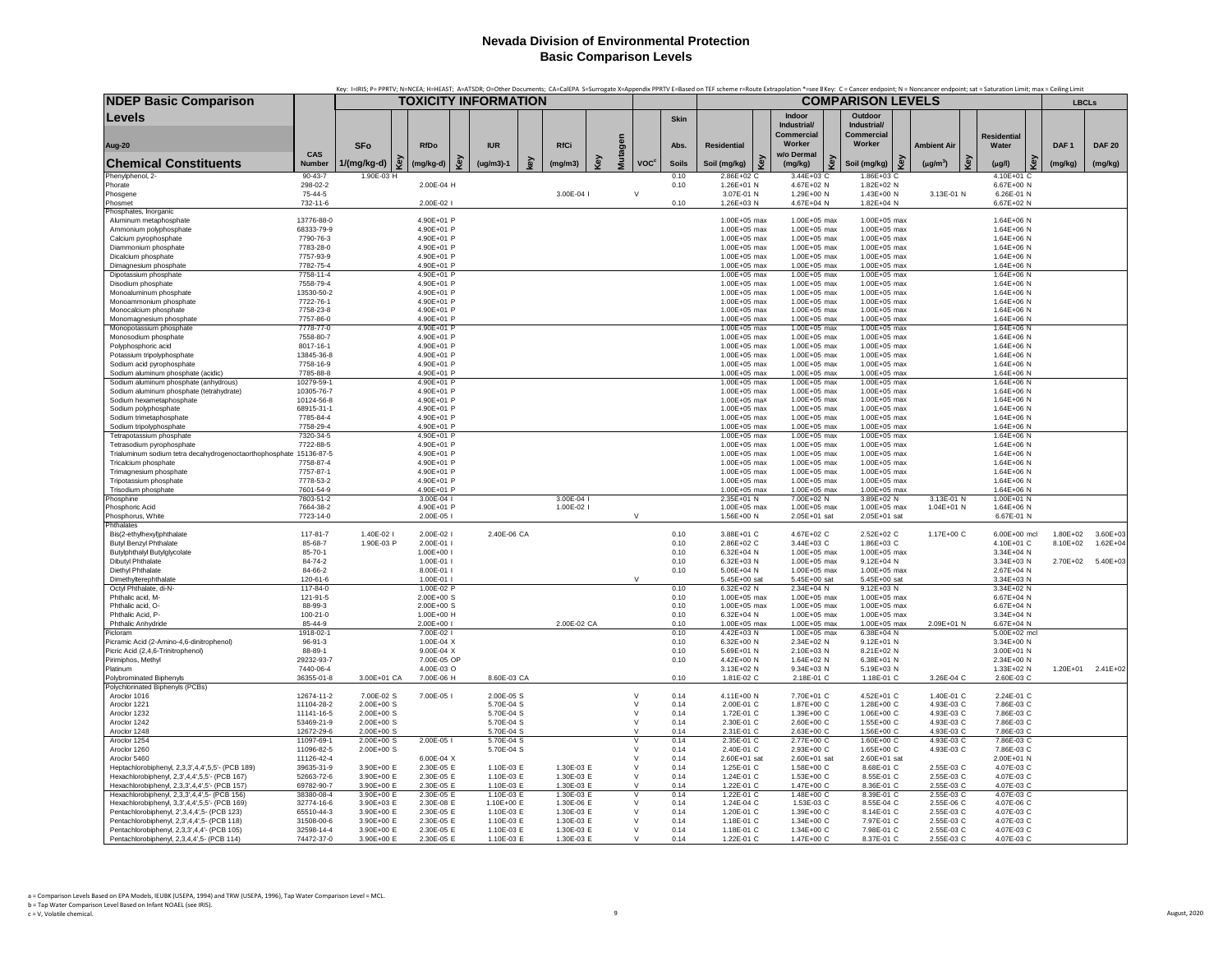|                                                                                              |                             | Key: I=IRIS; P= PPRTV; N=NCEA; H=HEAST; A=ATSDR; O=Other Documents; CA=CalEPA S=Surrogate X=Appendix PPRTV E=Based on TEF scheme r=Route Extrapolation *=see BKey: C = Cancer endpoint; N = Noncancer endpoint; sat = Saturati |                           |     | <b>TOXICITY INFORMATION</b> |     |                |     |              |                        |              |                                |     |                              | <b>COMPARISON LEVELS</b>     |                          |                              |                          |                              |
|----------------------------------------------------------------------------------------------|-----------------------------|--------------------------------------------------------------------------------------------------------------------------------------------------------------------------------------------------------------------------------|---------------------------|-----|-----------------------------|-----|----------------|-----|--------------|------------------------|--------------|--------------------------------|-----|------------------------------|------------------------------|--------------------------|------------------------------|--------------------------|------------------------------|
| <b>NDEP Basic Comparison</b>                                                                 |                             |                                                                                                                                                                                                                                |                           |     |                             |     |                |     |              |                        |              |                                |     |                              |                              |                          |                              | <b>LBCLs</b>             |                              |
| Levels                                                                                       |                             |                                                                                                                                                                                                                                |                           |     |                             |     |                |     |              |                        | <b>Skin</b>  |                                |     | Indoor<br>Industrial/        | Outdoor<br>Industrial/       |                          |                              |                          |                              |
|                                                                                              |                             |                                                                                                                                                                                                                                |                           |     |                             |     |                |     |              |                        |              |                                |     | Commercial                   | Commercial                   |                          | <b>Residential</b>           |                          |                              |
| Aug-20                                                                                       | CAS                         | SFo                                                                                                                                                                                                                            | <b>RfDo</b>               |     | <b>IUR</b>                  |     | <b>RfCi</b>    |     |              |                        | Abs.         | <b>Residential</b>             |     | Worker<br>w/o Dermal         | Worker                       | <b>Ambient Air</b>       | Water                        | DAF <sub>1</sub>         | <b>DAF 20</b>                |
| <b>Chemical Constituents</b>                                                                 | <b>Number</b>               | Key<br>1/(mg/kg-d)                                                                                                                                                                                                             | (mg/kg-d)                 | Key | (ug/m3)-1                   | kev | (mg/m3)        | Kev | Mutagen      | <b>VOC<sup>c</sup></b> | <b>Soils</b> | Soil (mg/kg)                   | Key | Kev<br>(mg/kg)               | Soil (mg/kg)                 | Key<br>$(\mu g/m^3)$     | Key<br>(µg/l)                | (mg/kg)                  | (mg/kg)                      |
| Pentachlorobiphenyl, 3,3',4,4',5- (PCB 126)                                                  | 57465-28-8                  | $1.30E + 04E$                                                                                                                                                                                                                  | 7.00E-09 E                |     | 3.80E+00 E                  |     | 4.00E-07 E     |     |              | $\vee$                 | 0.14         | 3.58E-05 C                     |     | 4.14E-04 C                   | 2.43E-04 C                   | 7.39E-07 C               | 1.19E-06 C                   |                          |                              |
| Polychlorinated Biphenyls (high risk)                                                        | 1336-36-3                   | 2.00E+00 l                                                                                                                                                                                                                     |                           |     | 5.70E-04 I                  |     |                |     | $\vee$       |                        | 0.14         | 2.28E-01 C                     |     | 2.54E+00 C                   | 1.53E+00 C                   | 4.93E-03 C               | 5.00E-01 mcl                 |                          |                              |
| Polychlorinated Biphenyls (low risk)<br>Polychlorinated Biphenyls (lowest risk)              | 1336-36-3<br>1336-36-3      | 4.00E-01 l<br>7.00E-02 I                                                                                                                                                                                                       |                           |     | 1.00E-04<br>2.00E-05 l      |     |                |     | $\mathsf{v}$ | $\vee$                 | 0.14<br>0.14 | 1.15E+00 C<br>6.50E+00 C       |     | 1.31E+01 C<br>7.26E+01 C     | 7.78E+00 C<br>4.38E+01 C     | 2.81E-02 C<br>1.40E-01 C | 5.00E-01 mcl<br>5.00E-01 mcl |                          |                              |
| Tetrachlorobiphenyl, 3,3',4,4'- (PCB 77)                                                     | 32598-13-3                  | 1.30E+01 E                                                                                                                                                                                                                     | 7.00E-06 E                |     | 3.80E-03 E                  |     | 4.00E-04 E     |     |              |                        | 0.14         | 3.84E-02 C                     |     | 5.03E-01 C                   | 2.68E-01 C                   | 7.39E-04 C               | 5.99E-03 C                   |                          |                              |
| Tetrachlorobiphenyl, 3,4,4',5- (PCB 81)                                                      | 70362-50-4                  | 3.90E+01 E                                                                                                                                                                                                                     | 2.30E-06 E                |     | 1.10E-02 E                  |     | 1.30E-04 E     |     |              | $\vee$                 | 0.14         | 1.16E-02 C                     |     | 1.29E-01 C                   | 7.83E-02 C                   | 2.55E-04 C               | 4.07E-04 C                   |                          |                              |
| Polymeric Methylene Diphenyl Diisocyanate (PMDI)<br>Polynuclear Aromatic Hydrocarbons (PAHs) | 9016-87-9                   |                                                                                                                                                                                                                                |                           |     |                             |     | 6.00E-04       |     |              |                        | 0.10         | 1.00E+05 max                   |     | 1.00E+05 max                 | 1.00E+05 max                 | 6.26E-01 N               |                              |                          |                              |
| Acenaphthene                                                                                 | 83-32-9                     |                                                                                                                                                                                                                                | 6.00E-02                  |     |                             |     |                |     | $\vee$       |                        | 0.13         | 1.18E+02 sat                   |     | 1.18E+02 sat                 | 1.18E+02 sat                 |                          | 2.00E+03 N                   | $2.90E + 01$             | $5.80E + 02$                 |
| Acenaphthylene                                                                               | 208-96-8                    |                                                                                                                                                                                                                                | 3.00E-02 S                |     |                             |     |                |     | $\mathsf{v}$ |                        | 0.13         | 4.40E+01 sat                   |     | 4.40E+01 sat                 | 4.40E+01 sat                 |                          | 1.00E+03 N                   |                          |                              |
| Anthracene                                                                                   | 120-12-7                    |                                                                                                                                                                                                                                | 3.00E-01 l                |     |                             |     |                |     | $\vee$       |                        | 0.13         | 4.26E+00 sat                   |     | 4.26E+00 sat                 | 4.26E+00 sat                 |                          | $1.00E + 04$ N               | $5.90E + 02$             | $1.18E + 04$                 |
| Benz[a]anthracene                                                                            | 56-55-3                     | 1.00E-01 l                                                                                                                                                                                                                     |                           |     | 6.00E-05 I                  |     |                |     | M<br>$\vee$  |                        | 0.13         | 1.13E+00 C                     |     | 9.98E+00 sat                 | 9.98E+00 sat                 | 1.69E-02 C               | 2.98E-02 C                   | 8.00E-02                 | $1.60E + 00$                 |
| Benzo(j)fluoranthene<br>Benzolalpyrene                                                       | 205-82-3<br>$50 - 32 - 8$   | 1.20E+00 CA<br>$1.00E + 00$                                                                                                                                                                                                    |                           |     | 1.10E-04 CA<br>$6.00E - 04$ |     |                |     | M            |                        | 0.13<br>0.13 | 4.24E-01 C<br>1.15E-01 C       |     | 5.45E+00 C<br>6.54E+00 C     | 2.91E+00 C<br>3.50E+00 C     | 2.55E-02 C<br>1.69E-03 C | 6.49E-02 C<br>2.00E-01 mcl   | 4.00E-01                 | $8.00E + 00$                 |
| Benzo[b]fluoranthene                                                                         | 205-99-2                    | 1.00E-01 l                                                                                                                                                                                                                     |                           |     | 6.00E-05                    |     |                |     | M            |                        | 0.13         | $1.15F + 00C$                  |     | 6.54E+01 C                   | 3.50E+01 C                   | 1.69E-02 C               | 2.51E-01 C                   | 2.00E-01                 | 4.00E+00                     |
| Benzo[ghi]perylene                                                                           | 191-24-2                    |                                                                                                                                                                                                                                | 3.00E-02 S                |     |                             |     |                |     |              |                        | 0.13         | 1.79E+03 N                     |     | 7.01E+04 N                   | 2.51E+04 N                   |                          | 1.00E+03 N                   |                          |                              |
| Benzo[k]fluoranthene                                                                         | 207-08-9                    | 1.00E-02 l                                                                                                                                                                                                                     |                           |     | 6.00E-06 I                  |     |                |     | M            |                        | 0.13         | 1.15E+01 C                     |     | 6.54E+02 C                   | 3.50E+02 C                   | 1.69E-01 C               | 2.51E+00 C                   | $2.00E + 00$             | 4.00E+01                     |
| Chloronaphthalene, Beta<br>Chrysene                                                          | 91-58-7<br>218-01-9         | 1.00E-03 l                                                                                                                                                                                                                     | 8.00E-02 l                |     | 6.00E-07 I                  |     |                |     | $\vee$<br>M  |                        | 0.13<br>0.13 | 1.75E+02 sat<br>1.15E+02 C     |     | 1.75E+02 sat<br>6.54E+03 C   | 1.75E+02 sat<br>3.50E+03 C   | 1.69E+00 C               | 2.67E+03 N<br>2.51E+01 C     | $8.00E + 00$             | $1.60E + 02$                 |
| Dibenz[a,h]anthracene                                                                        | $53 - 70 - 3$               | $1.00E + 001$                                                                                                                                                                                                                  |                           |     | $6.00E - 041$               |     |                |     | M            |                        | 0.13         | 1.15E-01 C                     |     | 6.54E+00 C                   | 3.50E+00 C                   | 1.69E-03 C               | 2.51E-02 C                   | 8.00E-02                 | $1.60E + 00$                 |
| Dibenzo(a,e)pyrene                                                                           | 192-65-4                    | 1.20E+01 CA                                                                                                                                                                                                                    |                           |     | 1.10E-03 CA                 |     |                |     |              |                        | 0.13         | 4.24E-02 C                     |     | 5.45E-01 C                   | 2.91E-01 C                   | 2.55E-03 C               | 6.49E-03 C                   |                          |                              |
| Dimethylbenz(a)anthracene, 7,12-                                                             | 57-97-6                     | 2.50E+02 CA                                                                                                                                                                                                                    |                           |     | 7.10E-02 CA                 |     |                |     | M            |                        | 0.13         | 4.59F-04 C                     |     | 2.62E-02 C                   | 1.40E-02 C                   | 1.43E-05 C               | 1.00E-04 C                   |                          |                              |
| Fluoranthene                                                                                 | 206-44-0<br>86-73-7         |                                                                                                                                                                                                                                | 4.00E-02 l<br>4.00E-02 l  |     |                             |     |                |     | $\vee$       |                        | 0.13<br>0.13 | 2.39E+03 N<br>9.31E+01 sat     |     | 9.34E+04 N<br>9.31E+01 sat   | 3.35E+04 N<br>9.31E+01 sat   |                          | 1.33E+03 N                   | 2.10E+02<br>$2.80E + 01$ | $4.20E + 03$<br>$5.60E + 02$ |
| Fluorene<br>Indeno[1,2,3-cd]pyrene                                                           | 193-39-5                    | 1.00E-01 l                                                                                                                                                                                                                     |                           |     | 6.00E-05 I                  |     |                |     | M            |                        | 0.13         | 1.15E+00 C                     |     | 6.54E+01 C                   | 3.50E+01 C                   | 1.69E-02 C               | 1.33E+03 N<br>2.51E-01 C     | 7.00E-01                 | $1.40E + 01$                 |
| Methylnaphthalene, 1-                                                                        | $90 - 12 - 0$               | 2.90E-02 P                                                                                                                                                                                                                     | 7.00E-02 A                |     |                             |     |                |     |              | v                      | 0.13         | 1.76E+01 C                     |     | 2.26E+02 C                   | 1.21E+02 C                   |                          | 2.69E+00 C                   |                          |                              |
| Methylnaphthalene, 2-                                                                        | $91 - 57 - 6$               |                                                                                                                                                                                                                                | 4.00E-03 l                |     |                             |     |                |     |              | $\vee$                 | 0.13         | 2.39E+02 N                     |     | 3.68E+02 sat                 | 3.68E+02 sat                 |                          | 1.33E+02 N                   |                          |                              |
| Naphthalene                                                                                  | $91 - 20 - 3$               | 1.20E-01 CA                                                                                                                                                                                                                    | 2.00E-02 l                |     | 3.40E-05 CA                 |     | 3.00E-03.1     |     |              | $\vee$                 | 0.13         | 2.01E+00 C                     |     | 1.28E+01 C                   | 1.13E+01 C                   | 8.26E-02 C               | 1.32E-01 C                   | $4.00F + 00$             | 8.00E+01                     |
| Nitropyrene, 4-<br>Phenanthrene                                                              | 57835-92-4<br>85-01-8       | 1.20E+00 CA                                                                                                                                                                                                                    | 3.00E-02 S                |     | 1.10E-04 CA                 |     | 3.00E-03 S     |     |              | $\vee$                 | 0.13<br>0.13 | 4.24E-01 C<br>2.45E+01 sat     |     | 5.45E+00 C<br>2.45E+01 sat   | 2.91E+00 C<br>2.45E+01 sat   | 2.55E-02 C<br>3.13E+00 N | 6.49E-02 C<br>6.22E+00 N     |                          |                              |
| Pyrene                                                                                       | 129-00-0                    |                                                                                                                                                                                                                                | 3.00E-02 l                |     |                             |     |                |     |              | V                      | 0.13         | 4.40E+01 sat                   |     | 4.40E+01 sat                 | 4.40E+01 sat                 |                          | 1.00E+03 N                   | 2.10E+02                 | 4.20E+03                     |
| Potassium Perfluorobutane Sulfonate                                                          | 29420-49-3                  |                                                                                                                                                                                                                                | 2.00E-02 F                |     |                             |     |                |     |              |                        | 0.10         | 1.26E+03 N                     |     | 4.67E+04 N                   | 1.82E+04 N                   |                          | 6.67E+02 N                   |                          |                              |
| Prochloraz                                                                                   | 67747-09-5                  | 1.50E-01                                                                                                                                                                                                                       | 9.00E-03 I                |     |                             |     |                |     |              |                        | 0.10         | 3.62E+00 C                     |     | 4.36E+01 C                   | 2.35E+01 C                   |                          | 5.19E-01 C                   |                          |                              |
| Profluralin<br>Prometor                                                                      | 26399-36-0<br>1610-18-0     |                                                                                                                                                                                                                                | 6.00E-03 H<br>1.50E-02 L  |     |                             |     |                |     |              | $\vee$                 | 0.10         | 1.83E+01 sat<br>$9.48F + 02 N$ |     | 1.83E+01 sat<br>3.50E+04 N   | 1.83E+01 sat<br>1.37E+04 N   |                          | 2.00E+02 N<br>5.01E+02 N     |                          |                              |
| Prometryr                                                                                    | 7287-19-6                   |                                                                                                                                                                                                                                | 4.00E-02 OP               |     |                             |     |                |     |              |                        | 0.10         | 2.53E+03 N                     |     | 9.34E+04 N                   | 3.65E+04 N                   |                          | 1.33E+03 N                   |                          |                              |
| Propachlor                                                                                   | 1918-16-7                   |                                                                                                                                                                                                                                | 1.30E-02 L                |     |                             |     |                |     |              |                        | 0.10         | 8.22E+02 N                     |     | 3.04E+04 N                   | 1.19E+04 N                   |                          | 4.34E+02 N                   |                          |                              |
| Propanil                                                                                     | 709-98-8                    |                                                                                                                                                                                                                                | 5.00E-03                  |     |                             |     |                |     |              |                        | 0.10         | 3.16E+02 N                     |     | 1.17E+04 N                   | 4.56E+03 N                   |                          | 1.67E+02 N                   |                          |                              |
| Propargite<br>Propargyl Alcohol                                                              | 2312-35-8<br>107-19-7       | 1.90E-01 OP                                                                                                                                                                                                                    | 4.00E-02 OP<br>2.00E-03   |     |                             |     |                |     |              | $\vee$                 | 0.10         | 2.86E+00 C<br>1.56E+02 N       |     | 3.44E+01 C<br>4.67E+03 N     | 1.86E+01 C<br>2.60E+03 N     |                          | 4.10E-01 C<br>6.67E+01 N     |                          |                              |
| Propazine                                                                                    | 139-40-2                    |                                                                                                                                                                                                                                | 2.00E-02                  |     |                             |     |                |     |              |                        | 0.10         | 1.26E+03 N                     |     | 4.67E+04 N                   | 1.82E+04 N                   |                          | 6.67E+02 N                   |                          |                              |
| Propham                                                                                      | 122-42-9                    |                                                                                                                                                                                                                                | 2.00E-02 l                |     |                             |     |                |     |              |                        | 0.10         | $1.26F + 0.3 N$                |     | 4.67E+04 N                   | $1.82E + 04$ N               |                          | 6.67E+02 N                   |                          |                              |
| Propiconazole                                                                                | 60207-90-1                  |                                                                                                                                                                                                                                | 1.00E-01 OP               |     |                             |     | 8.00E-03       |     |              |                        | 0.10         | 6.32E+03 N<br>7.46F+01 N       |     | 1.00E+05 max<br>3.13E+02 N   | $9.12E + 04$ N<br>3.48E+02 N | 8.34E+00 N               | 3.34E+03 N<br>$1.67F + 01 N$ |                          |                              |
| Propionaldehyde<br>Propyl Alcohol                                                            | 123-38-6<br>$71 - 23 - 8$   |                                                                                                                                                                                                                                |                           |     |                             |     | $3.00E + 01 S$ |     |              | $\vee$                 |              | 1.79E+01 sat                   |     | 1.79E+01 sat                 | 1.79E+01 sat                 | 3.13E+04 N               | 6.26E+04 N                   |                          |                              |
| Propyl benzene                                                                               | 103-65-1                    |                                                                                                                                                                                                                                | 1.00E-01 X                |     |                             |     | $1.00E + 00X$  |     |              | $\vee$                 |              | 2.64E+02 sat                   |     | 2.64E+02 sat                 | 2.64E+02 sat                 | 1.04E+03 N               | 1.28E+03 N                   |                          |                              |
| Propylene                                                                                    | 115-07-1                    |                                                                                                                                                                                                                                |                           |     |                             |     | 3.00E+00 CA    |     |              | $\vee$                 |              | 3.49E+02 sat                   |     | 3.49E+02 sat                 | 3.49E+02 sat                 | 3.13E+03 N               | $6.26E + 03N$                |                          |                              |
| Propylene Glycol                                                                             | 57-55-6                     |                                                                                                                                                                                                                                | 2.00E+01 P                |     |                             |     |                |     |              |                        | 0.10         | 1.00E+05 max                   |     | 1.00E+05 max                 | 1.00E+05 max                 |                          | 6.67E+05 N                   |                          |                              |
| Propylene Glycol Dinitrate<br>Propylene glycol, monoethyl ether                              | 6423-43-4<br>111-35-3       |                                                                                                                                                                                                                                | 7.00E-01 H                |     |                             |     | 2.70E-04 A     |     |              |                        | 0.10<br>0.10 | 1.00E+05 max<br>4.42E+04 N     |     | 1.00E+05 max<br>1.00E+05 max | 1.00E+05 max<br>1.00E+05 max | 2.82E-01 N               | 2.34E+04 N                   |                          |                              |
| Propylene Glycol Monomethyl Ether                                                            | 107-98-2                    |                                                                                                                                                                                                                                | 7.00E-01 H                |     |                             |     | 2.00E+00 l     |     |              | $\vee$                 |              | 4.10E+04 N                     |     | $1.00F + 0.5$ max            | 1.00E+05 max                 | 2.09E+03 N               | 3.54E+03 N                   |                          |                              |
| Propylene Oxide                                                                              | 75-56-9                     | 2.40E-01 l                                                                                                                                                                                                                     |                           |     | 3.70E-06 I                  |     | 3.00E-02 l     |     |              | $\vee$                 |              | 2.11E+00 C                     |     | 1.52E+01 C                   | 1.08E+01 C                   | 7.59E-01 C               | 2.67E-01 C                   |                          |                              |
| Propyzamide                                                                                  | 23950-58-5                  |                                                                                                                                                                                                                                | 7.50E-02 I                |     |                             |     |                |     |              |                        | 0.10         | 4.74E+03 N                     |     | 1.00E+05 max                 | 6.84E+04 N                   |                          | 2.50E+03 N                   |                          |                              |
| Pvridine<br>Quinalphos                                                                       | 110-86-1<br>13593-03-8      |                                                                                                                                                                                                                                | 1.00E-03<br>5.00E-04 l    |     |                             |     |                |     |              | $\vee$                 | 0.10         | 7.82E+01 N<br>3.16E+01 N       |     | 2.34E+03 N<br>1.17E+03 N     | 1.30E+03 N<br>4.56E+02 N     |                          | 3.34E+01 N<br>1.67E+01 N     |                          |                              |
| Quinoline                                                                                    | $91 - 22 - 5$               | $3.00F + 001$                                                                                                                                                                                                                  |                           |     |                             |     |                |     |              |                        | 0.10         | 1.81E-01 C                     |     | 2.18E+00 C                   | 1.18E+00 C                   |                          | 2.60E-02 C                   |                          |                              |
| Quizalofop-ethyl                                                                             | 76578-14-8                  |                                                                                                                                                                                                                                | 9.00E-03 l                |     |                             |     |                |     |              |                        | 0.10         | 5.69E+02 N                     |     | 2.10E+04 N                   | 8.21E+03 N                   |                          | 3.00E+02 N                   |                          |                              |
| Refractory Ceramic Fibers                                                                    | E715557                     |                                                                                                                                                                                                                                |                           |     |                             |     | $3.00E + 04$   |     |              |                        |              |                                |     |                              | $1.00F + 05$ max             | 3.13E+04 N               |                              |                          |                              |
| Resmethrin<br>Ronnel                                                                         | 10453-86-8<br>299-84-3      |                                                                                                                                                                                                                                | 3.00E-02 l<br>5.00E-02 H  |     |                             |     |                |     |              | $\vee$                 | 0.10         | 1.90E+03 N<br>2.68E+01 sat     |     | 7.01E+04 N<br>2.68E+01 sat   | 2.74E+04 N<br>2.68E+01 sat   |                          | 1.00E+03 N<br>1.67E+03 N     |                          |                              |
| Rotenone                                                                                     | 83-79-4                     |                                                                                                                                                                                                                                | 4.00E-03 l                |     |                             |     |                |     |              |                        | 0.10         | 2.53E+02 N                     |     | 9.34E+03 N                   | 3.65E+03 N                   |                          | 1.33E+02 N                   |                          |                              |
| Safrole                                                                                      | 94-59-7                     | 2.20E-01 CA                                                                                                                                                                                                                    |                           |     | 6.30E-05 CA                 |     |                |     | M            |                        | 0.10         | 5.54E-01 C                     |     | 2.97E+01 C                   | 1.60E+01 C                   | 1.61E-02 C               | 1.14E-01 C                   |                          |                              |
| Selenious Acid                                                                               | 7783-00-8                   |                                                                                                                                                                                                                                | 5.00E-03 l                |     |                             |     |                |     |              |                        |              | 3.91E+02 N                     |     | 1.17E+04 N                   | 6.49E+03 N                   |                          | 1.67E+02 N                   |                          |                              |
| Selenium                                                                                     | 7782-49-2                   |                                                                                                                                                                                                                                | 5.00E-03  <br>5.00E-03 CA |     |                             |     | 2.00E-02 CA    |     |              |                        |              | 3.91E+02 N<br>3.91E+02 N       |     | 1.17E+04 N<br>1.17E+04 N     | 6.49E+03 N                   | 2.09E+01 N               | $5.00F + 01$ mcl             | 3.00E-01                 | $6.00E + 00$                 |
| Selenium Sulfide<br>Sethoxydim                                                               | 7446-34-6<br>74051-80-2     |                                                                                                                                                                                                                                | 1.40E-01 OP               |     |                             |     | 2.00E-02 CA    |     |              |                        | 0.10         | 8.85E+03 N                     |     | 1.00E+05 max                 | 6.49E+03 N<br>1.00E+05 max   | 2.09E+01 N               | 1.67E+02 N<br>4.67E+03 N     |                          |                              |
| Silica (crystalline, respirable)                                                             | 7631-86-9                   |                                                                                                                                                                                                                                |                           |     |                             |     | 3.00E-03 CA    |     |              |                        |              | 1.00E+05 max                   |     | 1.00E+05 max                 | 1.00E+05 max                 | 3.13E+00 N               |                              |                          |                              |
| Silver                                                                                       | 7440-22-4                   |                                                                                                                                                                                                                                | 5.00E-03                  |     |                             |     |                |     |              |                        |              | 3.91E+02 N                     |     | 1.17E+04 N                   | 6.49E+03 N                   |                          | 1.67E+02 N                   | $1.42E + 00$             | 2.84E+01                     |
| Simazine                                                                                     | 122-34-9                    | 1.20E-01 H                                                                                                                                                                                                                     | 5.00E-03                  |     |                             |     |                |     |              |                        | 0.10         | 4.52E+00 C                     |     | 5.45E+01 C                   | 2.94E+01 C                   |                          | 4.00E+00 mcl                 |                          |                              |
| Sodium Acifluorfer<br>Sodium Azide                                                           | 62476-59-9<br>26628-22-8    |                                                                                                                                                                                                                                | 1.30E-02<br>4.00E-03 I    |     |                             |     |                |     |              |                        | 0.10         | 8.22E+02 N<br>3.13E+02 N       |     | 3.04E+04 N<br>9.34E+03 N     | 1.19E+04 N<br>5.19E+03 N     |                          | 4.34E+02 N<br>1.33E+02 N     |                          |                              |
| Sodium Dichromate                                                                            | 10588-01-9                  | 5.00E-01 CA                                                                                                                                                                                                                    | 2.00E-02 CA               |     | 1.50E-01 CA                 |     | 2.00E-04 CA    |     |              |                        |              | 1.31E+00 C                     |     | 1.15E+01 C                   | 6.81E+00 C                   | 1.87E-05 C               | 1.56E-01 C                   |                          |                              |
| Sodium Diethyldithiocarbamate                                                                | 148-18-5                    | 2.70F-01 H                                                                                                                                                                                                                     | 3.00E-02 L                |     |                             |     |                |     |              |                        | 0.10         | 2.01E+00 C                     |     | 2.42E+01 C                   | 1.31E+01 C                   |                          | 2.89E-01 C                   |                          |                              |
| Sodium Fluoride                                                                              | 7681-49-4                   |                                                                                                                                                                                                                                | 5.00E-02 A                |     |                             |     | 1.30E-02 CA    |     |              |                        |              | 3.91E+03 N                     |     | 1.00E+05 max                 | 6.48E+04 N                   | 1.36E+01 N               | 4.00E+03 mcl                 |                          |                              |
| Sodium Fluoroacetate<br>Sodium Metavanadate                                                  | $62 - 74 - 8$<br>13718-26-8 |                                                                                                                                                                                                                                | 2.00E-05  <br>1.00E-03 H  |     |                             |     |                |     |              |                        | 0.10         | 1.26E+00 N<br>7.82E+01 N       |     | 4.67E+01 N<br>2.34E+03 N     | 1.82E+01 N<br>1.30E+03 N     |                          | 6.67E-01 N<br>3.34E+01 N     |                          |                              |
| Sodium Tungstate                                                                             | 13472-45-2                  |                                                                                                                                                                                                                                | 8.00E-04 P                |     |                             |     |                |     |              |                        |              | 6.26E+01 N                     |     | 1.87E+03 N                   | 1.04E+03 N                   |                          | 2.67E+01 N                   |                          |                              |
|                                                                                              |                             |                                                                                                                                                                                                                                |                           |     |                             |     |                |     |              |                        |              |                                |     |                              |                              |                          |                              |                          |                              |

a <sup>=</sup> Comparison Levels Based on EPA Models, IEUBK (USEPA, 1994) and TRW (USEPA, 1996), Tap Water Comparison Level <sup>=</sup> MCL. b <sup>=</sup> Tap Water Comparison Level Based on Infant NOAEL (see IRIS). c <sup>=</sup> V, Volatile chemical. 10 August, 2020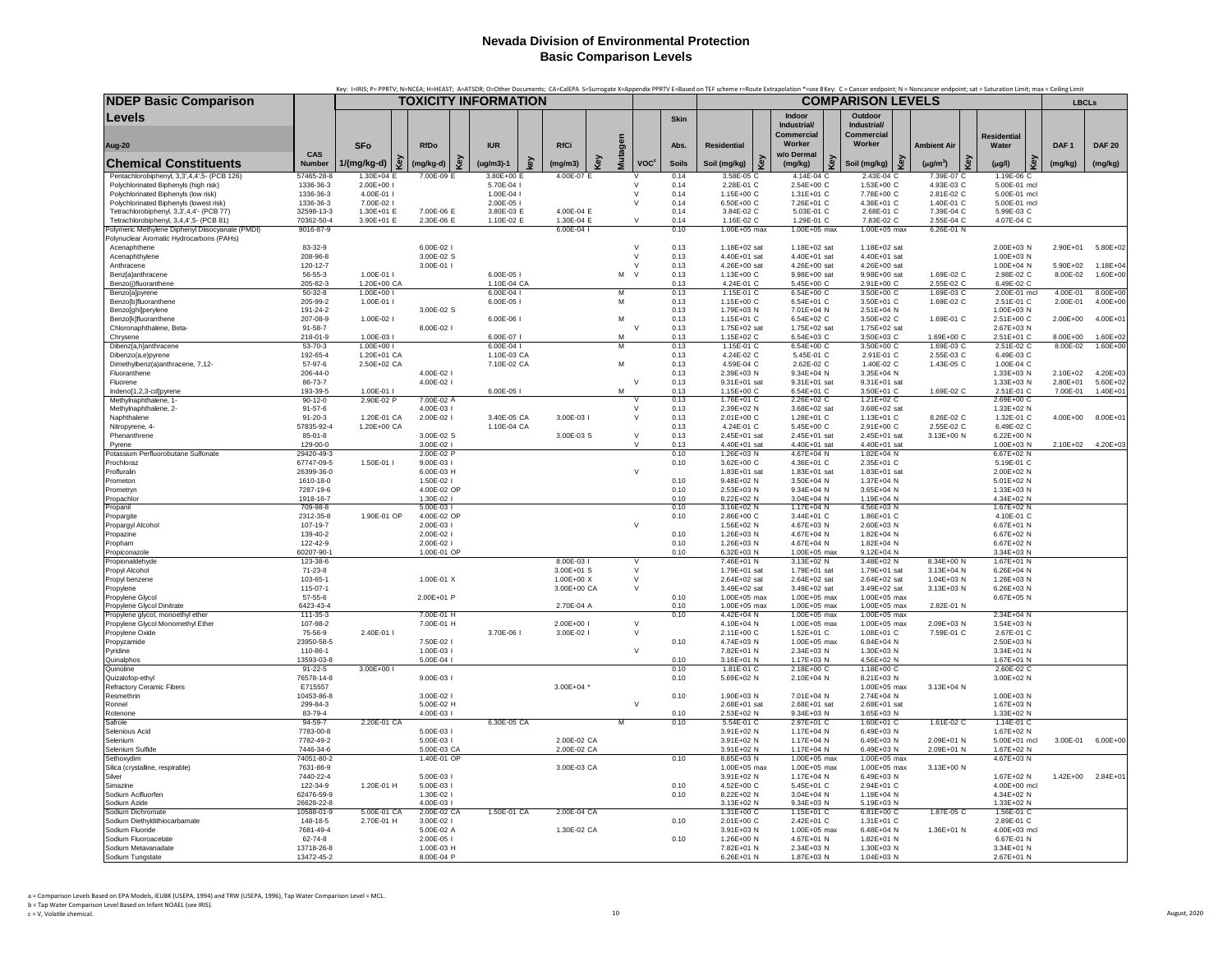|                                                                               |                             | Key: I=IRIS; P= PPRTV; N=NCEA; H=HEAST; A=ATSDR; O=Other Documents; CA=CalEPA S=Surrogate X=Appendix PPRTV E=Based on TEF scheme r=Route Extrapolation *=see BKey: C= Cancer endpoint; N = Noncancer endpoint; sat = Saturatio |                             |     |             |   |                          |              |         |                         |              |                            |     |                            |     |                                |   |                          |                    |                            |                      |                          |
|-------------------------------------------------------------------------------|-----------------------------|--------------------------------------------------------------------------------------------------------------------------------------------------------------------------------------------------------------------------------|-----------------------------|-----|-------------|---|--------------------------|--------------|---------|-------------------------|--------------|----------------------------|-----|----------------------------|-----|--------------------------------|---|--------------------------|--------------------|----------------------------|----------------------|--------------------------|
| <b>NDEP Basic Comparison</b>                                                  |                             | TOXICITY INFORMATION                                                                                                                                                                                                           |                             |     |             |   |                          |              |         |                         |              |                            |     |                            |     | <b>COMPARISON LEVELS</b>       |   |                          |                    |                            |                      | <b>LBCLs</b>             |
| Levels                                                                        |                             |                                                                                                                                                                                                                                |                             |     |             |   |                          |              |         |                         | <b>Skin</b>  |                            |     | Indoor<br>Industrial/      |     | Outdoor<br>Industrial/         |   |                          |                    |                            |                      |                          |
|                                                                               |                             |                                                                                                                                                                                                                                |                             |     |             |   |                          |              |         |                         |              |                            |     | Commercial                 |     | <b>Commercial</b>              |   |                          | <b>Residential</b> |                            |                      |                          |
| Aug-20                                                                        |                             | <b>SFo</b>                                                                                                                                                                                                                     | <b>RfDo</b>                 |     | <b>IUR</b>  |   | <b>RfCi</b>              |              |         |                         | Abs.         | <b>Residential</b>         |     | Worker                     |     | Worker                         |   | <b>Ambient Air</b>       | Water              |                            | DAF <sub>1</sub>     | <b>DAF 20</b>            |
| <b>Chemical Constituents</b>                                                  | CAS<br><b>Number</b>        | 1/(mg/kg-d)                                                                                                                                                                                                                    | é<br>(mg/kg-d)              | త్ర | $(ug/m3)-1$ | ê | (mg/m3)                  | $\mathbf{e}$ | Mutagen | <b>VOC<sup>c</sup></b>  | <b>Soils</b> | Soil (mg/kg)               | Key | w/o Dermal<br>(mg/kg)      | Key | Soil (mg/kg)                   | ق | Key<br>$(\mu g/m^3)$     | $(\mu g/l)$        |                            | (mg/kg)              | (mg/kg)                  |
| Sodium Tungstate Dihydrate                                                    | 10213-10-2                  |                                                                                                                                                                                                                                | 8.00E-04 P                  |     |             |   |                          |              |         |                         |              | $6.26E + 01$ N             |     | 1.87E+03 N                 |     | 1.04E+03 N                     |   |                          |                    | 2.67E+01 N                 |                      |                          |
| Stirofos (Tetrachlorovinphos)<br>Strontium Chromate                           | $961 - 11 - 5$<br>7789-06-2 | 2.40E-02 H<br>5.00E-01 CA                                                                                                                                                                                                      | 3.00E-02 l<br>2.00E-02 CA   |     | 1.50E-01 CA |   | 2.00E-04 CA              |              |         |                         | 0.10         | 2.26E+01 C<br>1.31E+00 C   |     | 2.73E+02 C<br>1.15E+01 C   |     | 1.47E+02 C<br>6.81E+00 C       |   | 1.87E-05 C               |                    | 3.25E+00 C<br>1.56E-01 C   |                      |                          |
| Strontium, Stable                                                             | 7440-24-6                   |                                                                                                                                                                                                                                | 6.00E-01                    |     |             |   |                          |              |         |                         |              | 4.69E+04 N                 |     | 1.00E+05 max               |     | 1.00E+05 max                   |   |                          |                    | 2.00E+04 N                 |                      |                          |
| Strychnine                                                                    | 57-24-9                     |                                                                                                                                                                                                                                | 3.00E-04                    |     |             |   |                          |              |         |                         | 0.10         | 1.90E+01 N                 |     | 7.01E+02 N                 |     | 2.74E+02 N                     |   |                          |                    | 1.00E+01 N                 |                      |                          |
| Styrene                                                                       | 100-42-5                    |                                                                                                                                                                                                                                | 2.00E-01                    |     |             |   | 1.00E+00 l               |              |         | $\vee$                  |              | 8.67E+02 sat               |     | 8.67E+02 sat               |     | 8.67E+02 sat                   |   | 1.04E+03 N               |                    | 1.00E+02 mcl               | 2.00E-01             | 4.00E+00                 |
| Styrene-Acrylonitrile (SAN) Trimer<br>Sulfolane                               | 57964-39-3<br>126-33-0      |                                                                                                                                                                                                                                | 3.00E-03 F<br>1.00E-03 P    |     |             |   | 2.00E-03 X               |              |         |                         | 0.10<br>0.10 | 1.90E+02 N<br>6.32E+01 N   |     | 7.01E+03 N<br>2.34E+03 N   |     | 2.74E+03 N<br>9.12E+02 N       |   | 2.09E+00 N               |                    | 1.00E+02 N<br>3.34E+01 N   |                      |                          |
| Sulfonylbis(4-chlorobenzene), 1,1'-                                           | 80-07-9                     |                                                                                                                                                                                                                                | 8.00E-04 P                  |     |             |   |                          |              |         |                         | 0.10         | 5.06E+01 N                 |     | 1.87E+03 N                 |     | 7.29E+02 N                     |   |                          |                    | 2.67E+01 N                 |                      |                          |
| Sulfur Trioxide                                                               | 7446-11-9                   |                                                                                                                                                                                                                                |                             |     |             |   | 1.00E-03 CA              |              |         |                         |              | 1.00E+05 max               |     | 1.00E+05 max               |     | 1.00E+05 max                   |   | 1.04E+00 N               |                    |                            |                      |                          |
| Sulfuric Acid                                                                 | 7664-93-9                   |                                                                                                                                                                                                                                |                             |     |             |   | 1.00E-03 CA              |              |         |                         |              | 1.00E+05 max               |     | 1.00E+05 max               |     | 1.00E+05 max                   |   | 1.04E+00 N               |                    |                            |                      |                          |
| Sulfurous acid, 2-chloroethyl 2-[4-(1,1-dimethylethyl)phenoxy]-               | 140-57-8                    | 2.50E-02 l                                                                                                                                                                                                                     | 5.00E-02 H                  |     | 7.10E-06 I  |   |                          |              |         |                         | 0.10         | 2.17E+01 C                 |     | 2.62E+02 C                 |     | 1.41E+02 C                     |   | 3.95E-01 C               |                    | 3.12E+00 C                 |                      |                          |
| <b>TCMTB</b><br>Tebuthiuron                                                   | 21564-17-0<br>34014-18-1    |                                                                                                                                                                                                                                | 3.00E-02 H<br>7.00E-02 l    |     |             |   |                          |              |         |                         | 0.10<br>0.10 | 1.90E+03 N<br>4.42E+03 N   |     | 7.01E+04 N<br>1.00E+05 max |     | 2.74E+04 N<br>6.38E+04 N       |   |                          |                    | 1.00E+03 N<br>2.34E+03 N   |                      |                          |
| Temephos                                                                      | 3383-96-8                   |                                                                                                                                                                                                                                | 2.00E-02 H                  |     |             |   |                          |              |         |                         | 0.10         | 1.26E+03 N                 |     | 4.67E+04 N                 |     | 1.82E+04 N                     |   |                          |                    | 6.67E+02 N                 |                      |                          |
| Terbacil                                                                      | 5902-51-2                   |                                                                                                                                                                                                                                | 1.30E-02                    |     |             |   |                          |              |         |                         | 0.10         | 8.22E+02 N                 |     | 3.04E+04 N                 |     | 1.19E+04 N                     |   |                          |                    | 4.34E+02 N                 |                      |                          |
| Terbufos                                                                      | 13071-79-9                  |                                                                                                                                                                                                                                | 2.50E-05 H                  |     |             |   |                          |              | $\vee$  |                         |              | 1.96E+00 N                 |     | 3.09E+01 sat               |     | 3.09E+01 sat                   |   |                          |                    | 8.34E-01 N                 |                      |                          |
| Terbutryn                                                                     | 886-50-0                    |                                                                                                                                                                                                                                | 1.00E-03 l                  |     |             |   |                          |              |         |                         | 0.10         | 6.32E+01 N                 |     | 2.34E+03 N                 |     | 9.12E+02 N                     |   |                          |                    | 3.34E+01 N                 |                      |                          |
| Tetrabromodiphenyl ether, 2,2',4,4'- (BDE-47)<br>Tetrachlorobenzene, 1,2,4,5- | 5436-43-1<br>95-94-3        |                                                                                                                                                                                                                                | 1.00E-04<br>3.00E-04        |     |             |   |                          |              |         | $\vee$                  | 0.10         | 6.32E+00 N<br>7.99E+00 sat |     | 2.34E+02 N<br>7.99E+00 sat |     | $9.12E + 01 N$<br>7.99E+00 sat |   |                          |                    | 3.34E+00 N<br>1.00E+01 N   |                      |                          |
| Tetrachloroethane, 1,1,1,2-                                                   | 630-20-6                    | 2.60E-02 l                                                                                                                                                                                                                     | 3.00E-02                    |     | 7.40E-06 I  |   |                          |              | $\vee$  |                         |              | 1.99E+00 C                 |     | 9.07E+00 C                 |     | 9.73E+00 C                     |   | 3.79E-01 C               |                    | 6.05E-01 C                 |                      |                          |
| Tetrachloroethane, 1,1,2,2-                                                   | 79-34-5                     | 2.00E-01 l                                                                                                                                                                                                                     | 2.00E-02 l                  |     | 5.80E-05 CA |   |                          |              |         | $\vee$                  |              | 6.04E-01 C                 |     | 2.91E+00 C                 |     | 2.97E+00 C                     |   | 4.84E-02 C               |                    | 7.75E-02 C                 | 2.00E-04             | 4.00E-03                 |
| Tetrachloroethylene                                                           | 127-18-4                    | 2.10E-03 l                                                                                                                                                                                                                     | 6.00E-03                    |     | 2.60E-07 I  |   | 4.00E-02 I               |              |         | $\vee$                  |              | 2.36E+01 C                 |     | 1.07E+02 C                 |     | 1.15E+02 C                     |   | 1.08E+01 C               |                    | 5.00E+00 mcl               | 3.00E-03             | 6.00E-02                 |
| Tetrachlorophenol, 2,3,4,6-                                                   | 58-90-2                     |                                                                                                                                                                                                                                | 3.00E-02 l                  |     |             |   |                          |              |         | $\overline{\mathsf{v}}$ | 0.10         | 1.90E+03 N                 |     | 7.01E+04 N                 |     | 2.74E+04 N                     |   |                          |                    | 1.00E+03 N                 |                      |                          |
| Tetrachlorotoluene, p- alpha, alpha, alpha-<br>Tetraethyl Dithiopyrophosphate | 5216-25-1<br>3689-24-5      | $1.60E + 01X$                                                                                                                                                                                                                  | 5.00E-04 l                  |     |             |   |                          |              |         |                         | 0.10         | 4.35E-02 C<br>3.16E+01 N   |     | 4.09E-01 C<br>1.17E+03 N   |     | 2.27E-01 C<br>4.56E+02 N       |   |                          |                    | 4.87E-03 C<br>1.67E+01 N   |                      |                          |
| Tetrafluoroethane, 1,1,1,2-                                                   | 811-97-2                    |                                                                                                                                                                                                                                |                             |     |             |   | 8.00E+01                 |              |         | $\vee$                  |              | 2.05E+03 sat               |     | 2.05E+03 sat               |     | 2.05E+03 sat                   |   | 8.34E+04 N               |                    | 1.67E+05 N                 |                      |                          |
| Tetryl (Trinitrophenylmethylnitramine)                                        | 479-45-8                    |                                                                                                                                                                                                                                | 2.00E-03 P                  |     |             |   |                          |              |         |                         | 0.00         | 1.56E+02 N                 |     | 4.67E+03 N                 |     | 2.59E+03 N                     |   |                          |                    | 6.67E+01 N                 |                      |                          |
| <b>Thallic Oxide</b>                                                          | 1314-32-5                   |                                                                                                                                                                                                                                | 2.00E-05 S                  |     |             |   |                          |              |         |                         |              | 1.56E+00 N                 |     | 4.67E+01 N                 |     | 2.60E+01 N                     |   |                          |                    | 6.67E-01 N                 |                      |                          |
| Thallium (I) Nitrate                                                          | 10102-45-1                  |                                                                                                                                                                                                                                | 1.00E-05 X                  |     |             |   |                          |              |         |                         |              | 7.82E-01 N                 |     | 2.34E+01 N                 |     | 1.30E+01 N                     |   |                          |                    | 3.34E-01 N                 | 4.00E-01             | 8.00E+00                 |
| Thallium (Soluble Salts)<br><b>Thallium Acetate</b>                           | 7440-28-0<br>563-68-8       |                                                                                                                                                                                                                                | $1.00E - 05X$<br>1.00E-05 X |     |             |   |                          |              |         |                         |              | 7.82E-01 N<br>7.82E-01 N   |     | 2.34E+01 N<br>2.34E+01 N   |     | 1.30E+01 N<br>1.30E+01 N       |   |                          |                    | 2.00E+00 mcl<br>3.34E-01 N | 4.00E-01<br>4.00E-01 | $8.00E + 00$<br>8.00E+00 |
| <b>Thallium Carbonate</b>                                                     | 6533-73-9                   |                                                                                                                                                                                                                                | 2.00E-05 X                  |     |             |   |                          |              |         |                         |              | 1.56E+00 N                 |     | 4.67E+01 N                 |     | 2.60E+01 N                     |   |                          |                    | 6.67E-01 N                 | 4.00E-01             | 8.00E+00                 |
| Thallium Chloride                                                             | 7791-12-0                   |                                                                                                                                                                                                                                | 1.00E-05 X                  |     |             |   |                          |              |         |                         |              | 7.82E-01 N                 |     | 2.34E+01 N                 |     | 1.30E+01 N                     |   |                          |                    | 3.34E-01 N                 | 4.00E-01             | 8.00E+00                 |
| <b>Thallium Selenite</b>                                                      | 12039-52-0                  |                                                                                                                                                                                                                                | 1.00E-05 S                  |     |             |   |                          |              |         |                         |              | 7.82E-01 N                 |     | 2.34E+01 N                 |     | 1.30E+01 N                     |   |                          |                    | 3.34E-01 N                 | 4.00E-01             | 8.00E+00                 |
| Thallium Sulfate<br>Thifensulfuron-methyl                                     | 7446-18-6<br>79277-27-3     |                                                                                                                                                                                                                                | 2.00E-05 X<br>4.30E-02 OF   |     |             |   |                          |              |         |                         | 0.10         | 1.56E+00 N<br>2.72E+03 N   |     | 4.67E+01 N<br>1.00E+05 max |     | 2.60E+01 N<br>3.92E+04 N       |   |                          |                    | 6.67E-01 N<br>1.43E+03 N   | 4.00E-01             | 8.00E+00                 |
| Thiobencarb                                                                   | 28249-77-6                  |                                                                                                                                                                                                                                | 1.00E-02 l                  |     |             |   |                          |              |         |                         | 0.10         | 6.32E+02 N                 |     | 2.34E+04 N                 |     | 9.12E+03 N                     |   |                          |                    | 3.34E+02 N                 |                      |                          |
| Thiodiglycol                                                                  | 111-48-8                    |                                                                                                                                                                                                                                | 7.00E-02 X                  |     |             |   |                          |              |         |                         | 0.01         | 5.38E+03 N                 |     | 1.00E+05 max               |     | 8.80E+04 N                     |   |                          |                    | 2.34E+03 N                 |                      |                          |
| Thiofanox                                                                     | 39196-18-4                  |                                                                                                                                                                                                                                | 3.00E-04 H                  |     |             |   |                          |              |         |                         | 0.10         | 1.90E+01 N                 |     | 7.01E+02 N                 |     | 2.74E+02 N                     |   |                          |                    | 1.00E+01 N                 |                      |                          |
| Thiophanate, Methyl                                                           | 23564-05-8                  | 1.20E-02 OP                                                                                                                                                                                                                    | 2.70E-02 OP                 |     |             |   |                          |              |         |                         | 0.10         | 4.52E+01 C                 |     | 5.45E+02 C                 |     | 2.94E+02 C                     |   |                          |                    | 6.49E+00 C                 |                      |                          |
| Thiram<br>Tin                                                                 | 137-26-8<br>7440-31-5       |                                                                                                                                                                                                                                | 1.50E-02 OP<br>6.00E-01 H   |     |             |   |                          |              |         |                         | 0.10         | 9.48E+02 N<br>4.69E+04 N   |     | 3.50E+04 N<br>1.00E+05 max |     | 1.37E+04 N<br>1.00E+05 max     |   |                          |                    | 5.01E+02 N<br>2.00E+04 N   |                      |                          |
| Titanium                                                                      | 7440-32-6                   |                                                                                                                                                                                                                                | 4.00E+00 O                  |     |             |   |                          |              |         |                         |              | 1.00E+05 max               |     | 1.00E+05 max               |     | 1.00E+05 max                   |   |                          |                    | 1.33E+05 N                 | $1.34E + 05$         | $2.67E + 06$             |
| <b>Titanium Tetrachloride</b>                                                 | 7550-45-0                   |                                                                                                                                                                                                                                |                             |     |             |   | 1.00E-04 A               |              |         |                         |              | 1.00E+05 max               |     | $1.00E + 05$ max           |     | 1.00E+05 max                   |   | 1.04E-01 N               |                    |                            |                      |                          |
| Toluene                                                                       | 108-88-3                    |                                                                                                                                                                                                                                | 8.00E-02 l                  |     |             |   | 5.00E+00 l               |              |         | $\vee$                  |              | 8.18E+02 sat               |     | 8.18E+02 sat               |     | 8.18E+02 sat                   |   | 5.21E+03 N               |                    | 1.00E+03 mcl               | 6.00E-01             | $1.20E + 01$             |
| Toluene-2,4-diisocyante                                                       | 584-84-9                    |                                                                                                                                                                                                                                |                             |     | 1.10E-05 CA |   | 8.00E-06 CA              |              |         | $\vee$                  |              | 6.36E+00 N                 |     | 2.67E+01 N                 |     | 2.97E+01 N                     |   | 8.34E-03 N               |                    | 1.67E-02 N                 |                      |                          |
| Toluene-2,4-diamine<br>Toluene-2,5-diamine                                    | 95-80-7<br>$95 - 70 - 5$    | 3.20E+00 H<br>1.80E-01 X                                                                                                                                                                                                       | 2.00E-04 X                  |     | 1.10E-03 CA |   |                          |              |         |                         | 0.10<br>0.10 | 1.70E-01 C<br>3.01E+00 C   |     | 2.04E+00 C<br>3.63E+01 C   |     | 1.10E+00 C<br>1.96E+01 C       |   | 2.55E-03 C               |                    | 2.43E-02 C<br>4.33E-01 C   |                      |                          |
| Toluene-2,6-diamine                                                           | 823-40-5                    |                                                                                                                                                                                                                                | 3.00E-02 P                  |     |             |   |                          |              |         |                         | 0.10         | 1.90E+03 N                 |     | 7.01E+04 N                 |     | 2.74E+04 N                     |   |                          |                    | 1.00E+03 N                 |                      |                          |
| Toluene-2.6-diisocvante                                                       | $91 - 08 - 7$               |                                                                                                                                                                                                                                |                             |     | 1.10E-05 CA |   | 8.00E-06 CA              |              |         | $\vee$                  |              | 5.27E+00 N                 |     | 2.21E+01 N                 |     | 2.46E+01 N                     |   | 8.34E-03 N               |                    | 1.67E-02 N                 |                      |                          |
| Toluidine, o- (Methylaniline, 2-)                                             | 95-53-4                     | 1.60E-02 P                                                                                                                                                                                                                     |                             |     | 5.10E-05 CA |   |                          |              |         |                         | 0.10         | 3.39E+01 C                 |     | 4.08E+02 C                 |     | 2.20E+02 C                     |   | 5.51E-02 C               |                    | 4.87E+00 C                 |                      |                          |
| Toluidine, p-<br><b>Total Petroleum Hydrocarbons</b>                          | 106-49-0<br>0.00            | 3.00E-02 P                                                                                                                                                                                                                     | 4.00E-03 X                  |     |             |   |                          |              |         |                         | 0.10         | 1.81E+01 C                 |     | 2.18E+02 C                 |     | 1.18E+02 C                     |   |                          |                    | 2.60E+00 C                 |                      |                          |
| Aliphatic High MW                                                             | E1790670                    |                                                                                                                                                                                                                                | 3.00E+00 P                  |     |             |   |                          |              |         | $\vee$                  |              | 3.42E-01 sat               |     | 3.42E-01 sat               |     | 3.42E-01 sat                   |   |                          |                    | 1.00E+05 N                 |                      |                          |
| Aliphatic Low MW                                                              | E1790666                    |                                                                                                                                                                                                                                |                             |     |             |   | 6.00E-01 P               |              |         | $\vee$                  |              | 1.41E+02 sat               |     | 1.41E+02 sat               |     | 1.41E+02 sat                   |   | 6.26E+02 N               |                    | 1.25E+03 N                 |                      |                          |
| Aliphatic Medium MW                                                           | E1790668                    |                                                                                                                                                                                                                                | 1.00E-02 X                  |     |             |   | 1.00E-01 P               |              |         | $\vee$                  |              | 6.86E+00 sat               |     | 6.86E+00 sat               |     | 6.86E+00 sat                   |   | 1.04E+02 N               |                    | 1.28E+02 N                 |                      |                          |
| Aromatic High MW                                                              | E1790676                    |                                                                                                                                                                                                                                | 4.00E-02 P                  |     |             |   |                          |              |         |                         | 0.13         | 2.39E+03 N                 |     | 9.34E+04 N                 |     | 3.35E+04 N                     |   |                          |                    | 1.33E+03 N                 |                      |                          |
| Aromatic Low MW<br>Aromatic Medium MW                                         | E1790672<br>E1790674        |                                                                                                                                                                                                                                | 4.00E-03 P<br>4.00E-03 P    |     |             |   | 3.00E-02 P<br>3.00E-03 P |              |         | $\vee$<br>$\mathsf{V}$  | 0.13         | 8.17E+01 N<br>9.73E+01 N   |     | 4.43E+02 N<br>3.38E+02 sat |     | 4.70E+02 N<br>3.38E+02 sat     |   | 3.13E+01 N<br>3.13E+00 N |                    | 4.26E+01 N<br>5.98E+00 N   |                      |                          |
| Toxaphene                                                                     | 8001-35-2                   | 1.10E+00 l                                                                                                                                                                                                                     |                             |     | 3.20E-04 I  |   |                          |              |         |                         | 0.10         | 4.93E-01 C                 |     | 5.95E+00 C                 |     | 3.21E+00 C                     |   | 8.77E-03 C               |                    | 3.00E+00 mcl               | $2.00E + 00$         | $4.00E + 01$             |
| Tralomethrin                                                                  | 66841-25-6                  |                                                                                                                                                                                                                                | 7.50E-03 l                  |     |             |   |                          |              |         |                         | 0.10         | 4.74E+02 N                 |     | 1.75E+04 N                 |     | 6.84E+03 N                     |   |                          |                    | 2.50E+02 N                 |                      |                          |
| Tri-n-butyltin                                                                | 688-73-3                    |                                                                                                                                                                                                                                | 3.00E-04 A                  |     |             |   |                          |              |         | $\vee$                  |              | 4.41E-01 sat               |     | 4.41E-01 sat               |     | 4.41E-01 sat                   |   |                          |                    | 1.00E+01 N                 |                      |                          |
| Triacetin                                                                     | 102-76-1                    |                                                                                                                                                                                                                                | 8.00E+01 X                  |     |             |   |                          |              |         |                         | 0.10         | 1.00E+05 max               |     | 1.00E+05 max               |     | 1.00E+05 max                   |   |                          |                    | 2.67E+06 N                 |                      |                          |
| Triadimefon<br>Triallate                                                      | 43121-43-3<br>2303-17-5     | 7.20E-02 OP                                                                                                                                                                                                                    | 3.40E-02 OP<br>2.50E-02 OP  |     |             |   |                          |              |         | $\vee$                  | 0.10         | 2.15E+03 N<br>9.66E+00 C   |     | 7.94E+04 N<br>2.46E+01 sat |     | 3.10E+04 N<br>2.46E+01 sat     |   |                          |                    | 1.13E+03 N<br>1.08E+00 C   |                      |                          |
| Triasulfuron                                                                  | 82097-50-5                  |                                                                                                                                                                                                                                | 1.00E-02                    |     |             |   |                          |              |         |                         | 0.10         | $6.32E + 02$ N             |     | 2.34E+04 N                 |     | 9.12E+03 N                     |   |                          |                    | 3.34E+02 N                 |                      |                          |
| Tribenuron-methvl                                                             | 101200-48-0                 |                                                                                                                                                                                                                                | 8.00E-03                    |     |             |   |                          |              |         |                         | 0.10         | 5.06E+02 N                 |     | 1.87E+04 N                 |     | 7.29E+03 N                     |   |                          |                    | 2.67E+02 N                 |                      |                          |
| Tribromobenzene, 1,2,4-                                                       | 615-54-3                    |                                                                                                                                                                                                                                | 5.00E-03                    |     |             |   |                          |              |         | $\vee$                  |              | 1.86E+01 sat               |     | 1.86E+01 sat               |     | 1.86E+01 sat                   |   |                          |                    | 1.67E+02 N                 |                      |                          |
| <b>Tributyl Phosphate</b>                                                     | 126-73-8                    | 9.00E-03 P                                                                                                                                                                                                                     | 1.00E-02 P                  |     |             |   |                          |              |         |                         | 0.10         | 6.03E+01 C                 |     | 7.27E+02 C                 |     | 3.92E+02 C                     |   |                          |                    | 8.66E+00 C                 |                      |                          |
| <b>Tributyltin Compounds</b>                                                  | NA                          |                                                                                                                                                                                                                                | 3.00F-04 P                  |     |             |   |                          |              |         |                         | 0.10         | $1.90F + 01 N$             |     | 7.01E+02 N                 |     | 2.74E+02 N                     |   |                          |                    | 1.00E+01 N                 |                      |                          |
| <b>Tributyltin Oxide</b>                                                      | 56-35-9                     |                                                                                                                                                                                                                                | 3.00E-04 l                  |     |             |   |                          |              |         |                         | 0.10         | 1.90E+01 N                 |     | 7.01E+02 N                 |     | 2.74E+02 N                     |   |                          |                    | 1.00E+01 N                 |                      |                          |